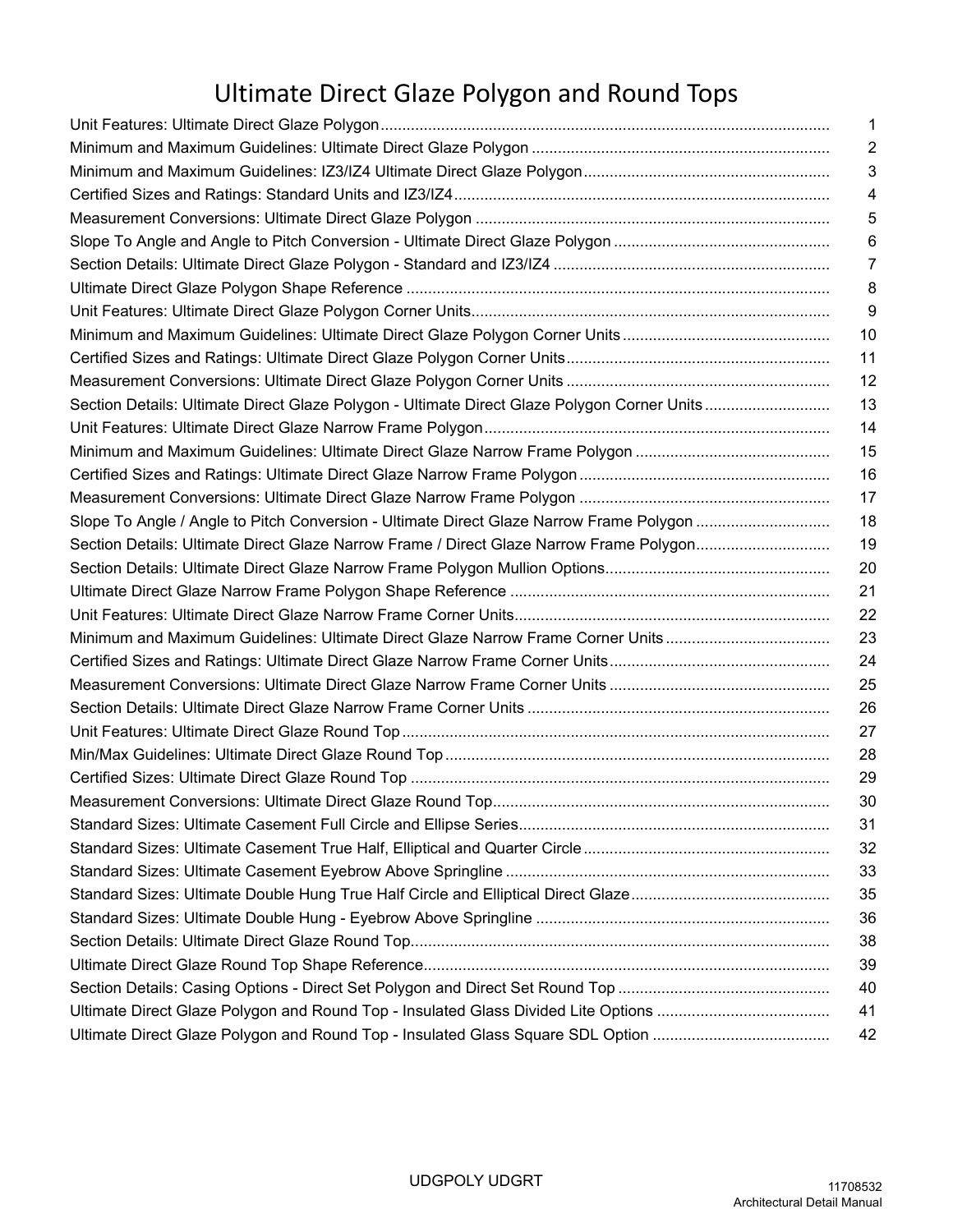UDGPOLY UDGRT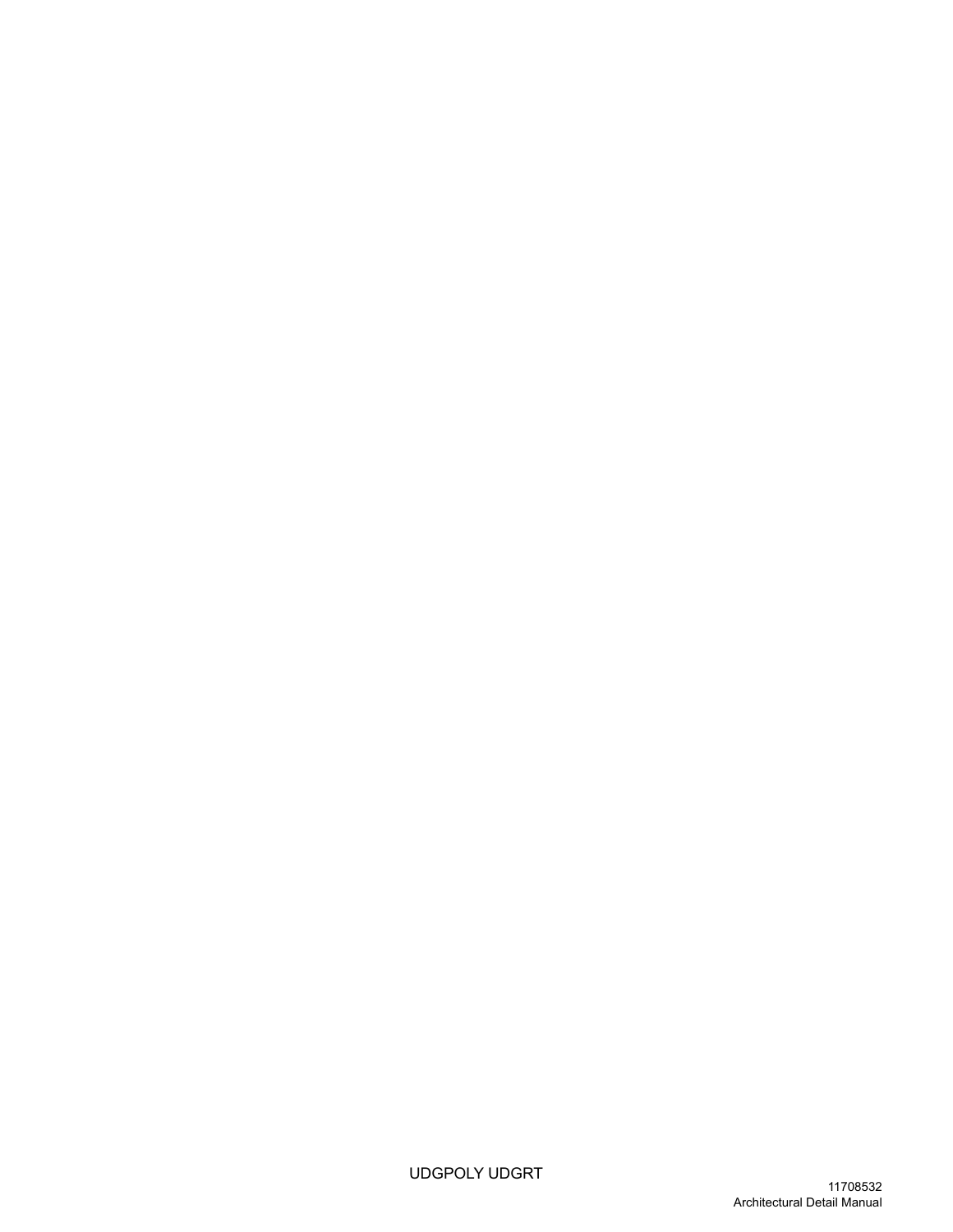

### <span id="page-2-0"></span>**Unit Features: Ultimate Direct Glaze Polygon**

Ultimate Direct Glaze Polygon: UDGPOLY Ultimate Direct Glaze Round Top: UDGRT

#### **Frame:**

- Frame width: 4 9/16" (116)
- Frame thickness: 1 3/32" (28)
- Minimum frame angle 15°

### **Glass and Glazing:**

- Glazing seal:
- Glazed from the interior
- Exterior of the glass is sealed to cladding with glazing sealant
- Interior of the glass is sealed to interior glazing bead with glazing tape
- Standard glass: insulating Low E2 Argon or air
- Optional glazing available: Low E1 Argon or air, Low E3 Argon or air, Low E2/ERS Argon or air, Low E3/ERS Argon or air, clear, tints, tempered, obscure, and decorative glass
- Optional tripane glazing available: Low E2/E1, Low E3/E1, Low E1/E1 air, Argon, Krypton-Argon, or Krypton fill
- Tints:
- Bronze
- Gray
- Green
- Reflective Bronze
- Decorative glass options:
- Frost
- 1/2 English Reed
- Rain
- Sandblasted
- Glue Chip
- . Insulating glass will be altitude adjusted with capillary tubes for higher elevations
- Argon gas is not available for elevations that require capillary tubes

### **Glazing for Impact Units:**

- Glazing seal:
	- Glazed from the interior against a bead of silicone
- The perimeter of the glass is backfilled with silicone
- The interior wood bead is secured to the frame with 1 3/8" (35) brad nails nominal 5" on center
- Impact glass setting blocks are used to reduce the chance of glass sliding

### **Mulling Options:**

For mull performance, refer to the General Mulling chapter of the ADM.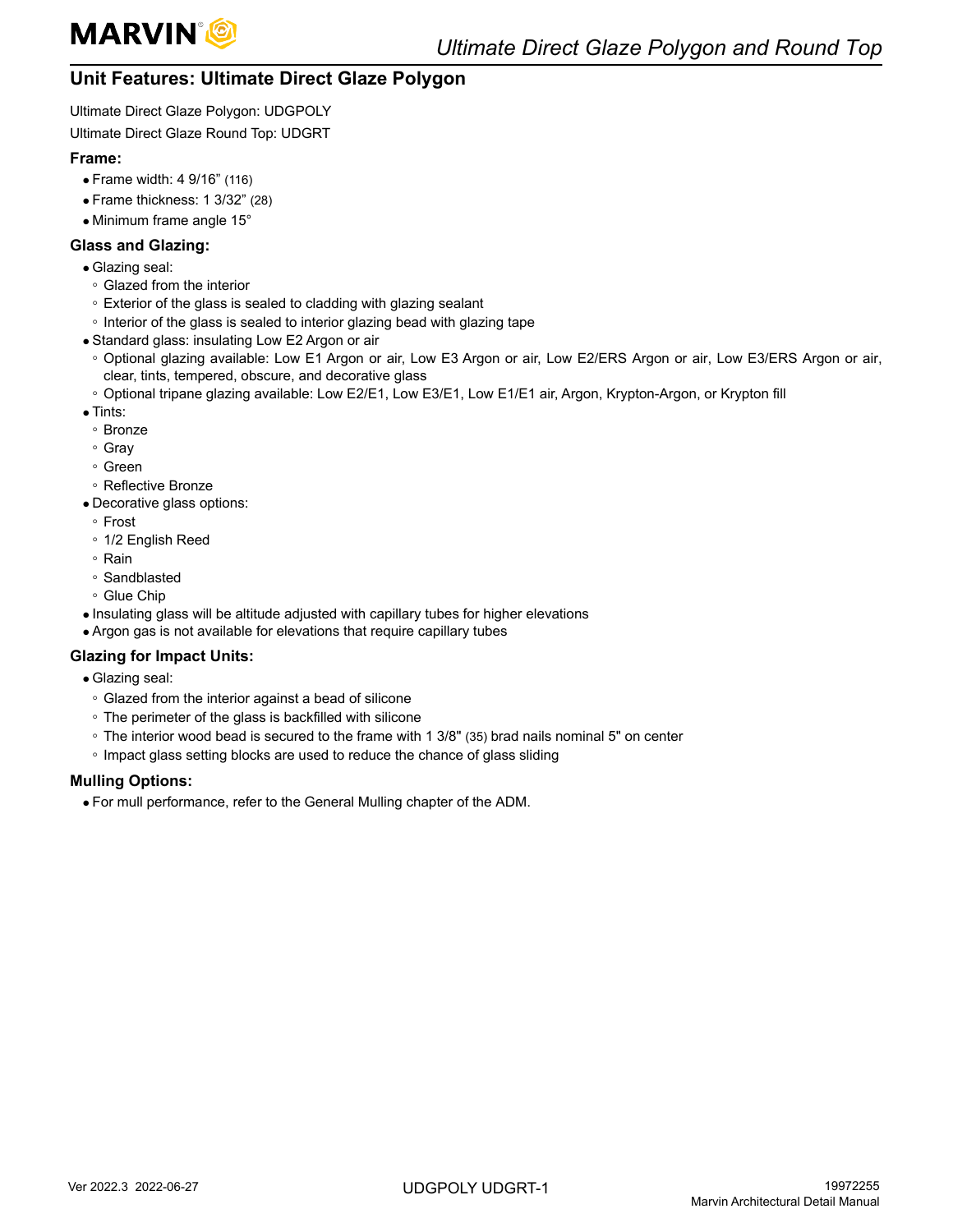# <span id="page-3-0"></span>**Minimum and Maximum Guidelines: Ultimate Direct Glaze Polygon**

|                         |                | Minimum Frame Size - Direct Glaze Polygon |                   |          |                   |                  |       |
|-------------------------|----------------|-------------------------------------------|-------------------|----------|-------------------|------------------|-------|
|                         |                |                                           | <b>Frame Size</b> |          | <b>Minimum</b>    |                  |       |
| <b>Unit Type</b>        |                |                                           | <b>Min Width</b>  |          | <b>Min Height</b> | <b>Short Leg</b> |       |
|                         |                | in                                        | mm                | in<br>mm |                   | in               | mm    |
|                         | P <sub>3</sub> | 23                                        | (584)             | 23 1/2   | (597)             | 6                | (152) |
| <b>Single Glaze</b>     | <b>P4</b>      | 15                                        | (381)             | 15 1/2   | (394)             | 6                | (152) |
|                         | P <sub>5</sub> | 15                                        | (381)             | 15 1/2   | (394)             | 6                | (152) |
|                         | P <sub>6</sub> | 15                                        | (381)             | 15 1/2   | (394)             | 6                | (152) |
|                         | P8             | 15                                        | (381)             | 15 1/2   | (394)             | 6                | (152) |
|                         | P <sub>3</sub> | 23                                        | (584)             | 23 1/2   | (597)             | 6                | (152) |
|                         | <b>P4</b>      | 15                                        | (381)             | 15 1/2   | (394)             | 6                | (152) |
| <b>Insulating Glass</b> | <b>P5</b>      | 15                                        | (381)             | 15 1/2   | (394)             | 6                | (152) |
|                         | P <sub>6</sub> | 15                                        | (381)             | 15 1/2   | (394)             | 6                | (152) |
|                         | P <sub>8</sub> | 15                                        | (381)             | 15 1/2   | (394)             | 6                | (152) |

|                   |                                      |                  |          | Maximum Guidelines - Direct Glaze Polygon |                   |                             |                  |     |                   |  |  |
|-------------------|--------------------------------------|------------------|----------|-------------------------------------------|-------------------|-----------------------------|------------------|-----|-------------------|--|--|
|                   |                                      |                  |          | <b>Non-Certified Frame Size</b>           |                   | <b>Certified Frame Size</b> |                  |     |                   |  |  |
| <b>Unit Type</b>  |                                      | <b>Max Width</b> |          |                                           | <b>Max Height</b> |                             | <b>Max Width</b> |     | <b>Max Height</b> |  |  |
|                   |                                      | in               | in<br>mm |                                           | mm                | in                          | mm               | in  | mm                |  |  |
|                   |                                      | 145 9/16         | (3697)   | 53 7/8                                    | (1368)            | 84                          | (2134)           | 87  | (2210)            |  |  |
|                   | All                                  | 90 1/2           | (2299)   | 86 1/16                                   | (2186)            | 75                          | (1905)           | 97  | (2464)            |  |  |
|                   | <b>Single Glaze</b><br><b>Shapes</b> | 86 1/16          | (2186)   | 90 1/2                                    | (2299)            | 87                          | (2210)           | 84  | (2134)            |  |  |
|                   |                                      | 53 7/8           | (1368)   | 145 9/16                                  | (3697)            | 97                          | (2464)           | 75  | (1905)            |  |  |
|                   |                                      | 145 9/16         | (3697)   | 63 15/16                                  | (1624)            | 84                          | (2134)           | 97  | (2464)            |  |  |
| Insulating        | All                                  | 107 3/4          | (2737)   | 86 1/16                                   | (2186)            |                             |                  |     |                   |  |  |
| <b>Glass</b>      | <b>Shapes</b>                        | 86 1/16          | (2186)   | 107 3/4                                   | (2737)            |                             |                  |     |                   |  |  |
|                   |                                      | 63 15/16         | (1624)   | 145 9/16                                  | (3697)            | 97                          | (2464)           | 84  | (2134)            |  |  |
| <b>CE Product</b> | All                                  |                  |          |                                           |                   | 97                          | (2464)           | 84  | (2134)            |  |  |
|                   | <b>Shapes</b>                        |                  |          |                                           |                   | 48                          | (1219)           | 120 | (3048)            |  |  |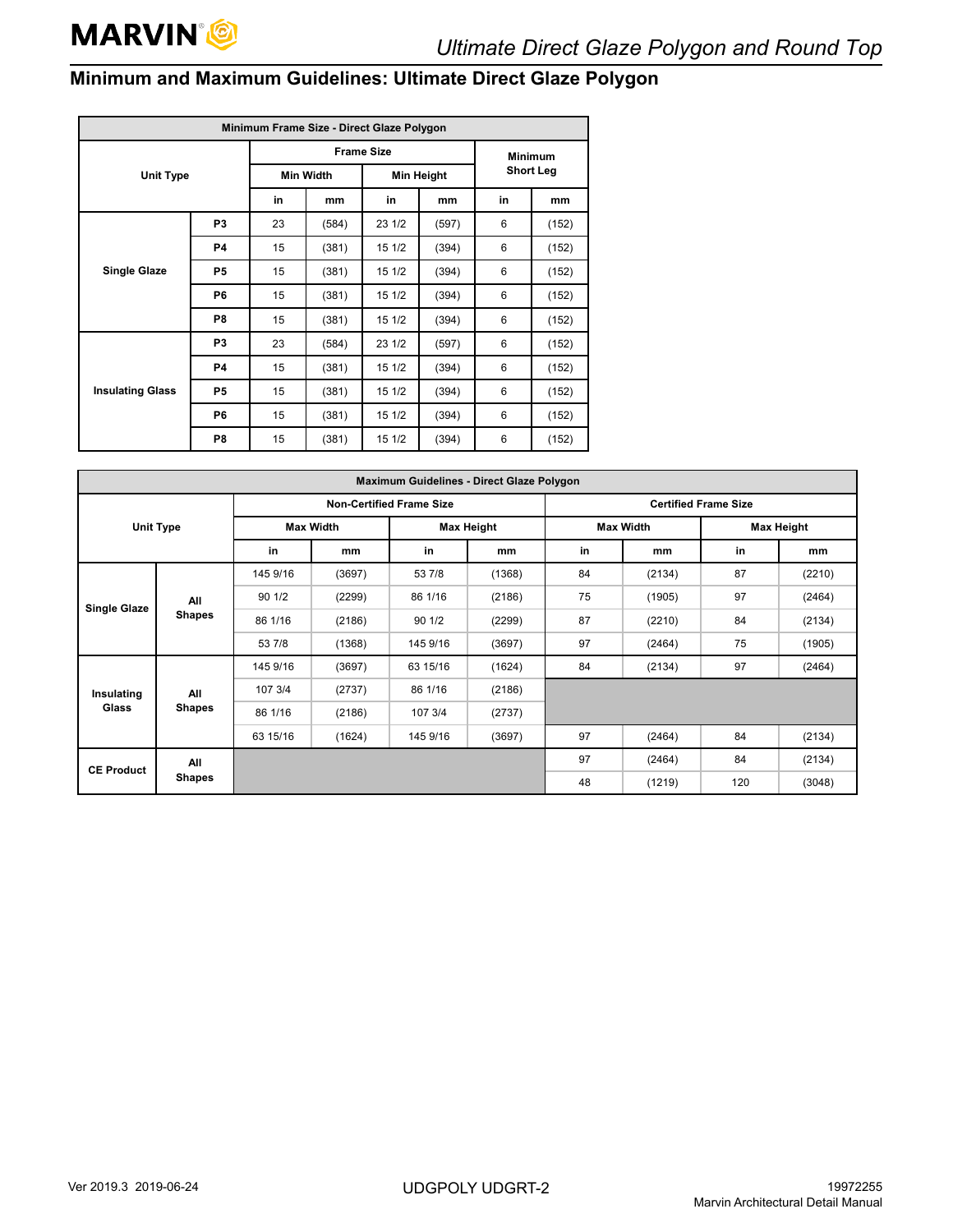# <span id="page-4-0"></span>**Minimum and Maximum Guidelines: IZ3/IZ4 Ultimate Direct Glaze Polygon**

| Minimum Frame Size - Direct Glaze Polygon |                |    |                   |                |                   |                  |       |  |  |  |  |
|-------------------------------------------|----------------|----|-------------------|----------------|-------------------|------------------|-------|--|--|--|--|
|                                           |                |    | <b>Frame Size</b> | <b>Minimum</b> |                   |                  |       |  |  |  |  |
| <b>Unit Type</b>                          |                |    | <b>Min Width</b>  |                | <b>Min Height</b> | <b>Short Leg</b> |       |  |  |  |  |
|                                           |                | in | mm                | in             | mm                |                  | mm    |  |  |  |  |
|                                           | P3             | 23 | (584)             | 23 1/2         | (597)             | 6                | (152) |  |  |  |  |
|                                           | <b>P4</b>      | 15 | (381)             | 15 1/2         | (394)             | 6                | (152) |  |  |  |  |
| IZ3/IZ4<br>Product                        | <b>P5</b>      | 15 | (381)             | 15 1/2         | (394)             | 6                | (152) |  |  |  |  |
|                                           | P <sub>6</sub> | 15 | (381)             | 151/2          | (394)             | 6                | (152) |  |  |  |  |
|                                           | P8             | 15 | (381)             | 15 1/2         | (394)             | 6                | (152) |  |  |  |  |

|                  | <b>Maximum Guidelines - Direct Glaze Polygon</b> |          |                  |                             |                   |  |  |  |  |  |  |  |
|------------------|--------------------------------------------------|----------|------------------|-----------------------------|-------------------|--|--|--|--|--|--|--|
|                  |                                                  |          |                  | <b>Certified Frame Size</b> |                   |  |  |  |  |  |  |  |
| <b>Unit Type</b> |                                                  |          | <b>Max Width</b> |                             | <b>Max Height</b> |  |  |  |  |  |  |  |
|                  |                                                  | in       | mm               | in                          | mm                |  |  |  |  |  |  |  |
|                  |                                                  | 48       | (1219)           | 102 9/16                    | (2605)            |  |  |  |  |  |  |  |
| IZ3<br>Product   | All<br><b>Shapes</b>                             | 73       | (1854)           | 73                          | (1854)            |  |  |  |  |  |  |  |
|                  |                                                  | 102 9/16 | (2605)           | 48                          | (1219)            |  |  |  |  |  |  |  |
| IZ4              | All                                              |          | (1524)           | 120                         | (3048)            |  |  |  |  |  |  |  |
| Product          | <b>Shapes</b>                                    | 120      | (3048)<br>60     |                             | (1524)            |  |  |  |  |  |  |  |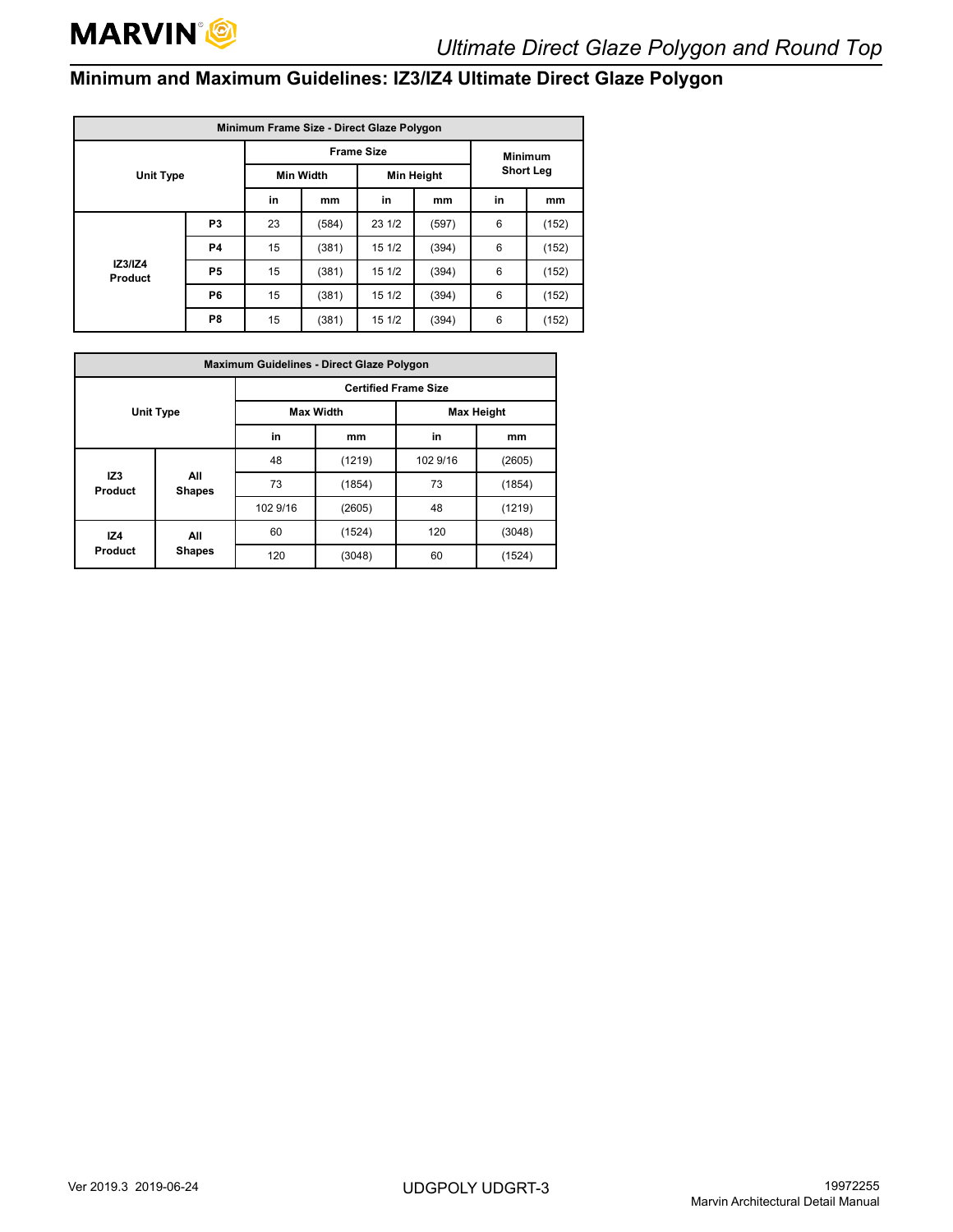

## <span id="page-5-0"></span>**Certified Sizes and Ratings: Standard Units and IZ3/IZ4**

| Product                          | Air Tested to psf | Water                | Structural<br>Overload | <b>Certification Rating</b> |    | Max Height | Max Width |        |
|----------------------------------|-------------------|----------------------|------------------------|-----------------------------|----|------------|-----------|--------|
|                                  |                   | <b>Tested to psf</b> | Tested to psf          |                             | in | mm         | in        | mm     |
| Ultimate Direct Glaze<br>Polygon | 1.57              | 8.25                 | $+75/-90$              | CW-PG50                     | 84 | (2134)     | 97        | (2464) |
| Ultimate Direct Glaze<br>Polygon | 1.57              | 8.25                 | $+75/-90$              | CW-PG50                     | 97 | (2464)     | 84        | (2134) |

| Product                                     | Air Tested to psf | Water          | Structural<br>Overload | <b>Certification Rating</b> |          | Max Height | Max Width |        |
|---------------------------------------------|-------------------|----------------|------------------------|-----------------------------|----------|------------|-----------|--------|
|                                             |                   | Tested to psf. | Tested to psf          |                             | in       | mm         | in        | mm     |
| <b>Ultimate Direct Glaze</b><br>Polygon IZ3 | 1.57              | 8.25           | +82.5/-97.5            | CW-PG55                     | 48       | (1219)     | 102 9/16  | (2605) |
| <b>Ultimate Direct Glaze</b><br>Polygon IZ3 | 1.57              | 8.25           | $+82.5/-97.5$          | CW-PG55                     | 102 9/16 | (2605)     | 48        | (1219) |
| <b>Ultimate Direct Glaze</b><br>Polygon IZ3 | 1.57              | 8.25           | $+82.5/-97.5$          | CW-PG55                     | 73       | (1854)     | 73        | (1854) |

| Product                                     | Air Tested to psf | Water         | Structural<br>Overload | <b>Certification Rating</b> | Max Height |        | Max Width |        |
|---------------------------------------------|-------------------|---------------|------------------------|-----------------------------|------------|--------|-----------|--------|
|                                             |                   | Tested to psf | Tested to psf          |                             | in         | mm     | in        | mm     |
| Ultimate Direct Glaze<br>Polygon IZ4        | 1.57              | 14.41         | 142.5                  | $+95/95$                    | 36         | (914)  | 96        | (2438) |
| Ultimate Direct Glaze<br>Polygon IZ4        | 1.57              | 10.66         | $+105/112.5$           | $+70/-75$                   | 60         | (1524) | 120       | (3048) |
| Ultimate Direct Glaze<br>Polygon IZ4        | 1.57              | 14.41         | 142.5                  | $+95/95$                    | 96         | (2438) | 36        | (914)  |
| <b>Ultimate Direct Glaze</b><br>Polygon IZ4 | 1.57              | 10.66         | $+105/-112.5$          | $+70/-75$                   | 120        | (3048) | 60        | (1524) |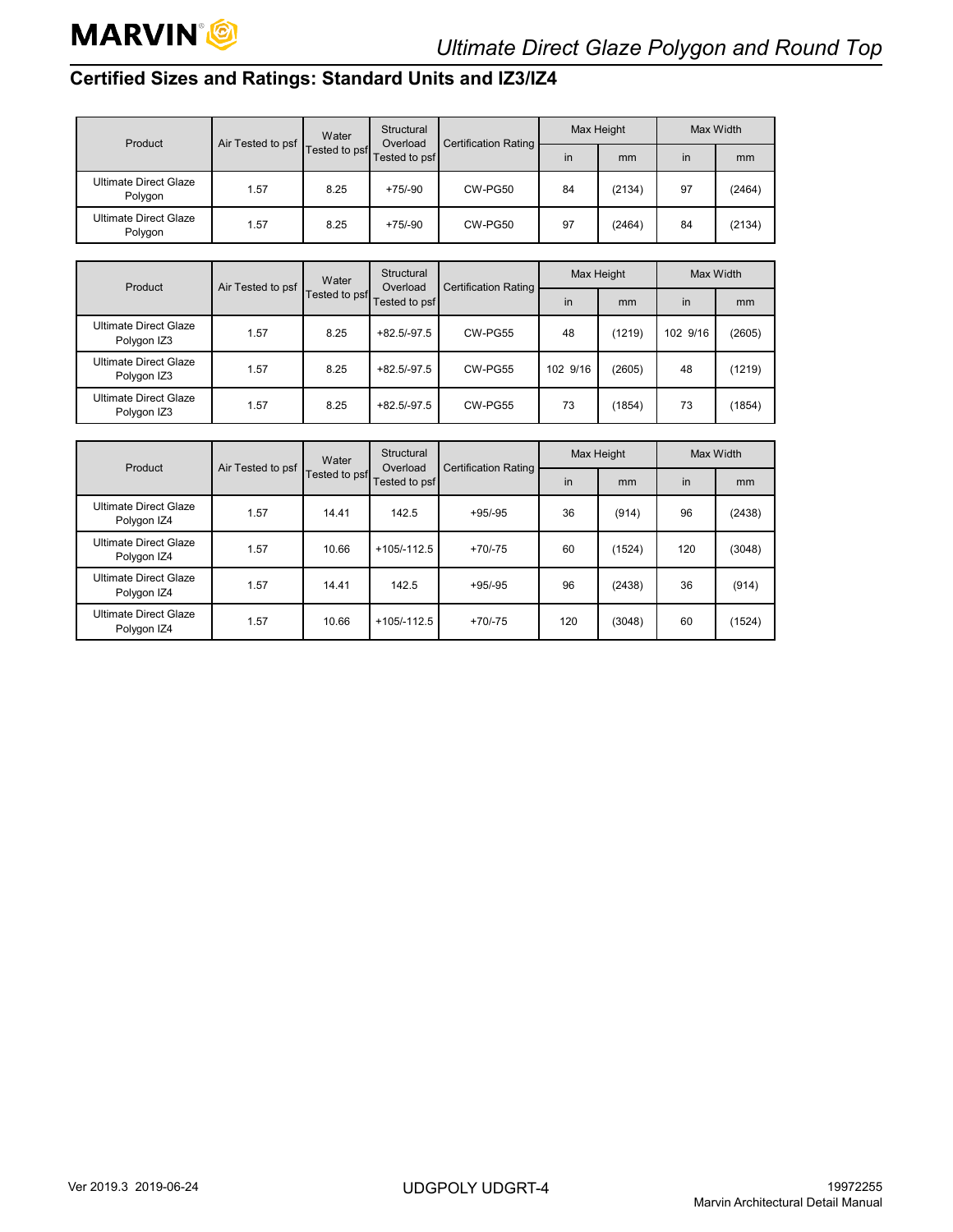

### <span id="page-6-0"></span>**Measurement Conversions: Ultimate Direct Glaze Polygon**

| <b>Unit Measurements</b>                       |               | Width    |       | Height    |      |  |
|------------------------------------------------|---------------|----------|-------|-----------|------|--|
| From                                           | ΙTο           |          |       |           |      |  |
| <b>Rough Opening</b>                           |               | in       | mm    | in        | mm   |  |
| OM of Frame<br>Rough Opening                   |               | $+1$     | (25)  | $+1/2$    | (13) |  |
| Masonry Opening w/out CBMC                     | Rough Opening | $+1/2$   | (13)  | $+ 1/4$   | (06) |  |
| Masonry Opening w/BMC                          | Rough Opening | $-21/8$  | (54)  | $-111/16$ | (43) |  |
| Rough Opening<br>Masonry Opening w/Flat Casing |               | $-51/2$  | (140) | $-33/8$   | (86) |  |
| Glass Size                                     | Rough Opening | $+39/16$ | (90)  | $+31/16$  | (78) |  |

*NOTE: Minimum angle on any shape is 15 degrees.* 



*NOTE: 1/2" (13) Rough Opening tolerance is maintained perpendicular to the frame of polygon units.*

*1/4" (6) Masonry Opening tolerance is maintained perpendicular to the frame or casing of polygon units.*

*Measurement tolerances vary due to polygon angles. Specify either Frame Size or Rough Opening measurement, Marvin will calculate the appropriate tolerances.*

*Elevations above are shown without casing.*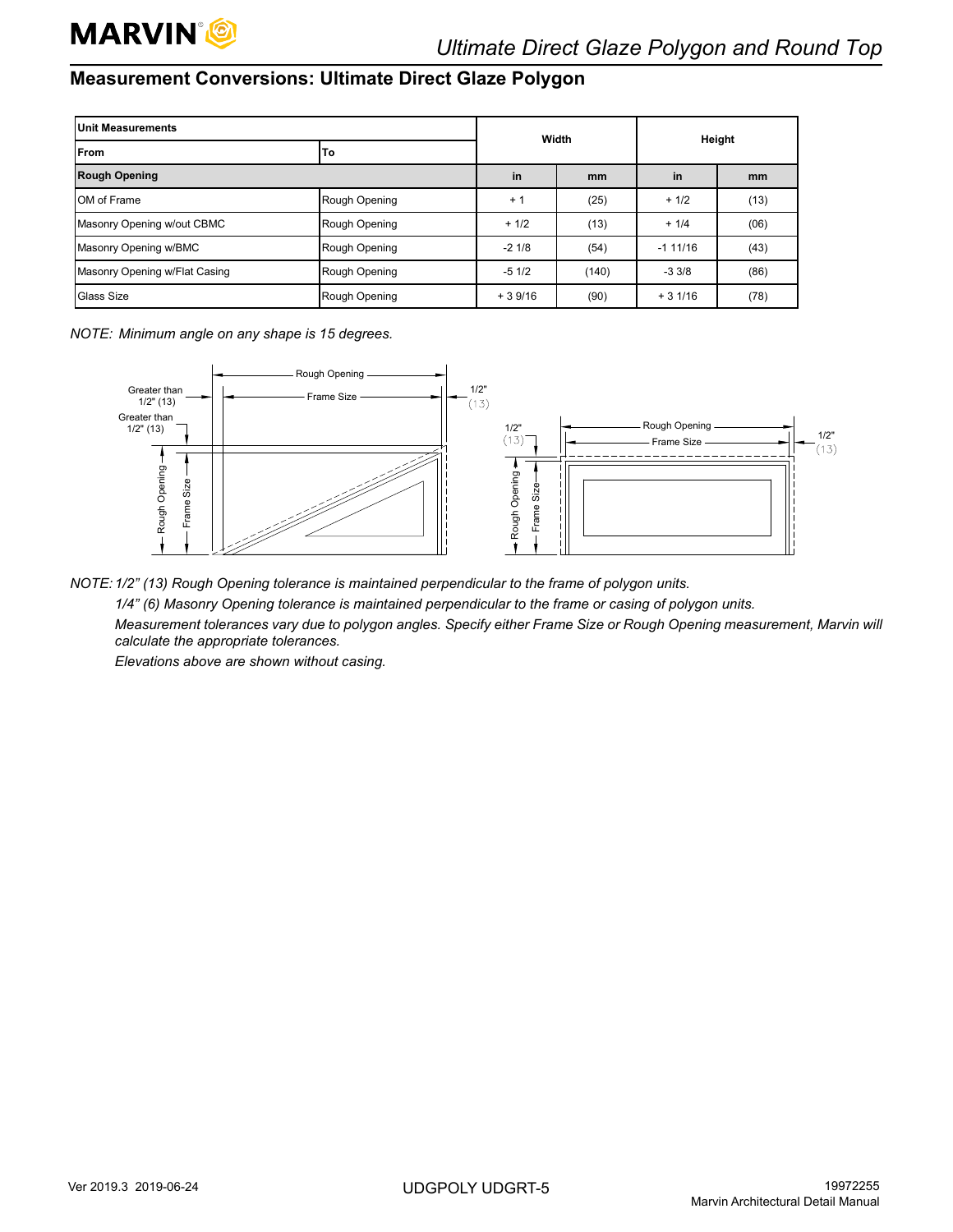# <span id="page-7-0"></span>**Slope To Angle and Angle to Pitch Conversion - Ultimate Direct Glaze Polygon**

|       | Slope to Angle /<br><b>Degree Conversions</b> |                  |       |       |                  |  |  |  |  |  |  |  |
|-------|-----------------------------------------------|------------------|-------|-------|------------------|--|--|--|--|--|--|--|
| Slope | Angle                                         | Degree / Minutes | Slope | Angle | Degree / Minutes |  |  |  |  |  |  |  |
| 1/12  | 4.76                                          | 4 degree 46'     | 13/12 | 47.29 | 47 degree 14'    |  |  |  |  |  |  |  |
| 2/12  | 9.46                                          | 9 degree 28'     | 14/12 | 53.13 | 49 degree 24'    |  |  |  |  |  |  |  |
| 3/12  | 14.04                                         | 14 degree 2'     | 15/12 | 54.78 | 51 degree 20'    |  |  |  |  |  |  |  |
| 4/12  | 18.43                                         | 18 degree 26'    | 16/12 | 56.31 | 53 degree 8'     |  |  |  |  |  |  |  |
| 5/12  | 22.62                                         | 22 degree 37'    | 17/12 | 54.78 | 54 degree 47'    |  |  |  |  |  |  |  |
| 6/12  | 26.57                                         | 26 degree 34'    | 18/12 | 56.31 | 56 degree 19'    |  |  |  |  |  |  |  |
| 7/12  | 30.26                                         | 30 degree 15'    | 19/12 | 57.72 | 57 degree 43'    |  |  |  |  |  |  |  |
| 8/12  | 33.69                                         | 33 degree 41'    | 20/12 | 59.04 | 59 degree 2'     |  |  |  |  |  |  |  |
| 9/12  | 36.87                                         | 36 degree 52'    | 21/12 | 60.26 | 60 degree 15'    |  |  |  |  |  |  |  |
| 10/12 | 39.81                                         | 39 degree 48'    | 22/12 | 61.39 | 61 degree 23'    |  |  |  |  |  |  |  |
| 11/12 | 42.51                                         | 42 degree 31'    | 23/12 | 62.45 | 62 degree 27'    |  |  |  |  |  |  |  |
| 12/12 | 45.00                                         | 45 degree 0'     | 24/12 | 63.43 | 63 degree 26'    |  |  |  |  |  |  |  |

|                  | Angle to Pitch conversions |       |          |       |          |       |           |  |  |  |  |  |
|------------------|----------------------------|-------|----------|-------|----------|-------|-----------|--|--|--|--|--|
| Angle            | Pitch                      | Angle | Pitch    | Angle | Pitch    | Angle | Pitch     |  |  |  |  |  |
| $\mathbf{1}$     | 0.21/12                    | 26    | 5.85*12  | 51    | 14.82/12 | 76    | 48.13/12  |  |  |  |  |  |
| $\overline{2}$   | 0.42/12                    | 27    | 6.11/12  | 52    | 15.36/12 | 77    | 51.98/12  |  |  |  |  |  |
| 3                | 0.63/12                    | 28    | 6.38/12  | 53    | 15.92/12 | 78    | 56.56/12  |  |  |  |  |  |
| 4                | 0.84/12                    | 29    | 6.65/12  | 54    | 16.52/12 | 79    | 61.73/12  |  |  |  |  |  |
| 5                | 1.05/12                    | 30    | 6.93/12  | 55    | 17.14/12 | 80    | 68.06/12  |  |  |  |  |  |
| 6                | 1.26/12                    | 31    | 7.21/12  | 56    | 17.79/12 | 81    | 75.77/12  |  |  |  |  |  |
| $\overline{7}$   | 1.47/12                    | 32    | 7.50/12  | 57    | 18.48/12 | 82    | 85.38/12  |  |  |  |  |  |
| 8                | 1.69/12                    | 33    | 7.79/12  | 58    | 19.20/12 | 83    | 97.73/12  |  |  |  |  |  |
| $\boldsymbol{9}$ | 1.90/12                    | 34    | 8.09/12  | 59    | 19.97/12 | 84    | 114.17/12 |  |  |  |  |  |
| 10               | 2.12/12                    | 35    | 8.40/12  | 60    | 20.78/12 | 85    | 137.16/12 |  |  |  |  |  |
| 11               | 2.33/12                    | 36    | 8.72/12  | 61    | 21.65/12 | 86    | 171.61/12 |  |  |  |  |  |
| 12               | 2.55/12                    | 37    | 9.04/12  | 62    | 22.57/12 | 87    | 228.97/12 |  |  |  |  |  |
| 13               | 2.77/12                    | 38    | 9.38/12  | 63    | 23.55/12 | 88    | 343.64/12 |  |  |  |  |  |
| 14               | 2.99/12                    | 39    | 9.72/12  | 64    | 24.60/12 | 89    | 687.48/12 |  |  |  |  |  |
| 15               | 3.22/12                    | 40    | 10.07/12 | 65    | 25.73/12 |       |           |  |  |  |  |  |
| 16               | 3.44/12                    | 41    | 10.43/12 | 66    | 26.95/12 |       |           |  |  |  |  |  |
| 17               | 3.67/12                    | 42    | 10.80/12 | 67    | 28.27/12 |       |           |  |  |  |  |  |
| 18               | 3.90/12                    | 43    | 11.19/12 | 68    | 29.70/12 |       |           |  |  |  |  |  |
| 19               | 4.13/12                    | 44    | 11.59/12 | 69    | 31.26/12 |       |           |  |  |  |  |  |
| 20               | 4.37/12                    | 45    | 12.00/12 | 70    | 32.97/12 |       |           |  |  |  |  |  |
| 21               | 4.61/12                    | 46    | 12.43/12 | 71    | 34.85/12 |       |           |  |  |  |  |  |
| 22               | 4.85/12                    | 47    | 12.87/12 | 72    | 36.93/12 |       |           |  |  |  |  |  |
| 23               | 5.09/12                    | 48    | 13.33/12 | 73    | 39.25/12 |       |           |  |  |  |  |  |
| 24               | 5.34/12                    | 49    | 13.80/12 | 74    | 41.85/12 |       |           |  |  |  |  |  |
| 25               | 5.60/12                    | 50    | 14.30/12 | 75    | 44.78/12 |       |           |  |  |  |  |  |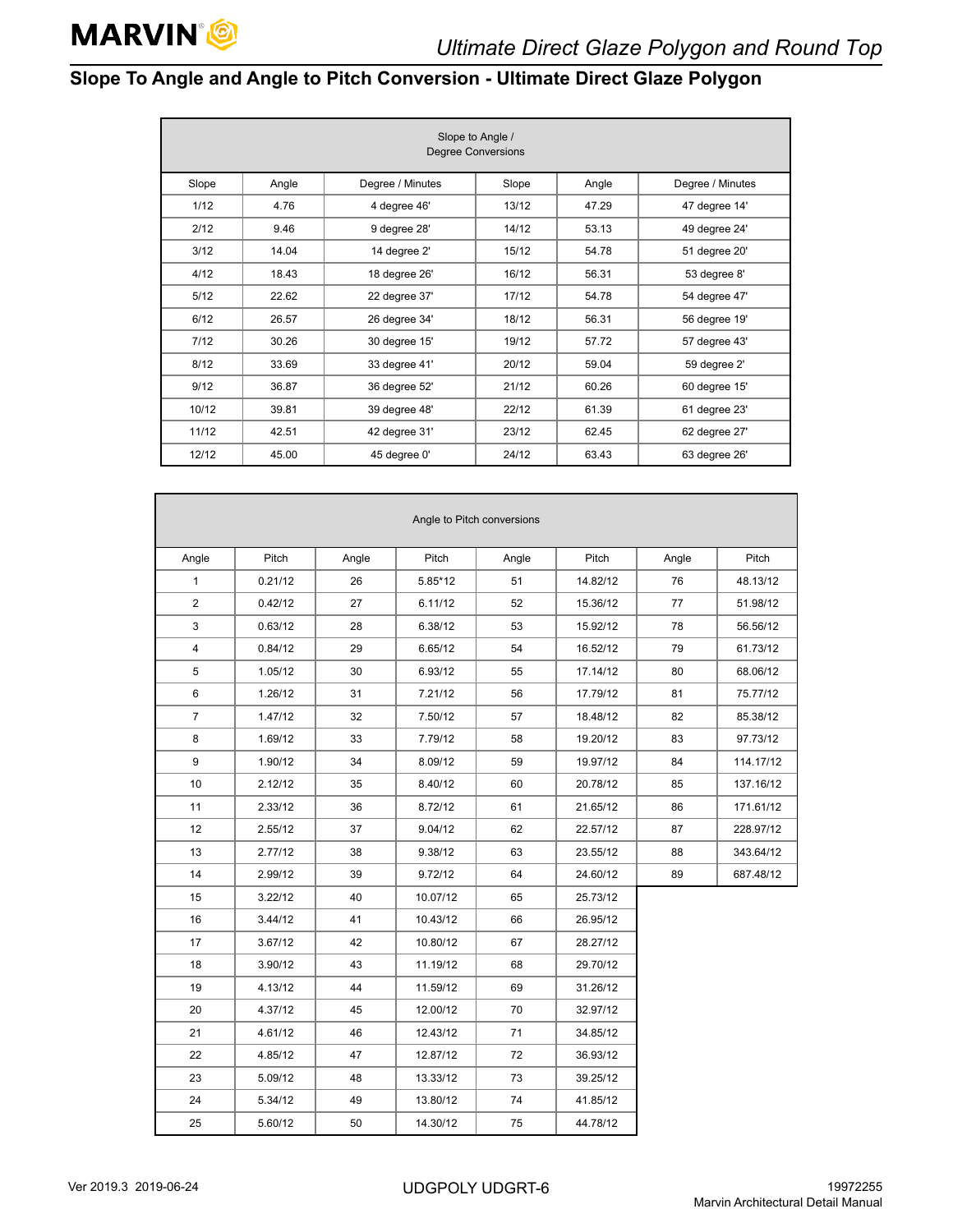

### <span id="page-8-0"></span>**Section Details: Ultimate Direct Glaze Polygon - Standard and IZ3/IZ4**

Scale: 3' = 1' 0"





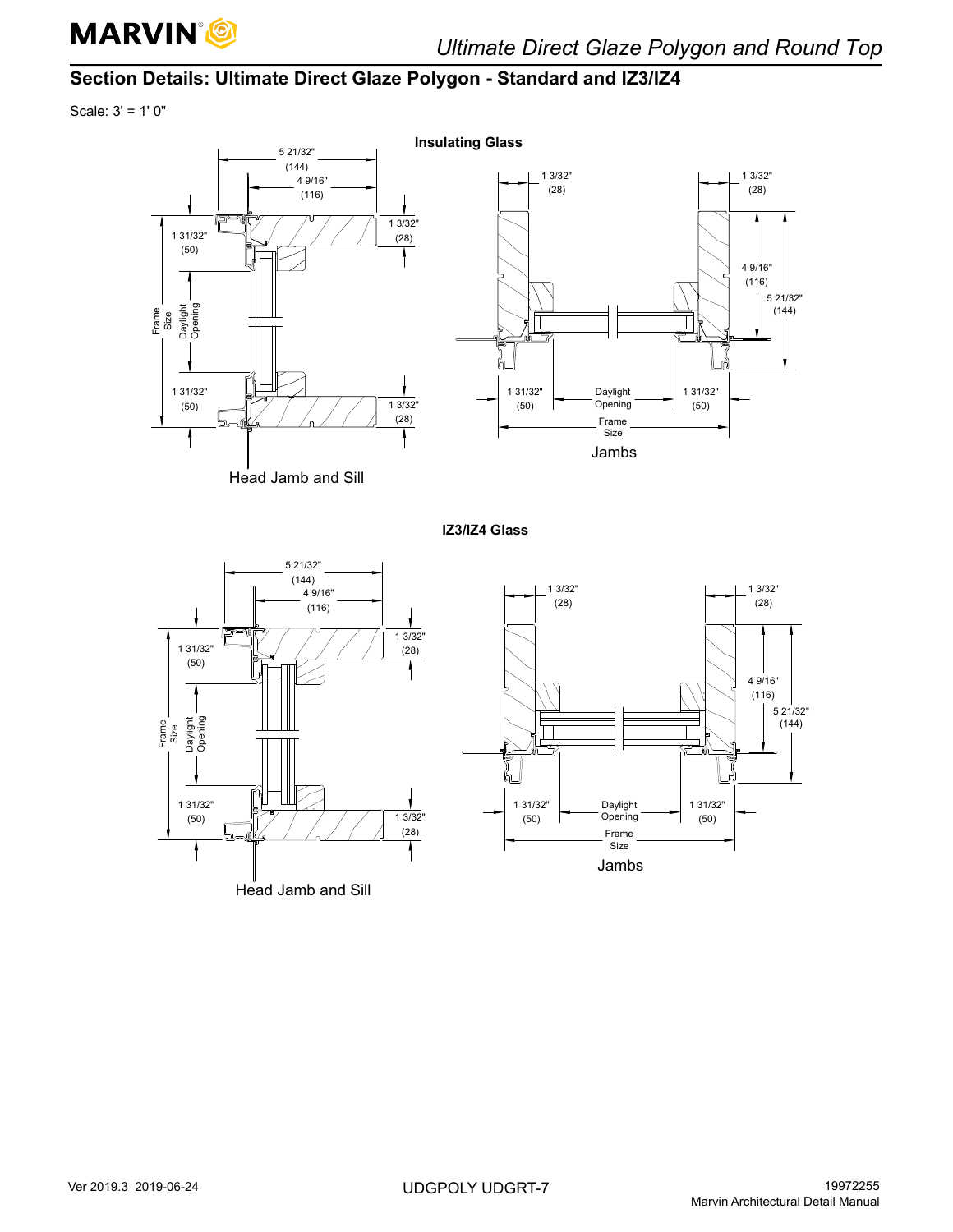

## <span id="page-9-0"></span>**Ultimate Direct Glaze Polygon Shape Reference**



Please contact your Marvin representative for availability and more information.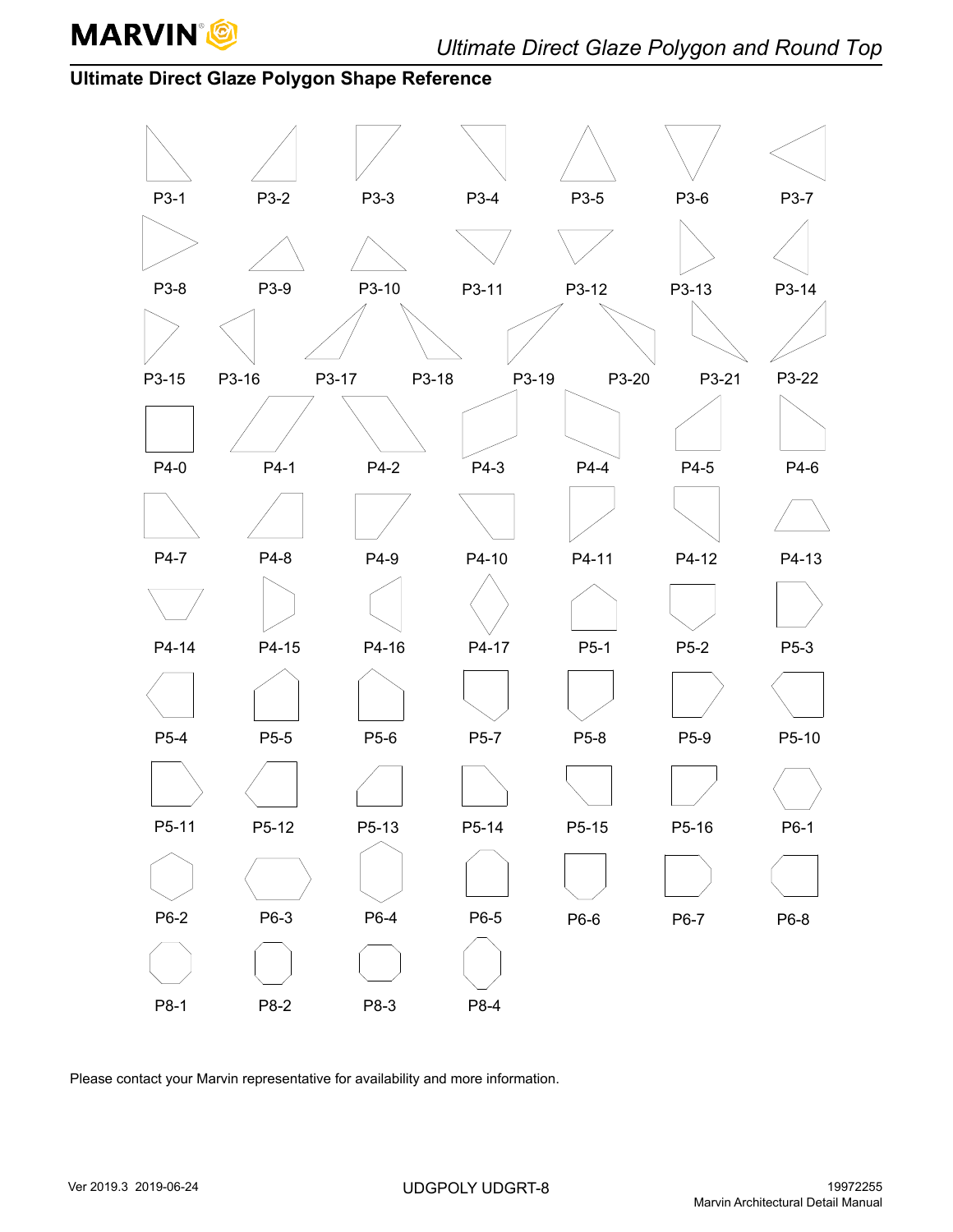

### <span id="page-10-0"></span>**Unit Features: Ultimate Direct Glaze Polygon Corner Units**

Ultimate Direct Glaze Polygon Corner Unit: UDG CNR

### **Frame:**

- Rectangle only.
- Frame width: 4 9/16" (116)
- Frame thickness: 1 3/32" (28)

### **Glass and Glazing:**

- Glazing seal:
- Glazed from the interior
- Exterior of the glass is sealed to cladding with glazing sealant
- Interior of the glass is sealed to interior glazing bead with glazing tape
- Standard glass: insulating Low E2 Argon or air
- Optional glazing available: Low E1 Argon or air, Low E3 Argon or air, Low E2/ERS Argon or air, Low E3/ERS Argon or air, clear, tints, tempered, obscure, and decorative glass
- Optional tripane glazing available: Low E2/E1, Low E3/E1, Low E1/E1 air, Argon, Krypton-Argon, or Krypton fill
- Insulating glass will be altitude adjusted with capillary tubes for higher elevations
- Argon gas is not available for elevations that require capillary tubes

### **Mulling Options:**

For mull performance, refer to the General Mulling chapter of the ADM.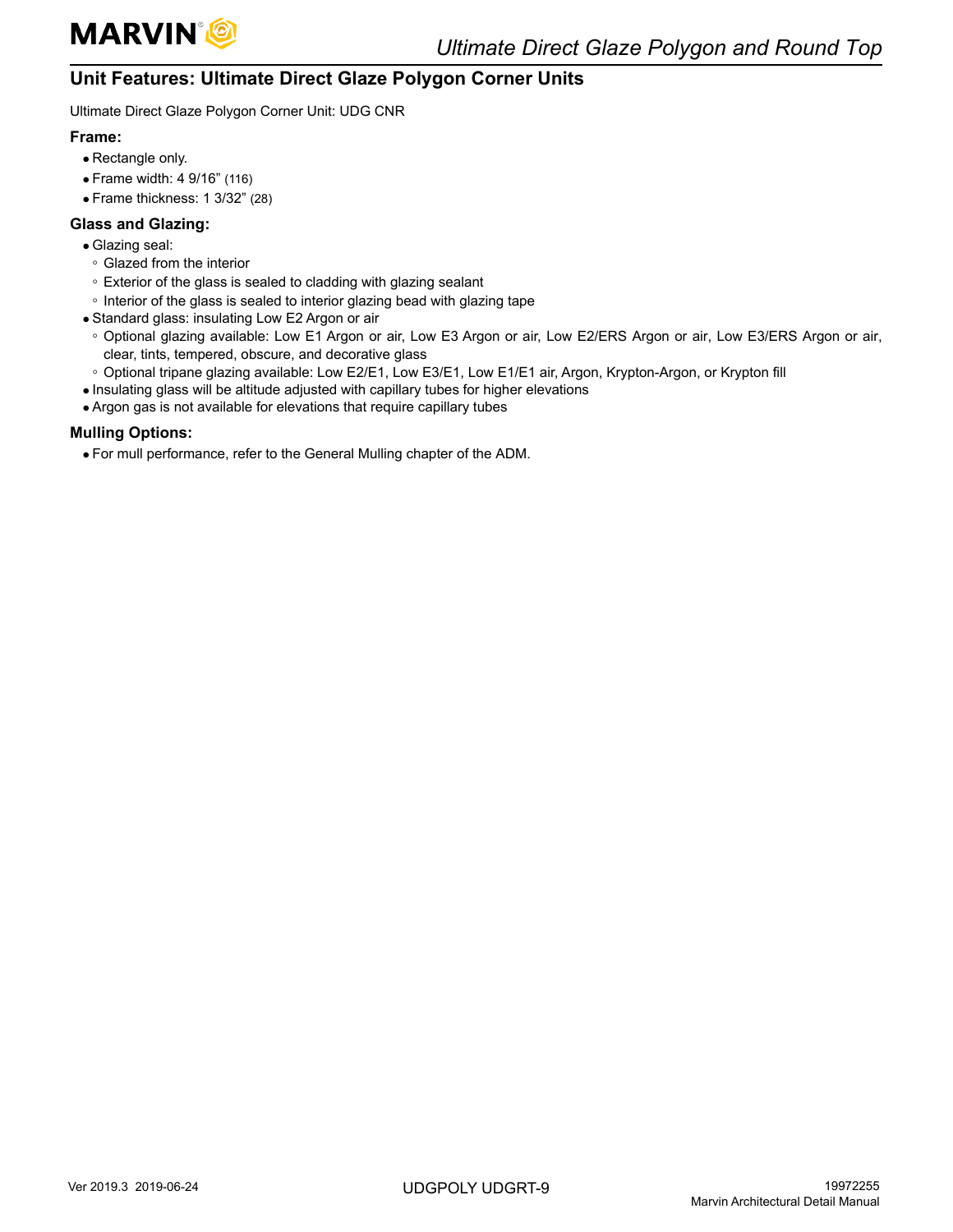

# <span id="page-11-0"></span>**Minimum and Maximum Guidelines: Ultimate Direct Glaze Polygon Corner Units**

|                         |                                 | Minimum and Maximum Frame Sizes |                        |     |                                          |      |                                           |      |                        |      |            |      |  |
|-------------------------|---------------------------------|---------------------------------|------------------------|-----|------------------------------------------|------|-------------------------------------------|------|------------------------|------|------------|------|--|
| Unit Type               | <b>Basic Frame</b><br>Min Width |                                 | Frame OM<br>Min Height |     | <b>Basic Frame Left</b><br>Leg Max Width |      | <b>Basic Frame Right</b><br>Leg Max Width |      | Frame OM<br>Max Height |      | Glass Size |      |  |
|                         | in                              | mm                              | in                     | mm  | $\mathsf{in}$                            | mm   | in                                        | mm   | in                     | mm   | sq ft      | sq m |  |
| <b>Insulating Glass</b> | 12                              | 305                             | 1/8<br>11              | 283 | 86 1/4                                   | 2191 | 86 1/4                                    | 2191 | 146 1/4                | 5.67 | 60.99      | 5.67 |  |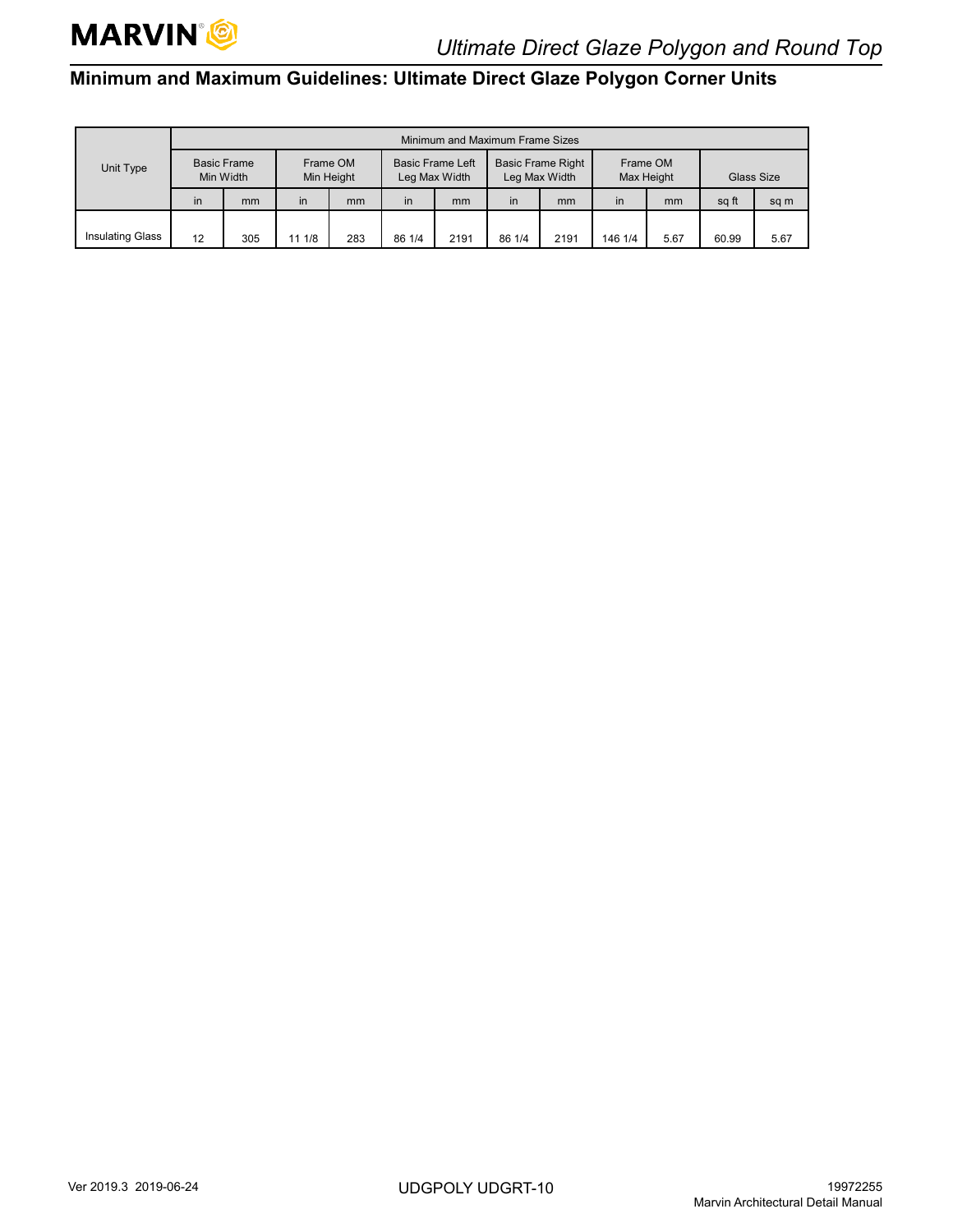

# <span id="page-12-0"></span>**Certified Sizes and Ratings: Ultimate Direct Glaze Polygon Corner Units**

| <b>Product</b>                                      | <b>Air Tested</b><br><b>Water Tested</b><br>to psf<br>to psf |     | <b>Structural</b><br><b>Tested</b> | <b>Certification</b><br>Rating | Design<br><b>Pressure</b> | Basic Frame Left Leg Basic Frame Right Leg Frame OM Max Height<br><b>Max Width</b> |      | <b>Max Width</b> |      |     |      |
|-----------------------------------------------------|--------------------------------------------------------------|-----|------------------------------------|--------------------------------|---------------------------|------------------------------------------------------------------------------------|------|------------------|------|-----|------|
|                                                     |                                                              |     | to psf                             |                                | (DP)                      | in                                                                                 | mm   | in               | mm   | in  | mm   |
| Ultimate Direct Glaze Narrow<br>Frame Corner Window | 1.57                                                         | 7.5 | 75                                 | $SP - 50 - CW$                 | 50                        | 75 1/2                                                                             | 1918 | 75 1/2           | 1918 | 120 | 3048 |

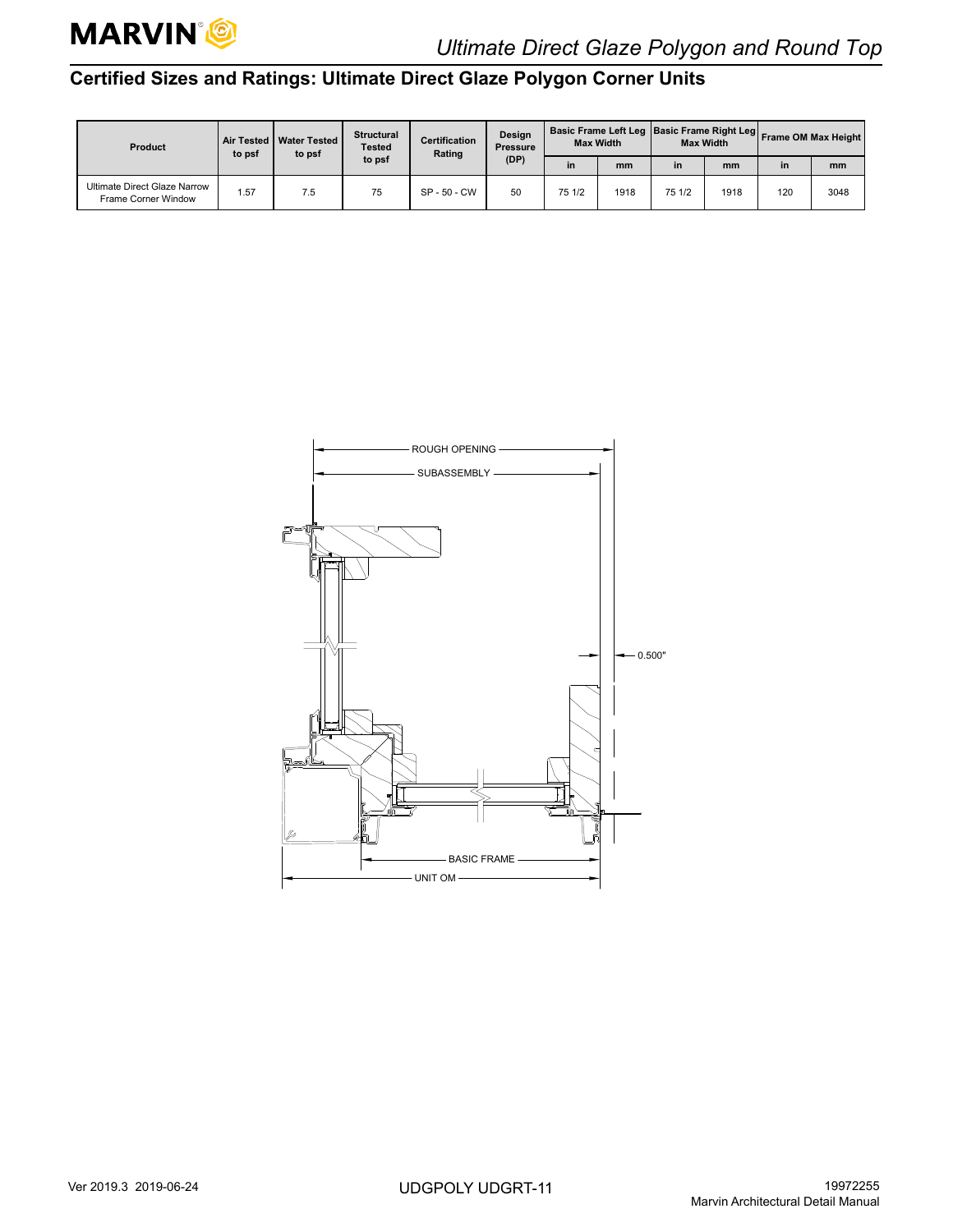## <span id="page-13-0"></span>**Measurement Conversions: Ultimate Direct Glaze Polygon Corner Units**

|                                           | UDG - 1" IG only - Standard Tempered Sizes |                 |                  |                 |                    |  |  |  |  |  |  |
|-------------------------------------------|--------------------------------------------|-----------------|------------------|-----------------|--------------------|--|--|--|--|--|--|
| From                                      | То                                         | Width<br>(Left) | Width<br>(Right) | Height<br>(Top) | Height<br>(Bottom) |  |  |  |  |  |  |
| <b>Rough Opening</b>                      |                                            | in              | in               | in              | in                 |  |  |  |  |  |  |
| Subassembly                               | Rough Opening                              | 0.500           | 0.000            | 0.500           | 0.000              |  |  |  |  |  |  |
| Masonry Opening                           | Rough Opening                              | 0.250           | 0.000            | 0.250           | 0.000              |  |  |  |  |  |  |
| Masonry Opening w/BMC                     | Rough Opening                              | $-1.063$        | 0.000            | $-1.063$        | $-0.625$           |  |  |  |  |  |  |
| Masonry Opening w/Flat Casing             | Rough Opening                              | $-2.750$        | 0.000            | $-2.750$        | $-0.625$           |  |  |  |  |  |  |
| Masonry Opening w/BMC (all sides)         | Rough Opening                              | $-1.063$        | 0.000            | $-1.063$        | $-1.313$           |  |  |  |  |  |  |
| Masonry Opening w/Flat Casing (all sides) | Rough Opening                              | $-2.750$        | 0.000            | $-2.750$        | $-3.000$           |  |  |  |  |  |  |
| <b>Frame size</b>                         |                                            | in              | in               | in              | in                 |  |  |  |  |  |  |
| Subassembly                               | Metal OM                                   | 0.000           | 1.093            | 0.000           | 0.000              |  |  |  |  |  |  |
| <b>Glass</b>                              |                                            | in              | in               | in              | in                 |  |  |  |  |  |  |
| Subassembly                               |                                            | $-1.281$        | $-3.020$         | $-1.281$        | $-1.281$           |  |  |  |  |  |  |
| Daylight Opening                          | Glass                                      | 0.688           | 0.688            | 0.688           | 0.688              |  |  |  |  |  |  |
| Daylight Opening                          | Subassembly                                | 1.969           | 3.706            | 1.969           | 1.969              |  |  |  |  |  |  |



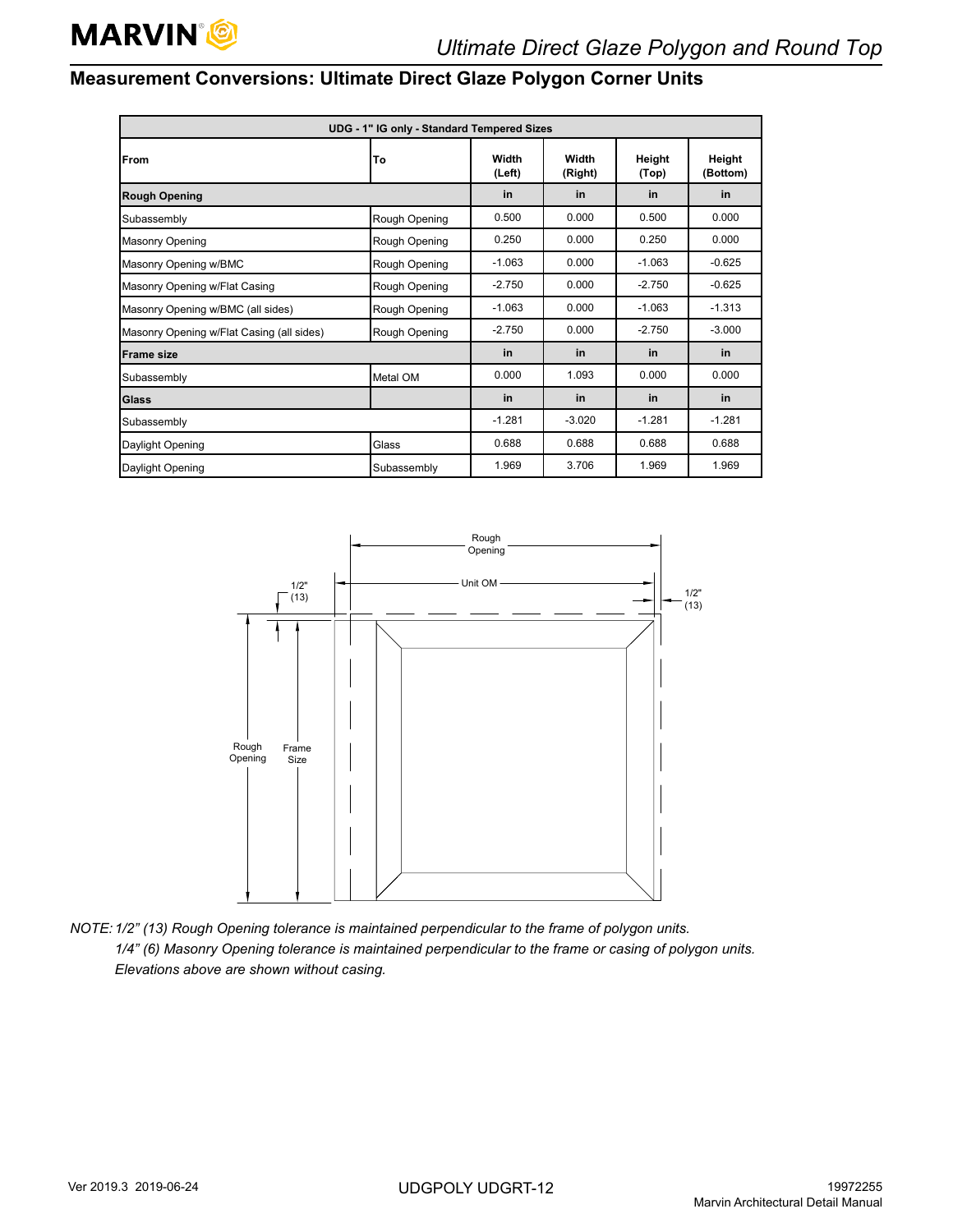

<span id="page-14-0"></span>**Section Details: Ultimate Direct Glaze Polygon - Ultimate Direct Glaze Polygon Corner Units**

Scale: 3' = 1' 0"

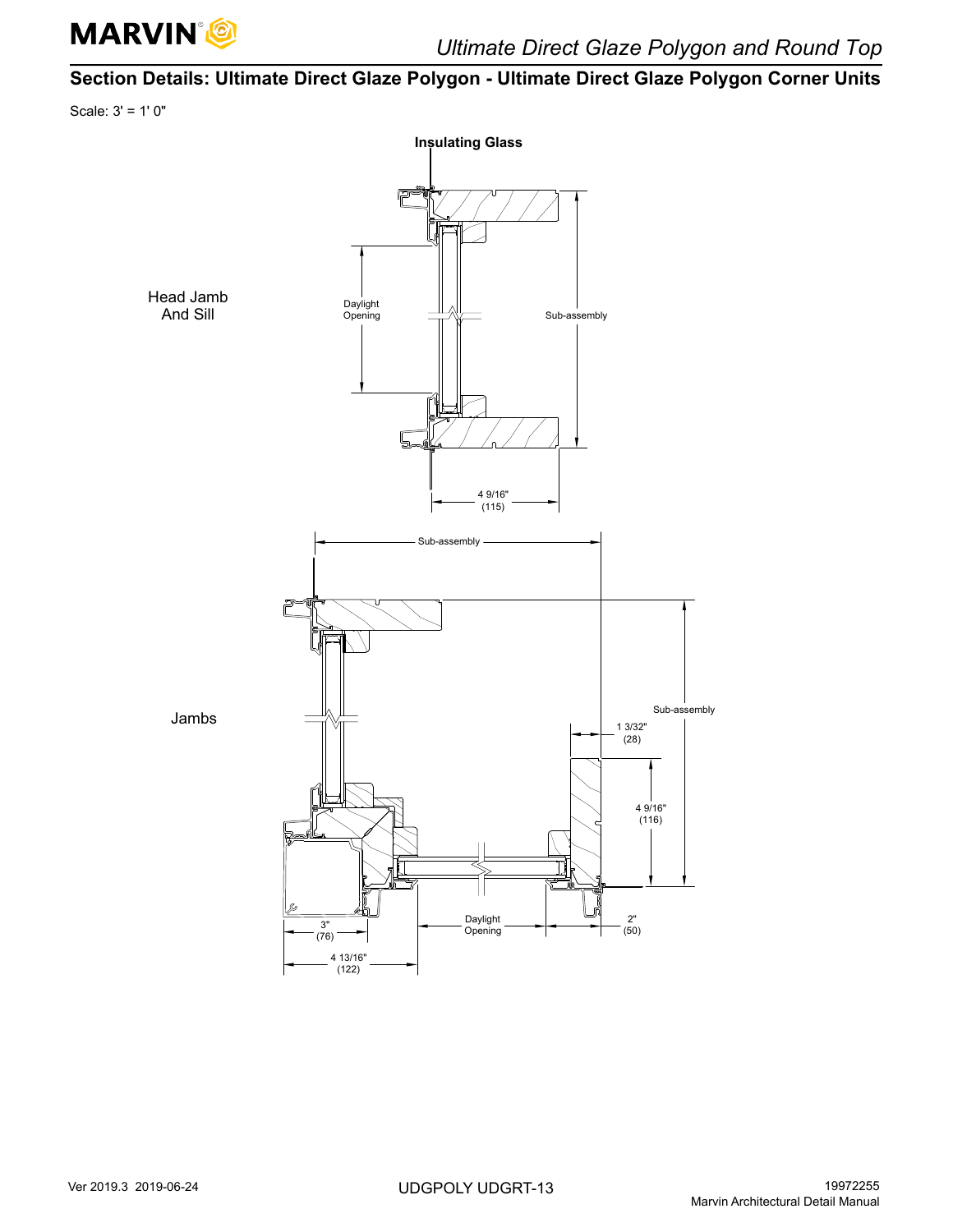

### <span id="page-15-0"></span>**Unit Features: Ultimate Direct Glaze Narrow Frame Polygon**

Ultimate Direct Glaze Narrow Frame Polygon: UDGNF POLY

#### **Frame:**

- Frame width: 2 3/16" (56)
- Frame thickness: 1 3/16" (30)
- Minimum frame angle 15°

#### **Glass and Glazing:**

- Glazing seal:
- Glazed from the interior
- Exterior of the glass is sealed to cladding with glazing sealant
- Interior of the glass is sealed to interior glazing bead with glazing tape
- Standard glass: 3/4" and 1" insulating Low E2 Argon or air
- Optional glazing available: Low E1 Argon or air, Low E3 Argon or air, Low E2/ERS Argon or air, Low E3/ERS Argon or air, clear, tints, tempered, obscure, and decorative glass
- Optional tripane glazing available: Low E2/E1, Low E3/E1, Low E1/E1 air, Argon, Krypton-Argon, or Krypton fill
- Insulating glass will be altitude adjusted with capillary tubes for higher elevations
- Argon gas is not available for elevations that require capillary tubes

#### **Mulling Options:**

For mull performance, refer to the General Mulling chapter of the ADM.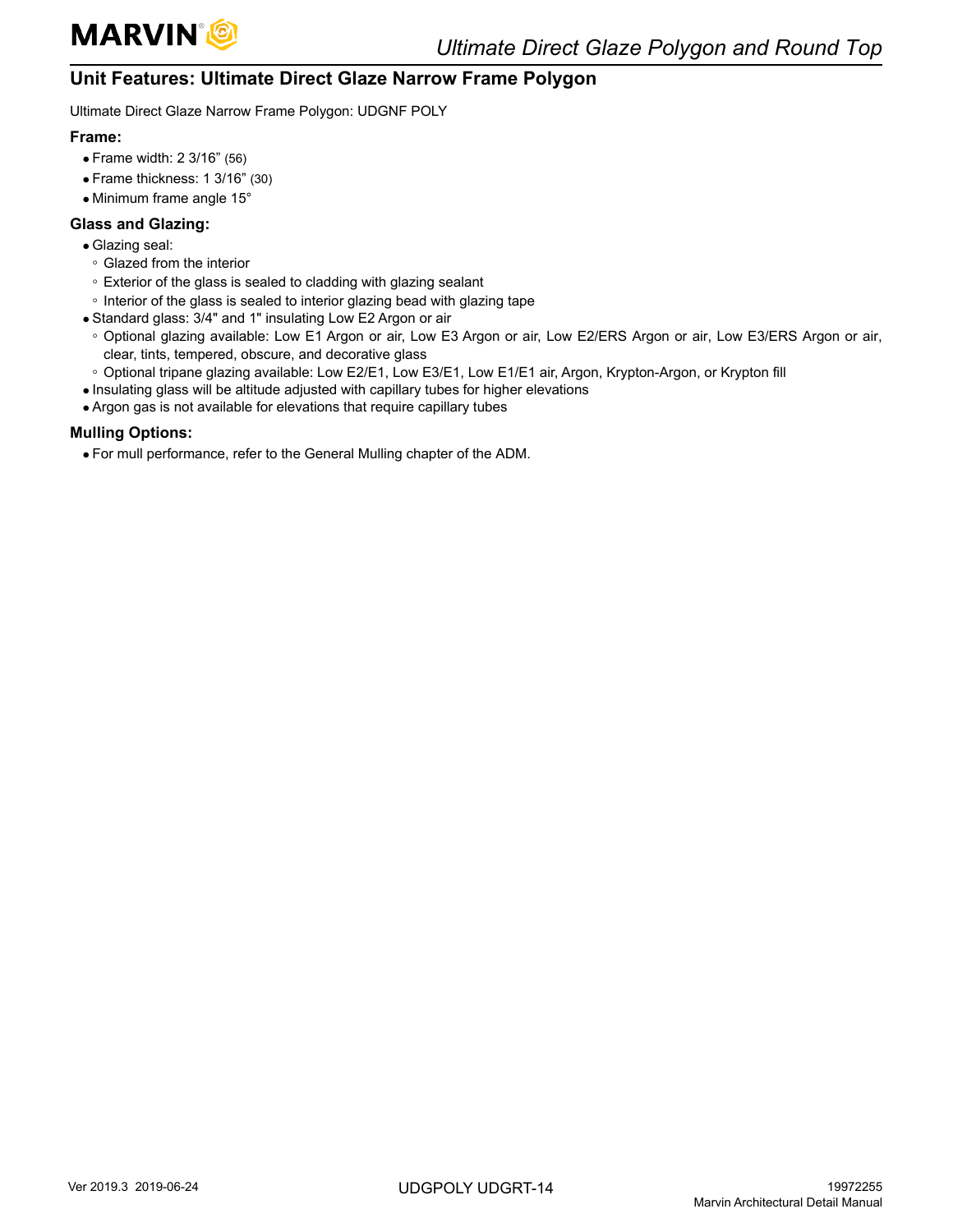

# <span id="page-16-0"></span>**Minimum and Maximum Guidelines: Ultimate Direct Glaze Narrow Frame Polygon**

|                   | Minimum and Maximum - Non Certified Frame Size |                |                                |     |                                 |     |                  |                          |      |                         |      |                   |            |
|-------------------|------------------------------------------------|----------------|--------------------------------|-----|---------------------------------|-----|------------------|--------------------------|------|-------------------------|------|-------------------|------------|
| Unit Type         |                                                | Unit Shape     | <b>Frame Size</b><br>Min Width |     | <b>Frame Size</b><br>Min Height |     | Min Short<br>Leg | Short Leg Max<br>Overall |      | Long Leg Max<br>Overall |      | <b>Glass Size</b> |            |
|                   |                                                |                | in                             | mm  | in                              | mm  | in               | in                       | mm   | in                      | mm   | Sq. Ft.           | Sq. Meters |
| <b>UDGNF</b>      | <b>Insulating Glass</b>                        | Rectangle      | 12                             | 305 | 11 1/8                          | 283 | <b>NA</b>        | 86 1/4                   | 2191 | 146 1/4                 | 3715 | 60.99             | 5.67       |
| <b>UDGNF POLY</b> | <b>Insulating Glass</b>                        | P <sub>3</sub> | 23                             | 584 | 23 1/2                          | 597 | 6                | 86 1/4                   | 2191 | 146 1/4                 | 3715 | 60.99             | 5.67       |
| <b>UDGNF POLY</b> | <b>Insulating Glass</b>                        | P <sub>4</sub> | 15                             | 381 | 15 1/2                          | 394 | 6                | 86 1/4                   | 2191 | 146 1/4                 | 3715 | 60.99             | 5.67       |
| <b>UDGNF POLY</b> | <b>Insulating Glass</b>                        | P <sub>5</sub> | 15                             | 381 | 15 1/2                          | 394 | 6                | 86 1/4                   | 2191 | 146 1/4                 | 3715 | 60.99             | 5.67       |
| <b>UDGNF POLY</b> | <b>Insulating Glass</b>                        | <b>P6</b>      | 15                             | 381 | 15 1/2                          | 394 | 6                | 86 1/4                   | 2191 | 146 1/4                 | 3715 | 60.99             | 5.67       |
| <b>UDGNF POLY</b> | <b>Insulating Glass</b>                        | P <sub>8</sub> | 15                             | 381 | 15 1/2                          | 394 | 6                | 86 1/4                   | 2191 | 146 1/4                 | 3715 | 60.99             | 5.67       |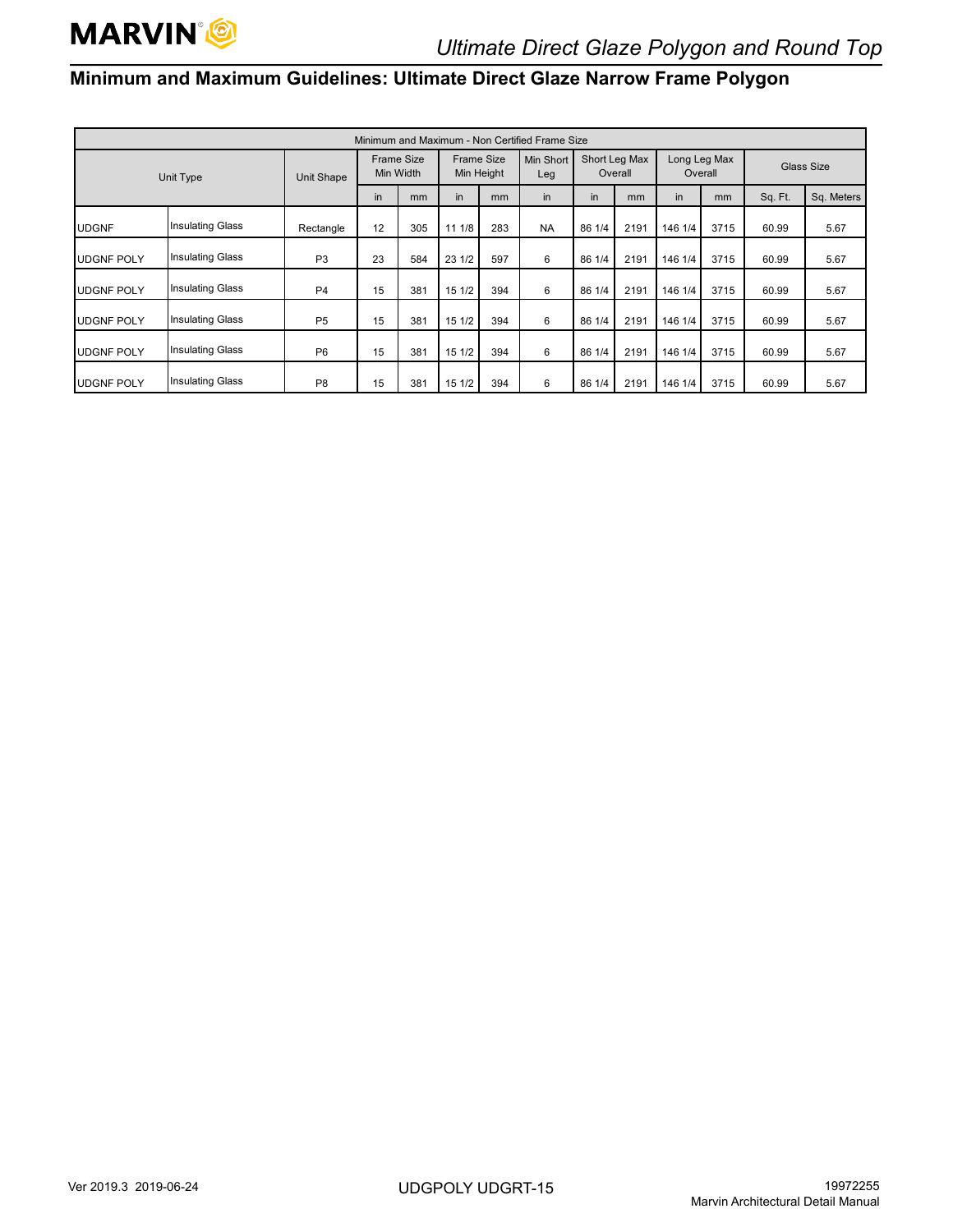

# <span id="page-17-0"></span>**Certified Sizes and Ratings: Ultimate Direct Glaze Narrow Frame Polygon**

| <b>Certified Sizes and Ratings</b>           |                             |                               |                                    |                         |                                          |                                          |                                   |                                    |  |  |
|----------------------------------------------|-----------------------------|-------------------------------|------------------------------------|-------------------------|------------------------------------------|------------------------------------------|-----------------------------------|------------------------------------|--|--|
| <b>Product</b>                               | <b>Air Tested</b><br>to psf | <b>Water Tested</b><br>to psf | <b>Structural Tested</b><br>to psf | Certification<br>Rating | <b>Design</b><br><b>Pressure</b><br>(DP) | <b>Short Leg Max</b><br>Overall<br>Width | Long Leg Max<br>Overall<br>Height | <b>Max overall</b><br>glass (sqft) |  |  |
| Ultimate Direct Glaze<br>Narrow Frame Window | 57ء                         | 7.5                           | 75                                 | $SP - 50 - CW$          | 50                                       | 76                                       | 146 1/4                           | 60.99                              |  |  |
| Ultimate Direct Glaze<br>Narrow Frame Window | 57،،                        | 7.5                           | 75                                 | SP-40-CW                | 40                                       | $76 < W \le 86.25$                       | 120                               | 60.99                              |  |  |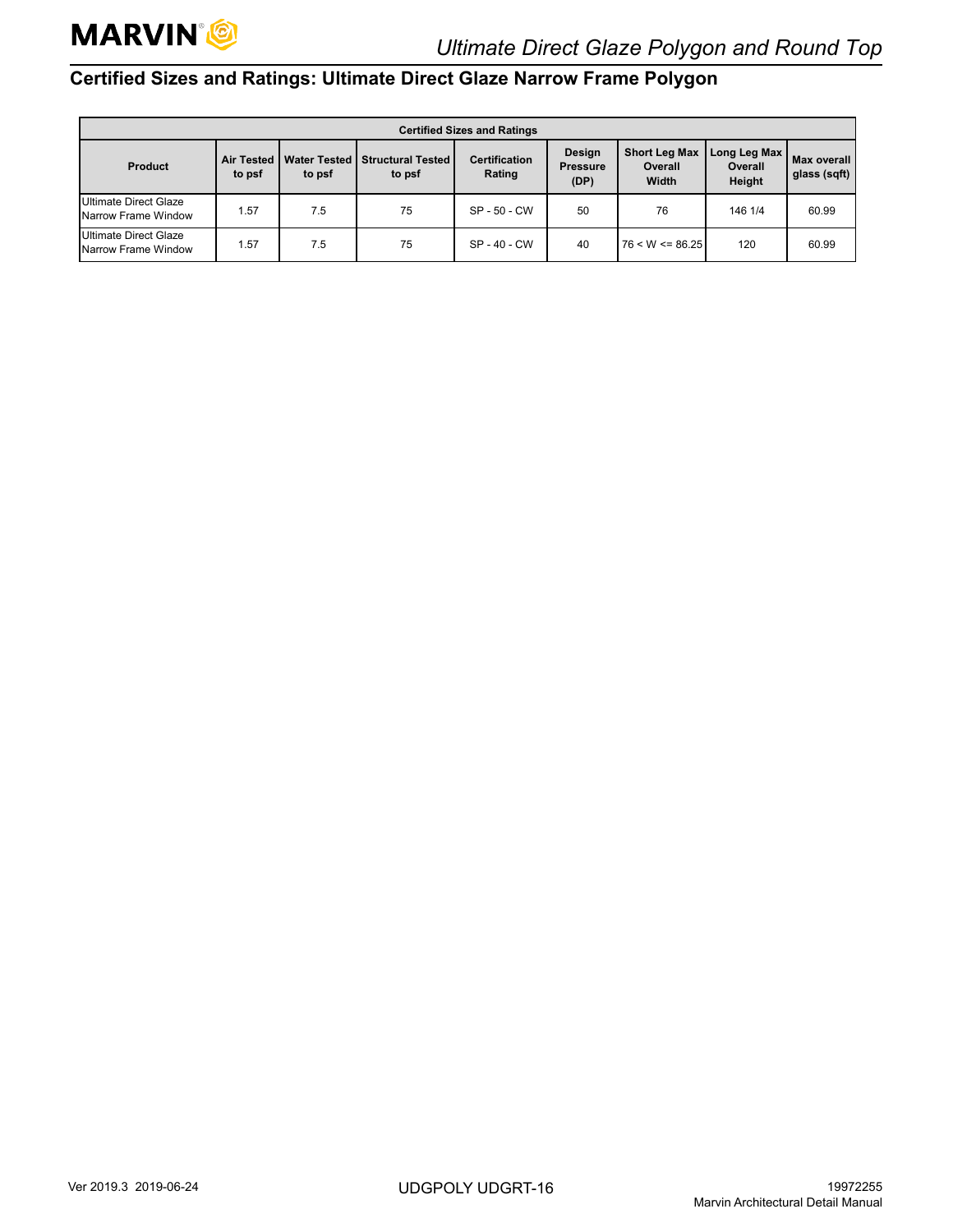### <span id="page-18-0"></span>**Measurement Conversions: Ultimate Direct Glaze Narrow Frame Polygon**

|                                           | <b>Measurement Conversions</b>                   |          |          |          |          |  |  |  |  |  |  |
|-------------------------------------------|--------------------------------------------------|----------|----------|----------|----------|--|--|--|--|--|--|
|                                           | <b>Ultimate Direct Glaze Narrow Frame Inputs</b> |          |          |          |          |  |  |  |  |  |  |
|                                           |                                                  | Width    | Width    | Height   | Height   |  |  |  |  |  |  |
| From                                      | To                                               | (Left)   | (Right)  | (Top)    | (Bottom) |  |  |  |  |  |  |
| <b>Rough Opening</b>                      |                                                  | in       | in       | in       | in       |  |  |  |  |  |  |
| Frame size                                | Rough Opening                                    | 0.5      | 0.5      | 0.5      | 0        |  |  |  |  |  |  |
| Masonry Opening                           | Rough Opening                                    | 0.25     | 0.25     | 0.25     | 0        |  |  |  |  |  |  |
| Masonry Opening w/BMC                     | Rough Opening                                    | $-1.063$ | $-1.063$ | $-1.063$ | $-0.625$ |  |  |  |  |  |  |
| Masonry Opening w/Flat Casing             | Rough Opening                                    | $-2.75$  | $-2.75$  | $-2.75$  | $-0.625$ |  |  |  |  |  |  |
| Masonry Opening w/BMC (all sides)         | Rough Opening                                    | $-1.063$ | $-1.063$ | $-1.063$ | $-1.313$ |  |  |  |  |  |  |
| Masonry Opening w/Flat Casing (all sides) | Rough Opening                                    | $-2.75$  | $-2.75$  | $-2.75$  | $-3$     |  |  |  |  |  |  |
| Glass                                     |                                                  | in       | in       | in       | in       |  |  |  |  |  |  |
| Frame OM                                  | Glass                                            | $-1.376$ | $-1.376$ | $-1.376$ | $-1.376$ |  |  |  |  |  |  |
| Daylight Opening                          | Glass                                            | 0.593    | 0.593    | 0.593    | 0.593    |  |  |  |  |  |  |
| Daylight Opening                          | Frame OM                                         | 1.969    | 1.969    | 1.969    | 1.969    |  |  |  |  |  |  |

*NOTE: Minimum angle on any shape is 15 degrees.* 



*NOTE: 1/2" (13) Rough Opening tolerance is maintained perpendicular to the frame of polygon units.*

*1/4" (6) Masonry Opening tolerance is maintained perpendicular to the frame or casing of polygon units.*

*Measurement tolerances vary due to polygon angles. Specify either Frame Size or Rough Opening measurement, Marvin will calculate the appropriate tolerances.*

*Elevations above are shown without casing.*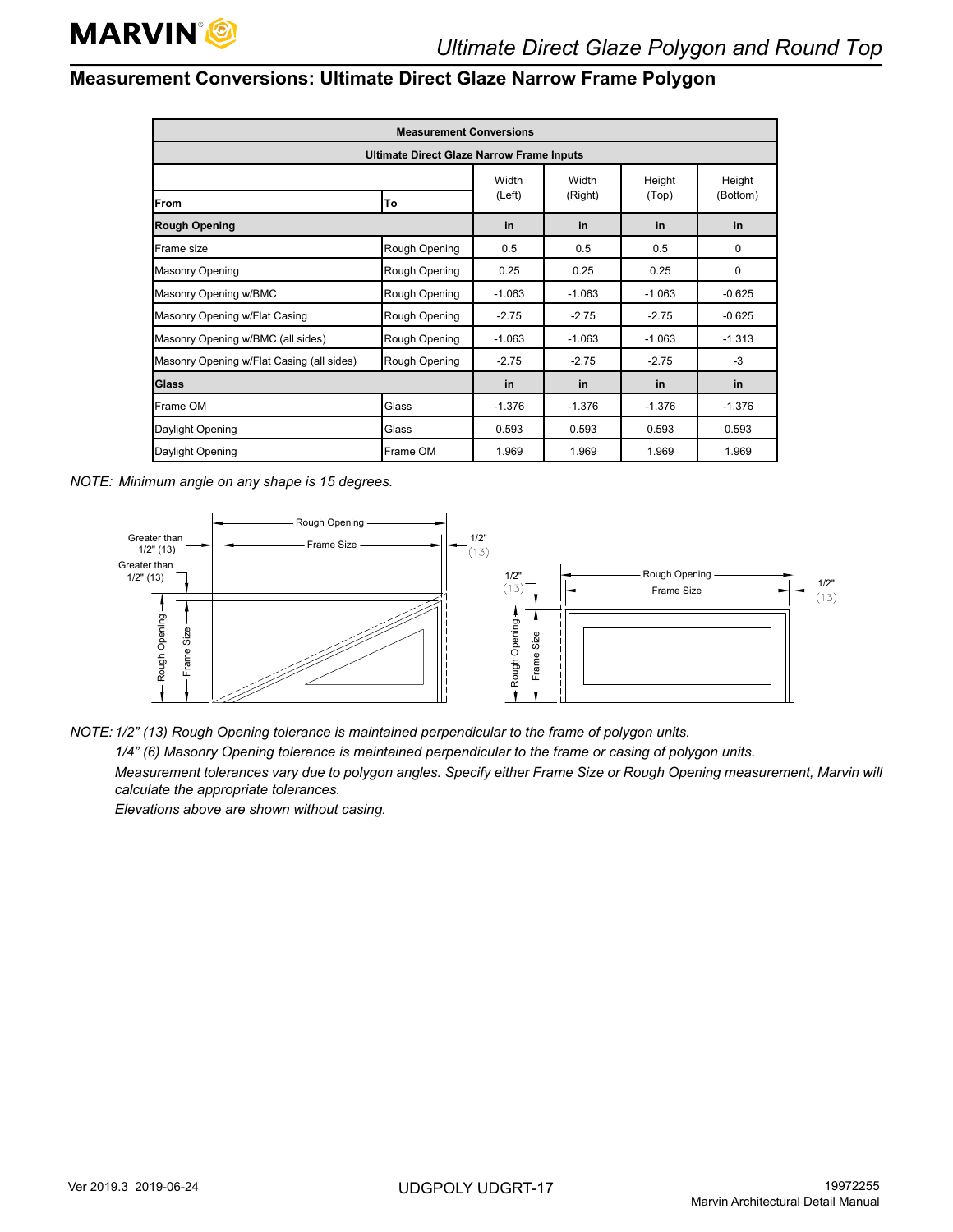

# *Ultimate Direct Glaze Polygon and Round Top*

# <span id="page-19-0"></span>**Slope To Angle / Angle to Pitch Conversion - Ultimate Direct Glaze Narrow Frame Polygon**

|              |       | <b>Slope to Angle /Degree Conversions</b> |
|--------------|-------|-------------------------------------------|
| <b>Slope</b> | Angle | Degree / Minutes                          |
| 1/12         | 4.76  | 4 degree 46'                              |
| 2/12         | 9.46  | 9 degree 28'                              |
| 3/12         | 14.04 | 14 degree 2'                              |
| 4/12         | 18.43 | 18 degree 26'                             |
| 5/12         | 22.62 | 22 degree 37'                             |
| 6/12         | 26.57 | 26 degree 34'                             |
| 7/12         | 30.26 | 30 degree 15'                             |
| 8/12         | 33.69 | 33 degree 41'                             |
| 9/12         | 36.87 | 36 degree 52'                             |
| 10/12        | 39.81 | 39 degree 48'                             |
| 11/12        | 42.51 | 42 degree 31'                             |
| 12/12        | 45.00 | 45 degree 0'                              |
| 13/12        | 47.29 | 47 degree 14'                             |
| 14/12        | 53.13 | 49 degree 24'                             |
| 15/12        | 54.78 | 51 degree 20'                             |
| 16/12        | 56.31 | 53 degree 8'                              |
| 17/12        | 54.78 | 54 degree 47'                             |
| 18/12        | 56.31 | 56 degree 19'                             |
| 19/12        | 57.72 | 57 degree 43'                             |
| 20/12        | 59.04 | 59 degree 2'                              |
| 21/12        | 60.26 | 60 degree 15'                             |
| 22/12        | 61.39 | 61 degree 23'                             |
| 23/12        | 62.45 | 62 degree 27'                             |
| 24/12        | 63.43 | 63 degree 26'                             |

|       |       | <b>Slope to Angle /Degree Conversions</b> |                | <b>Angle to Pitch Conversions</b><br>Pitch<br>Angle<br><b>Pitch</b><br>Angle<br>0.21/12<br>31<br>7.21/12<br>61<br>0.42/12<br>7.50/12<br>32<br>62<br>0.63/12<br>33<br>7.79/12<br>63<br>0.84/12<br>34<br>8.09/12<br>64<br>1.05/12<br>8.40/12<br>35<br>65<br>1.26/12<br>36<br>8.72/12<br>66<br>9.04/12<br>1.47/12<br>37<br>67<br>1.69/12<br>9.38/12<br>38<br>68<br>1.90/12<br>39<br>9.72/12<br>69<br>2.12/12<br>40<br>10.07/12<br>70 |    |          |    |              |
|-------|-------|-------------------------------------------|----------------|-----------------------------------------------------------------------------------------------------------------------------------------------------------------------------------------------------------------------------------------------------------------------------------------------------------------------------------------------------------------------------------------------------------------------------------|----|----------|----|--------------|
| Slope | Angle | Degree / Minutes                          | Angle          |                                                                                                                                                                                                                                                                                                                                                                                                                                   |    |          |    | <b>Pitch</b> |
| 1/12  | 4.76  | 4 degree 46'                              | 1              |                                                                                                                                                                                                                                                                                                                                                                                                                                   |    |          |    | 21.65/12     |
| 2/12  | 9.46  | 9 degree 28'                              | $\overline{2}$ |                                                                                                                                                                                                                                                                                                                                                                                                                                   |    |          |    | 22.57/12     |
| 3/12  | 14.04 | 14 degree 2'                              | 3              |                                                                                                                                                                                                                                                                                                                                                                                                                                   |    |          |    | 23.55/12     |
| 4/12  | 18.43 | 18 degree 26'                             | 4              |                                                                                                                                                                                                                                                                                                                                                                                                                                   |    |          |    | 24.60/12     |
| 5/12  | 22.62 | 22 degree 37'                             | 5              |                                                                                                                                                                                                                                                                                                                                                                                                                                   |    |          |    | 25.73/12     |
| 6/12  | 26.57 | 26 degree 34'                             | 6              |                                                                                                                                                                                                                                                                                                                                                                                                                                   |    |          |    | 26.95/12     |
| 7/12  | 30.26 | 30 degree 15'                             | 7              |                                                                                                                                                                                                                                                                                                                                                                                                                                   |    |          |    | 28.27/12     |
| 8/12  | 33.69 | 33 degree 41'                             | 8              |                                                                                                                                                                                                                                                                                                                                                                                                                                   |    |          |    | 29.70/12     |
| 9/12  | 36.87 | 36 degree 52'                             | 9              |                                                                                                                                                                                                                                                                                                                                                                                                                                   |    |          |    | 31.26/12     |
| 10/12 | 39.81 | 39 degree 48'                             | 10             |                                                                                                                                                                                                                                                                                                                                                                                                                                   |    |          |    | 32.97/12     |
| 11/12 | 42.51 | 42 degree 31'                             | 11             | 2.33/12                                                                                                                                                                                                                                                                                                                                                                                                                           | 41 | 10.43/12 | 71 | 34.85/12     |
| 12/12 | 45.00 | 45 degree 0'                              | 12             | 2.55/12                                                                                                                                                                                                                                                                                                                                                                                                                           | 42 | 10.80/12 | 72 | 36.93/12     |
| 13/12 | 47.29 | 47 degree 14'                             | 13             | 2.77/12                                                                                                                                                                                                                                                                                                                                                                                                                           | 43 | 11.19/12 | 73 | 39.25/12     |
| 14/12 | 53.13 | 49 degree 24'                             | 14             | 2.99/12                                                                                                                                                                                                                                                                                                                                                                                                                           | 44 | 11.59/12 | 74 | 41.85/12     |
| 15/12 | 54.78 | 51 degree 20'                             | 15             | 3.22/12                                                                                                                                                                                                                                                                                                                                                                                                                           | 45 | 12.00/12 | 75 | 44.78/12     |
| 16/12 | 56.31 | 53 degree 8'                              | 16             | 3.44/12                                                                                                                                                                                                                                                                                                                                                                                                                           | 46 | 12.43/12 | 76 | 48.13/12     |
| 17/12 | 54.78 | 54 degree 47'                             | 17             | 3.67/12                                                                                                                                                                                                                                                                                                                                                                                                                           | 47 | 12.87/12 | 77 | 51.98/12     |
| 18/12 | 56.31 | 56 degree 19'                             | 18             | 3.90/12                                                                                                                                                                                                                                                                                                                                                                                                                           | 48 | 13.33/12 | 78 | 56.56/12     |
| 19/12 | 57.72 | 57 degree 43'                             | 19             | 4.13/12                                                                                                                                                                                                                                                                                                                                                                                                                           | 49 | 13.80/12 | 79 | 61.73/12     |
| 20/12 | 59.04 | 59 degree 2'                              | 20             | 4.37/12                                                                                                                                                                                                                                                                                                                                                                                                                           | 50 | 14.30/12 | 80 | 68.06/12     |
| 21/12 | 60.26 | 60 degree 15'                             | 21             | 4.61/12                                                                                                                                                                                                                                                                                                                                                                                                                           | 51 | 14.82/12 | 81 | 75.77/12     |
| 22/12 | 61.39 | 61 degree 23'                             | 22             | 4.85/12                                                                                                                                                                                                                                                                                                                                                                                                                           | 52 | 15.36/12 | 82 | 85.38/12     |
| 23/12 | 62.45 | 62 degree 27'                             | 23             | 5.09/12                                                                                                                                                                                                                                                                                                                                                                                                                           | 53 | 15.92/12 | 83 | 97.73/12     |
| 24/12 | 63.43 | 63 degree 26'                             | 24             | 5.34/12                                                                                                                                                                                                                                                                                                                                                                                                                           | 54 | 16.52/12 | 84 | 114.17/12    |
|       |       |                                           | 25             | 5.60/12                                                                                                                                                                                                                                                                                                                                                                                                                           | 55 | 17.14/12 | 85 | 137.16/12    |
|       |       |                                           | 26             | 5.85*12                                                                                                                                                                                                                                                                                                                                                                                                                           | 56 | 17.79/12 | 86 | 171.61/12    |
|       |       |                                           | 27             | 6.11/12                                                                                                                                                                                                                                                                                                                                                                                                                           | 57 | 18.48/12 | 87 | 228.97/12    |
|       |       |                                           | 28             | 6.38/12                                                                                                                                                                                                                                                                                                                                                                                                                           | 58 | 19.20/12 | 88 | 343.64/12    |
|       |       |                                           | 29             | 6.65/12                                                                                                                                                                                                                                                                                                                                                                                                                           | 59 | 19.97/12 | 89 | 687.48/12    |
|       |       |                                           | 30             | 6.93/12                                                                                                                                                                                                                                                                                                                                                                                                                           | 60 | 20.78/12 |    |              |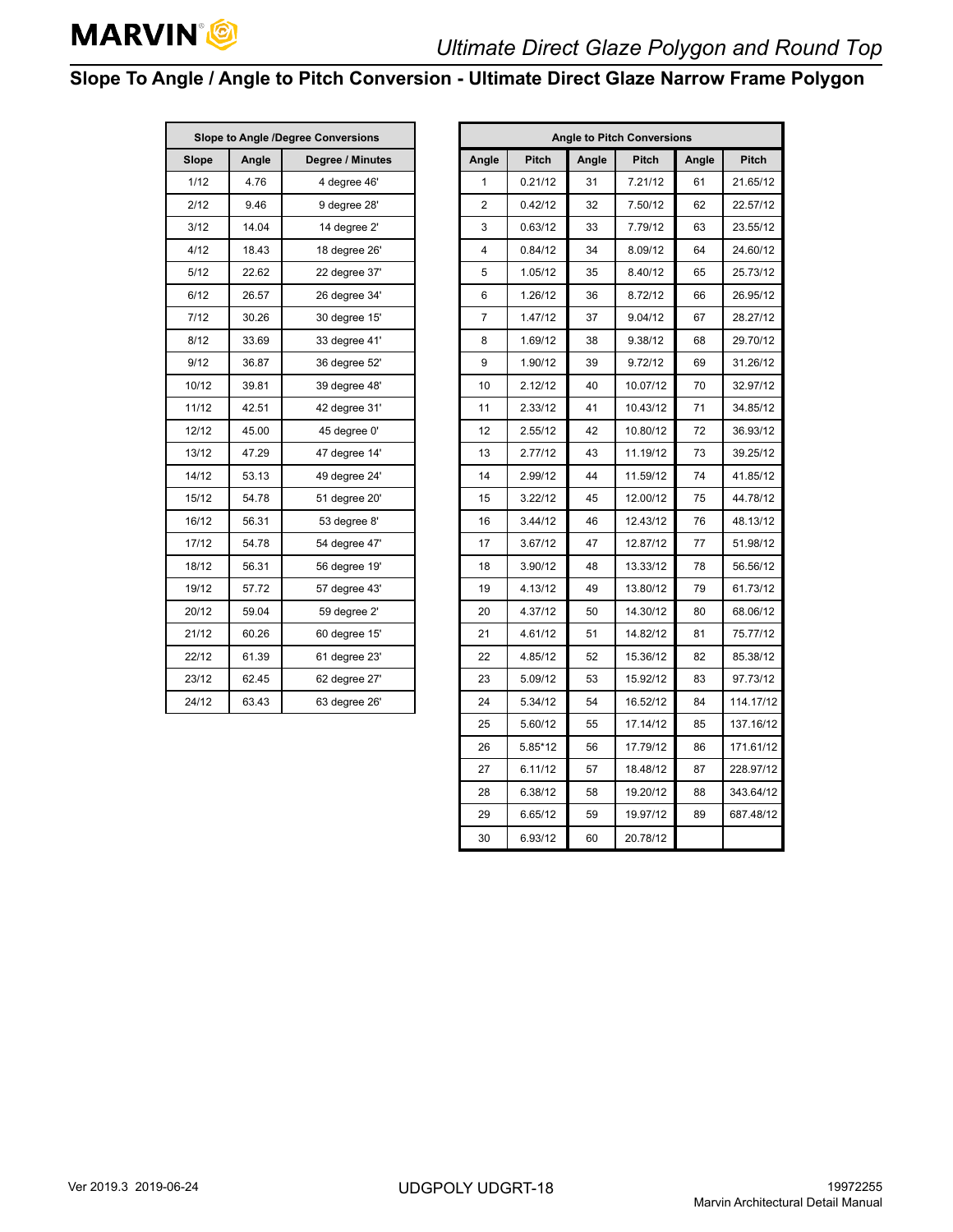

## <span id="page-20-0"></span>**Section Details: Ultimate Direct Glaze Narrow Frame / Direct Glaze Narrow Frame Polygon**

Scale: 3' = 1' 0"

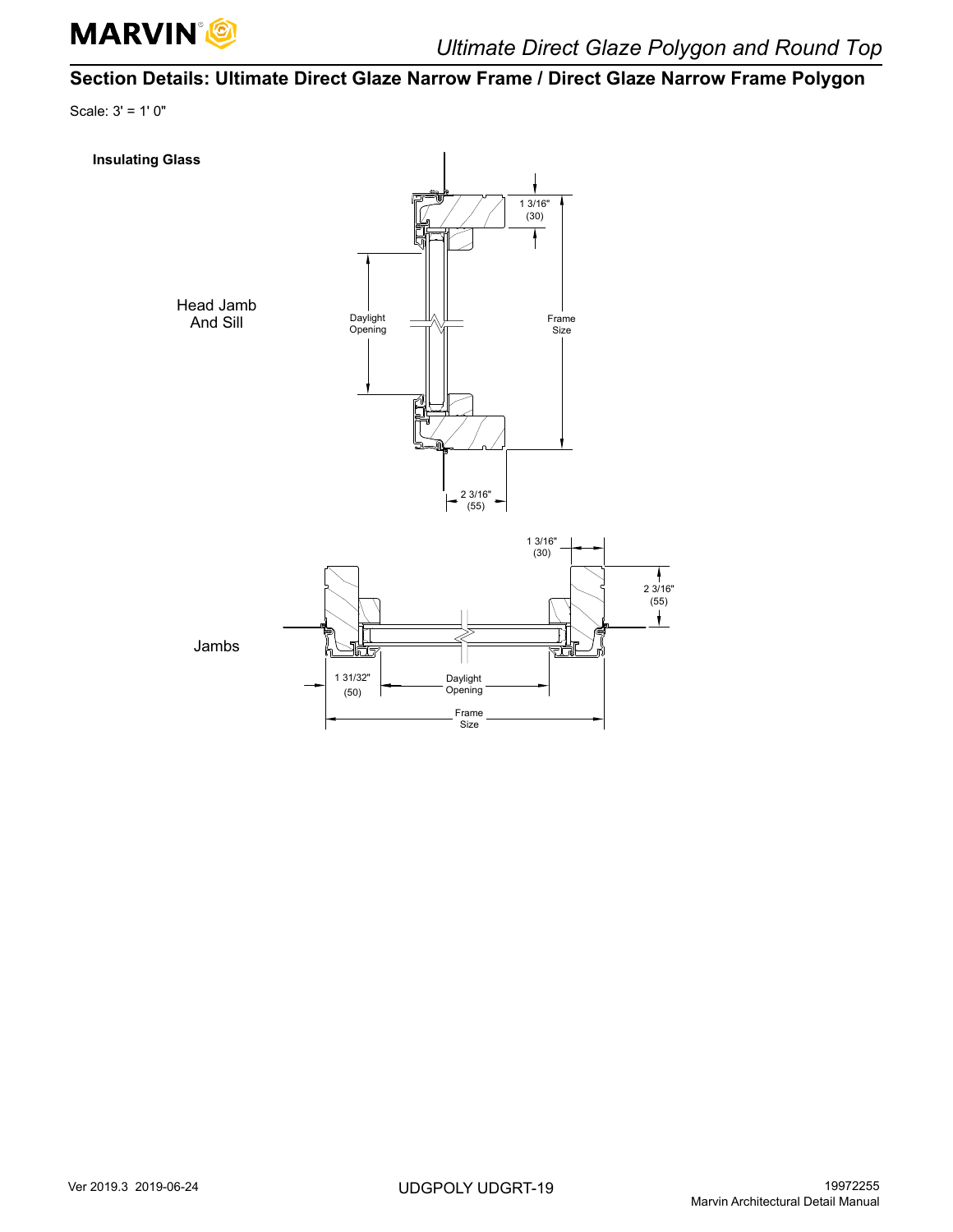

# <span id="page-21-0"></span>**Section Details: Ultimate Direct Glaze Narrow Frame Polygon Mullion Options**

Scale: 3' = 1' 0"

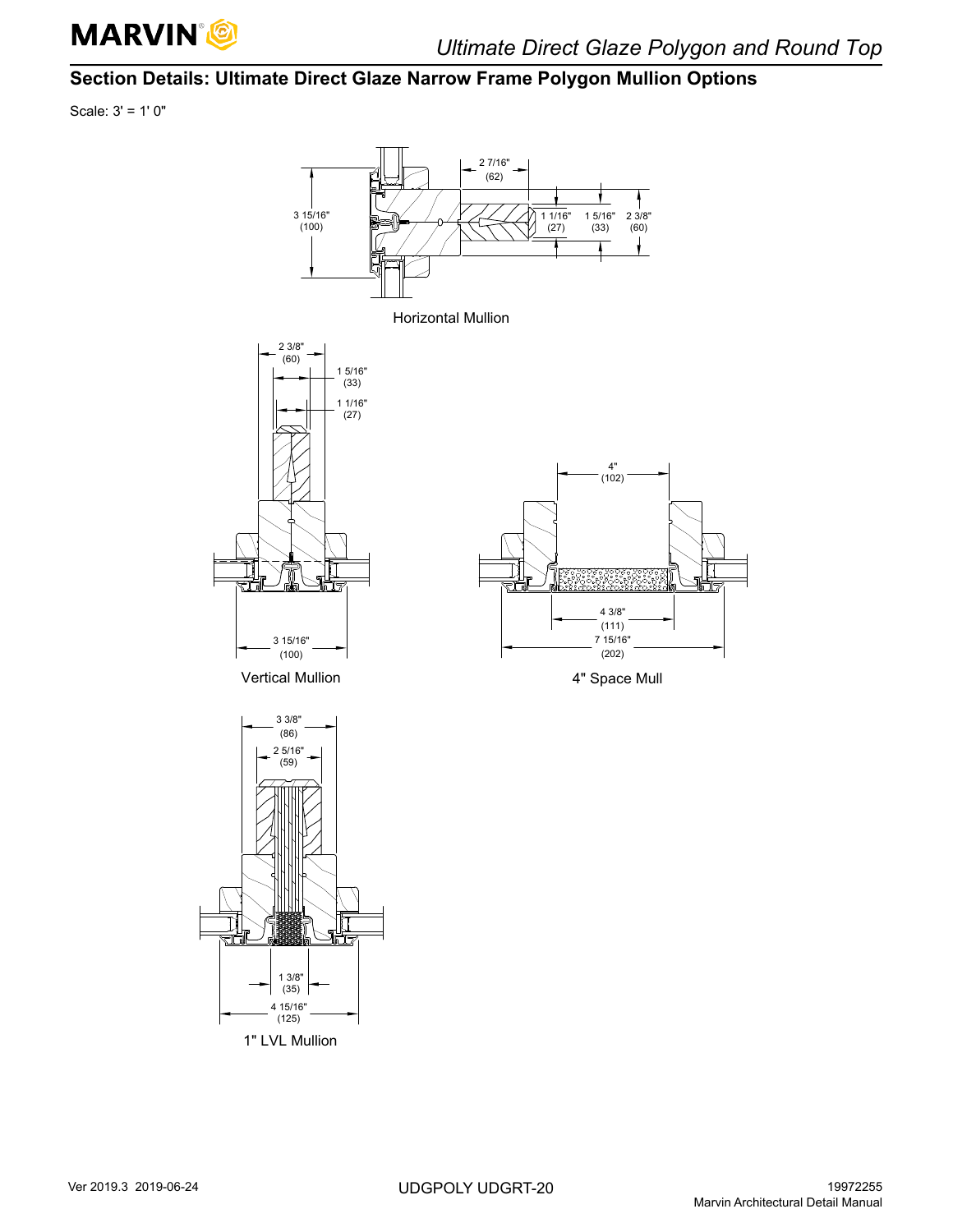

# <span id="page-22-0"></span>**Ultimate Direct Glaze Narrow Frame Polygon Shape Reference**



Please contact your Marvin representative for availability and more information.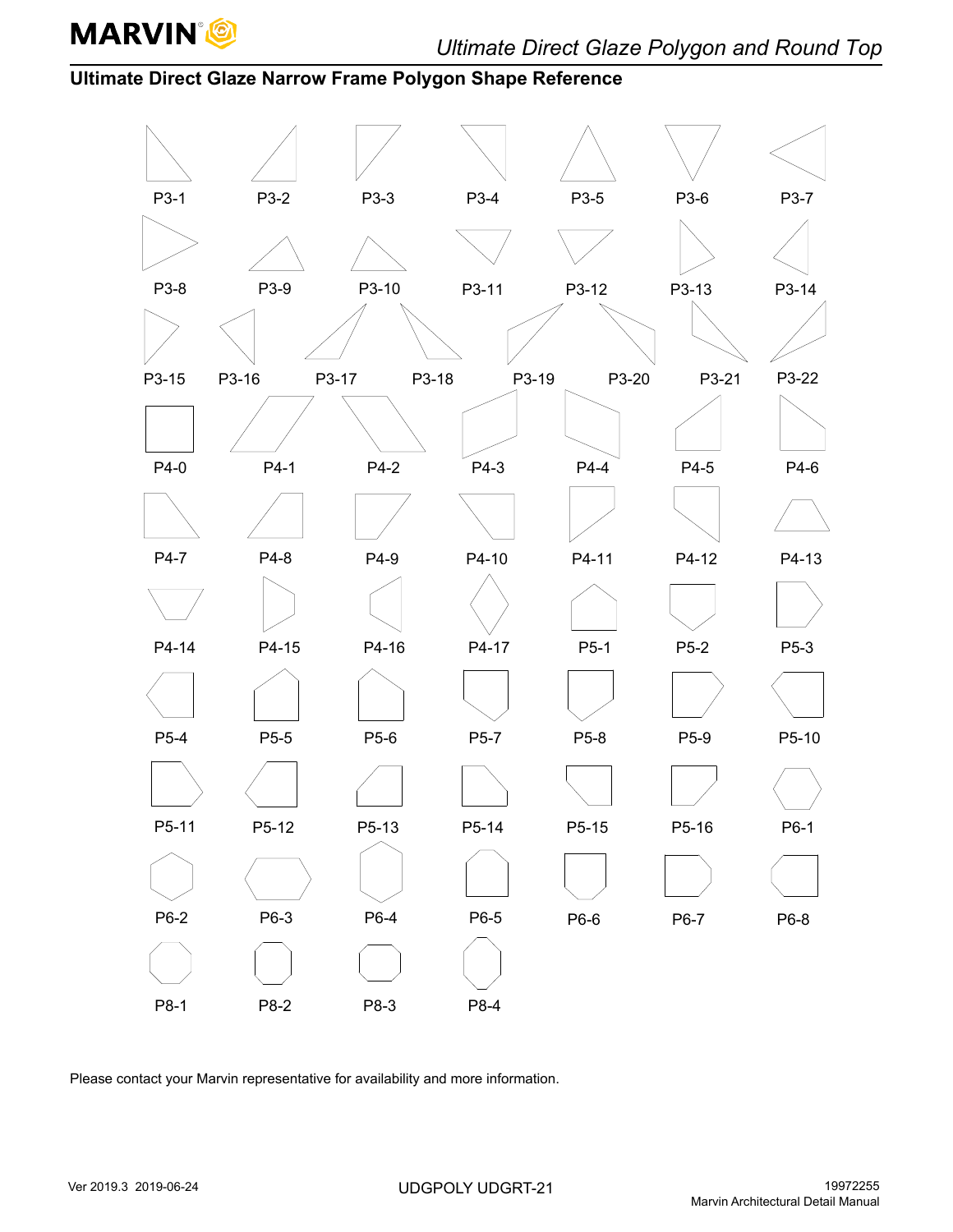

### <span id="page-23-0"></span>**Unit Features: Ultimate Direct Glaze Narrow Frame Corner Units**

Ultimate Direct Glaze Narrow Frame Corner Unit: UDGNF CNR

### **Frame:**

- Frame width: 2 3/16" (56)
- Frame thickness: 1 3/16" (30)
- Minimum frame angle 15°

### **Glass and Glazing:**

- Glazing seal:
- Glazed from the interior
- Exterior of the glass is sealed to cladding with glazing sealant
- Interior of the glass is sealed to interior glazing bead with glazing tape
- Standard glass: 3/4" and 1" Insulating Low E2 Argon or air
- Optional glazing available: Low E1 Argon or air, Low E3 Argon or air, Low E2/ERS Argon or air, Low E3/ERS Argon or air, clear, tints, tempered, obscure, and decorative glass
- Optional tripane glazing available: Low E2/E1, Low E3/E1, Low E1/E1 air, Argon, Krypton-Argon, or Krypton fill
- Insulating glass will be altitude adjusted with capillary tubes for higher elevations
- Argon gas is not available for elevations that require capillary tubes

#### **Mulling Options:**

For mull performance, refer to the General Mulling chapter of the ADM.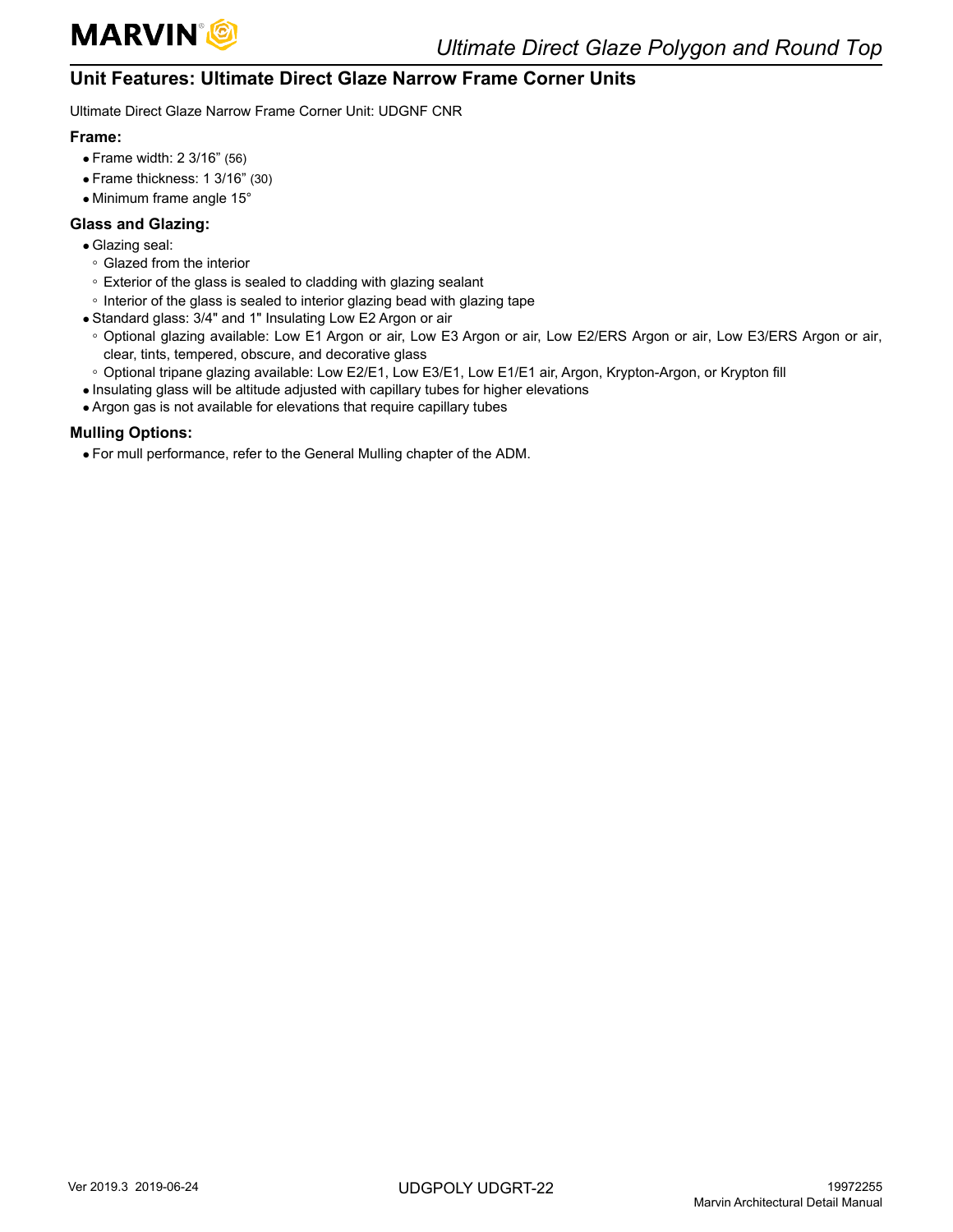

# <span id="page-24-0"></span>**Minimum and Maximum Guidelines: Ultimate Direct Glaze Narrow Frame Corner Units**

|                         | <b>Frame Size</b> |                  |                  |      |  |  |  |
|-------------------------|-------------------|------------------|------------------|------|--|--|--|
| <b>Unit Type</b>        |                   | <b>Min Width</b> | <b>Min Width</b> |      |  |  |  |
|                         | in                | mm               | in               | mm   |  |  |  |
| <b>Insulating Glass</b> | 12                | 305              | 86.062           | 2186 |  |  |  |

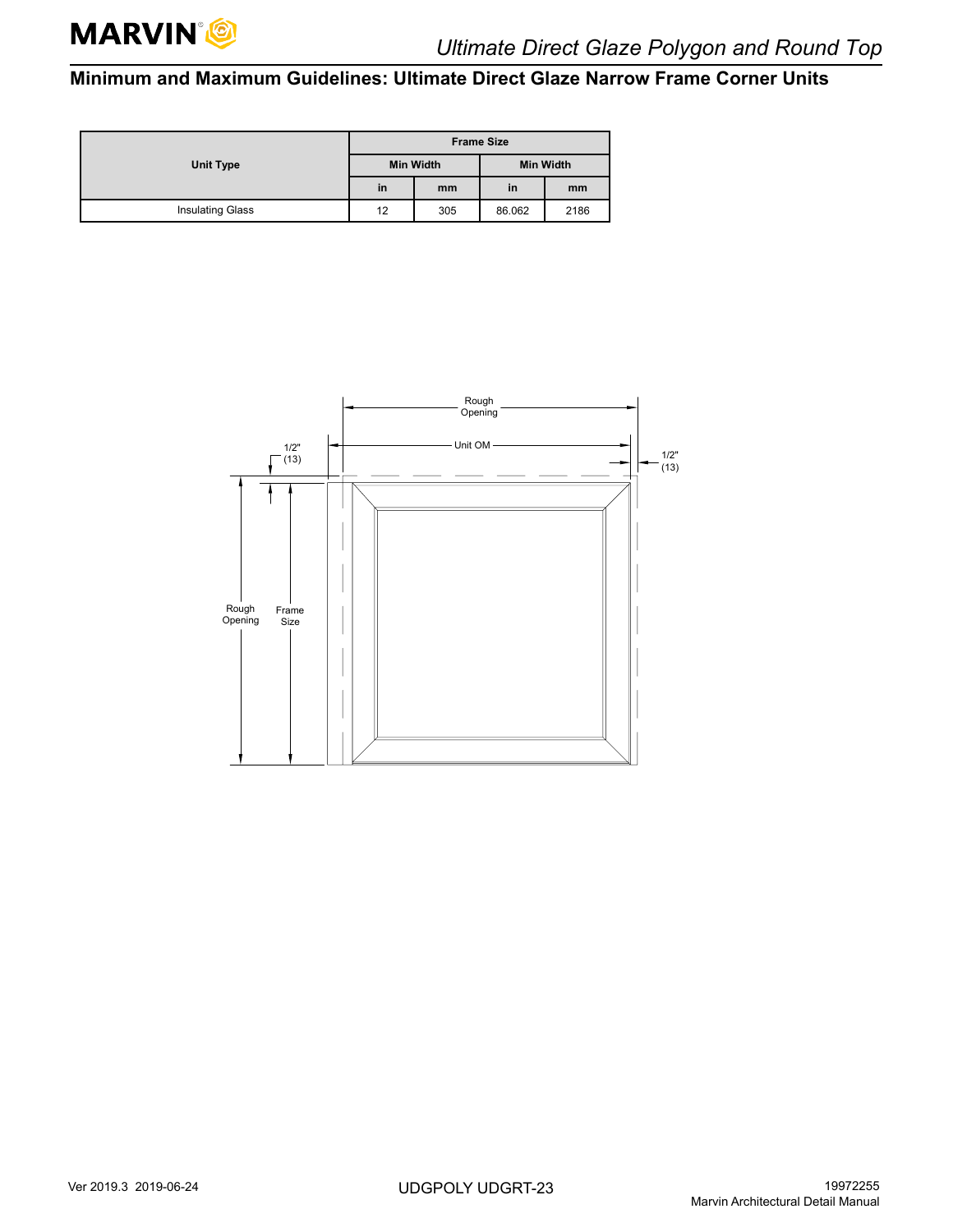## <span id="page-25-0"></span>**Certified Sizes and Ratings: Ultimate Direct Glaze Narrow Frame Corner Units**

| <b>Product</b>                                            | <b>Air Tested</b> | <b>Water Tested</b> | <b>Structural Tested</b> | <b>Certification</b> | Design<br><b>Pressure</b> | <b>Basic Frame Left Leg</b><br><b>Max Width</b> |      | <b>Basic Frame Right</b><br>Leg Max Width |      |
|-----------------------------------------------------------|-------------------|---------------------|--------------------------|----------------------|---------------------------|-------------------------------------------------|------|-------------------------------------------|------|
|                                                           | to psf            | to psf              | to psf                   | Rating               | (DP)                      | in                                              | mm   | in                                        | mm   |
| Ultimate Direct<br>Glaze Narrow<br>Frame Corner<br>Window | 1.57              | 7.5                 | 75                       | $SP - 50 - CW$       | 50                        | 82 1/4                                          | 2089 | 82 1/4                                    | 2089 |

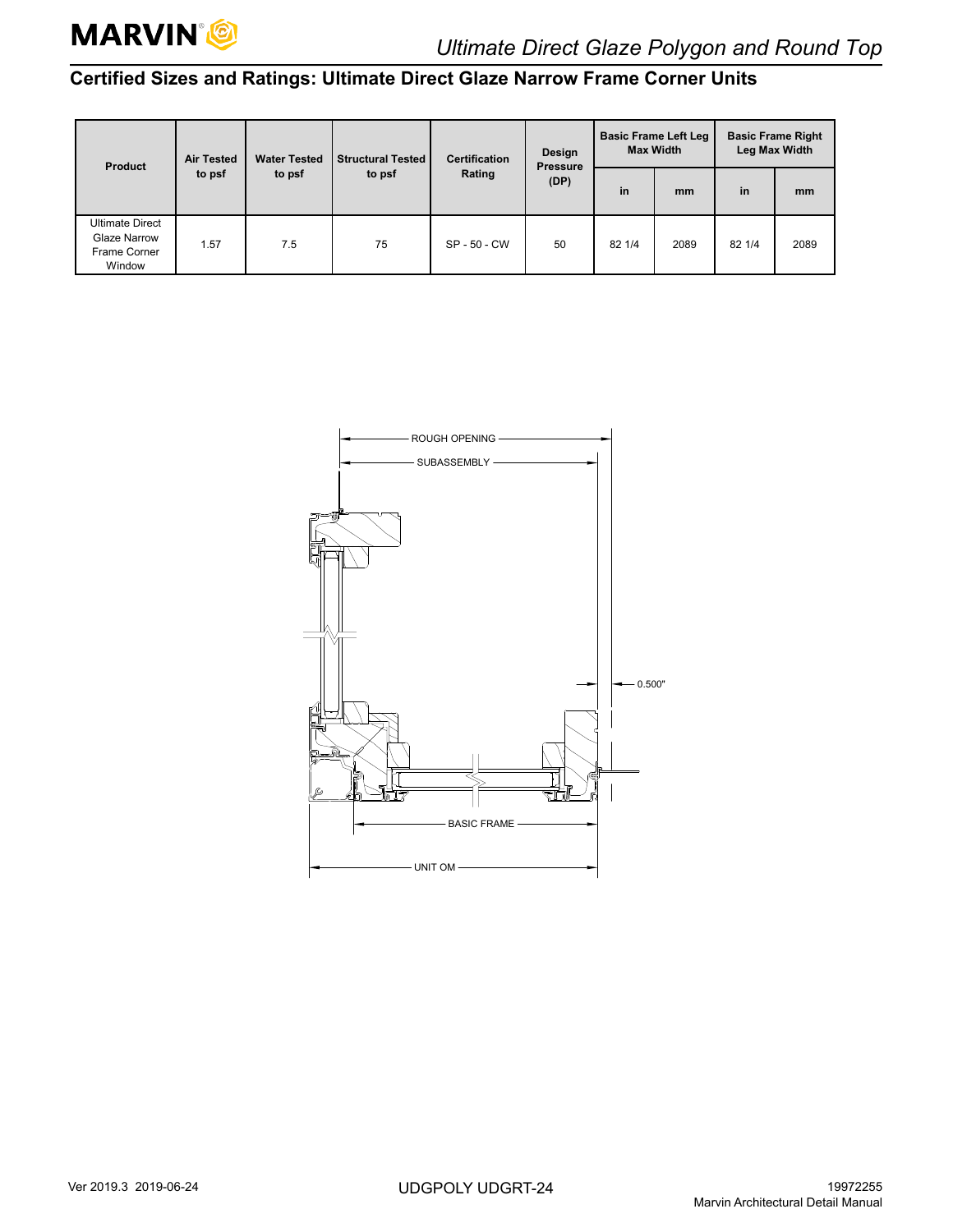## <span id="page-26-0"></span>**Measurement Conversions: Ultimate Direct Glaze Narrow Frame Corner Units**

|                                           | <b>Measurement Conversions</b>                   |                 |                  |                 |                    |  |  |  |  |  |
|-------------------------------------------|--------------------------------------------------|-----------------|------------------|-----------------|--------------------|--|--|--|--|--|
|                                           | Ultimate Direct Glaze Narrow Frame Corner Inputs |                 |                  |                 |                    |  |  |  |  |  |
| From                                      | To                                               | Width<br>(Left) | Width<br>(Right) | Height<br>(Top) | Height<br>(Bottom) |  |  |  |  |  |
| <b>Rough Opening</b>                      |                                                  | in              | in               | in              | in                 |  |  |  |  |  |
| Subassembly                               | Rough Opening                                    | 0.5             | $\mathbf 0$      | 0.5             | 0                  |  |  |  |  |  |
| <b>Masonry Opening</b>                    | Rough Opening                                    | 0.25            | $\mathbf 0$      | 0.25            | $\mathbf 0$        |  |  |  |  |  |
| Masonry Opening w/BMC                     | Rough Opening                                    | $-1.063$        | $\mathbf 0$      | $-1.063$        | $-0.625$           |  |  |  |  |  |
| Masonry Opening w/Flat Casing             | Rough Opening                                    | $-2.75$         | $\mathbf 0$      | $-2.75$         | $-0.625$           |  |  |  |  |  |
| Masonry Opening w/BMC (all sides)         | Rough Opening                                    | $-1.063$        | $\Omega$         | $-1.063$        | $-1.313$           |  |  |  |  |  |
| Masonry Opening w/Flat Casing (all sides) | Rough Opening                                    | $-2.75$         | 0                | $-2.75$         | $-3$               |  |  |  |  |  |
| <b>Frame size</b>                         |                                                  | in              | in               | in              | in                 |  |  |  |  |  |
| Subassembly                               | Metal OM                                         | $\mathbf 0$     | 1.093            | 0               | $\mathbf 0$        |  |  |  |  |  |
| <b>Glass</b>                              |                                                  | in              | in               | in              | in                 |  |  |  |  |  |
| Subassembly                               | Glass                                            | $-1.376$        | $-1.88$          | $-1.376$        | $-1.376$           |  |  |  |  |  |
| <b>Basic Frame</b>                        | Glass                                            | $-1.376$        | $-1.376$         | $-1.376$        | $-1.376$           |  |  |  |  |  |
| Daylight Opening                          | Glass                                            | 0.593           | 0.593            | 0.593           | 0.593              |  |  |  |  |  |
| Daylight Opening                          | Frame OM                                         | 1.969           | 2.474            | 1.969           | 1.969              |  |  |  |  |  |

*NOTE: Minimum angle on any shape is 15 degrees.* 



*NOTE: 1/2" (13) Rough Opening tolerance is maintained perpendicular to the frame of polygon units. 1/4" (6) Masonry Opening tolerance is maintained perpendicular to the frame or casing of polygon units. Elevations above are shown without casing.*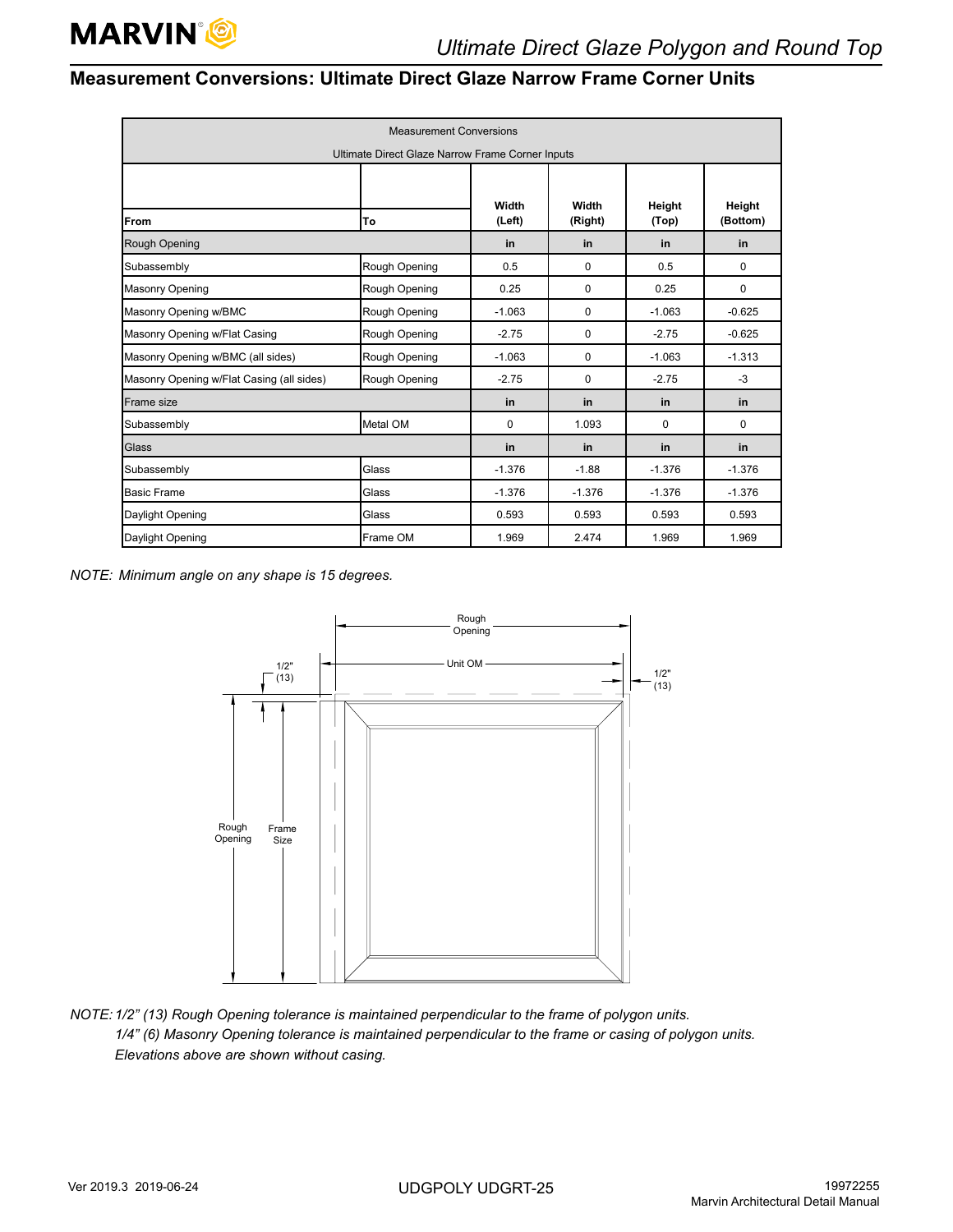

## <span id="page-27-0"></span>**Section Details: Ultimate Direct Glaze Narrow Frame Corner Units**

Scale: 3' = 1' 0"



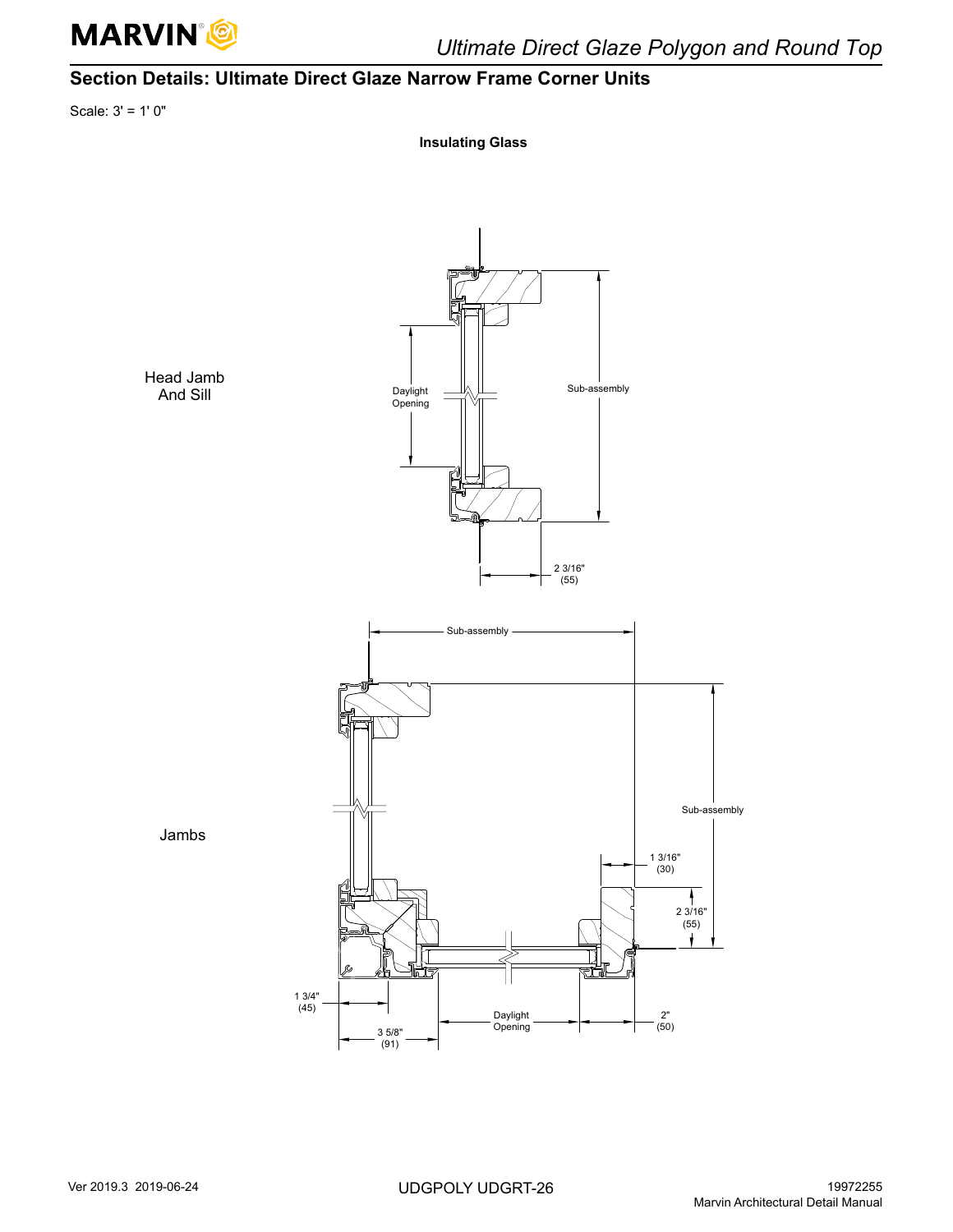

### <span id="page-28-0"></span>**Unit Features: Ultimate Direct Glaze Round Top**

Ultimate Direct Glaze Round Top: UDGRT

### **Frame:**

- Frame thickness: 11/16" (17)
- Frame width: 4 9/16" (116)
- Curved frames have laminated wood, straight frames have non finger-jointed wood

### **Glass and Glazing:**

- Glazing seal:
- Glazed from the interior
- Silicone glazed to the interior and exterior
- Standard glass: insulating Low E2 Argon or air
- Optional glazing available: Low E1 Argon or air, Low E3 Argon or air, Low E2/ERS Argon or air, Low E3/ERS Argon or air, clear, tints, tempered, obscure, and decorative glass
- Optional tripane glazing available: Low E2/E1, Low E3/E1, Low E1/E1 air, Argon, Krypton-Argon, or Krypton fill
- . Insulating glass will be altitude adjusted with capillary tubes for higher elevations
- Argon gas is not available for elevations that require capillary tubes

### **Glazing for Impact Units:**

- Glazing seal:
- Glazed from the interior against a bead of silicone
- The perimeter of the glass is backfilled with silicone
- The interior wood bead is secured to the frame with 1 3/8" (35) brad nails nominal 5" on center
- Impact glass setting blocks are used to reduce the chance of glass sliding

#### **Mulling Options:**

For mull performance, refer to the General Mulling chapter of the ADM.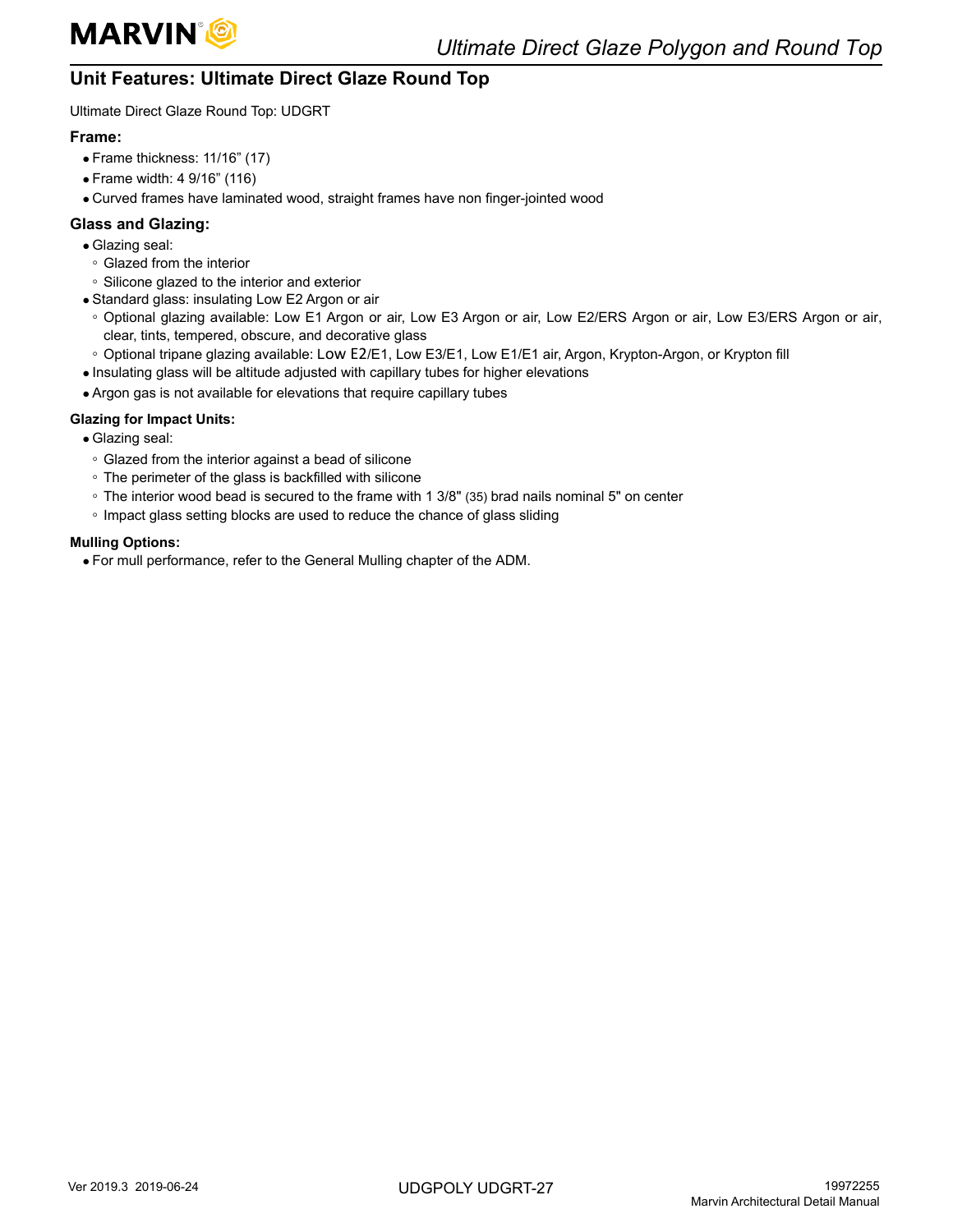## <span id="page-29-0"></span>**Min/Max Guidelines: Ultimate Direct Glaze Round Top**

| Minimum Guidelines - Direct Glaze Round Tops  |        |                  |                   |       |  |  |  |  |  |  |
|-----------------------------------------------|--------|------------------|-------------------|-------|--|--|--|--|--|--|
|                                               |        |                  | <b>Frame Size</b> |       |  |  |  |  |  |  |
| <b>Unit Type</b>                              |        | <b>Min Width</b> | <b>Min Height</b> |       |  |  |  |  |  |  |
|                                               | in     | mm               | in                | mm    |  |  |  |  |  |  |
| True Half RT1                                 | 17     | (432)            | 81/2              | (216) |  |  |  |  |  |  |
| <b>Eyebrow above</b><br><b>Springline RT6</b> | 9      | (229)            | 91/2              | (241) |  |  |  |  |  |  |
| <b>Quarter Round</b><br>RT7 or RT8            | 81/2   | (216)            | 81/2              | (216) |  |  |  |  |  |  |
| <b>Full Circle</b><br><b>RT27</b>             | 21 1/2 | (546)            | 211/2             | (546) |  |  |  |  |  |  |
| <b>Full Ellipse</b><br><b>RT28</b>            | 23     | (584)            | 35 1/2            | (902) |  |  |  |  |  |  |

|                            |                  |                  |        | <b>Maximum Guidelines - Direct Glaze Round Tops</b> |                   |    |                  |                             |                   |
|----------------------------|------------------|------------------|--------|-----------------------------------------------------|-------------------|----|------------------|-----------------------------|-------------------|
|                            |                  |                  |        | <b>Non-Certified Frame Size</b>                     |                   |    |                  | <b>Certified Frame Size</b> |                   |
|                            | <b>Unit Type</b> | <b>Max Width</b> |        |                                                     | <b>Max Height</b> |    | <b>Max Width</b> |                             | <b>Max Height</b> |
|                            |                  | in               | mm     | in<br>mm                                            |                   | in | mm               | in                          | mm                |
|                            |                  | 144 3/4          | (3677) | 53 1/16                                             | (1348)            | 84 | (2134)           | 87                          | (2210)            |
| All<br><b>Single Glaze</b> |                  | 89 11/16         | (2278) | 85 1/4                                              | (2165)            | 75 | (1905)           | 97                          | (2464)            |
|                            | <b>Shapes</b>    | 85 1/4           | (2165) | 89 11/16                                            | (2278)            | 87 | (2210)           | 84                          | (2134)            |
|                            |                  | 53 1/16          | (1348) | 144 3/4                                             | (3677)            | 97 | (2464)           | 75                          | (1905)            |
|                            |                  | 144 3/4          | (3677) | 63 1/8                                              | (1603)            | 84 | (2134)           | 97                          | (2464)            |
| Insulating                 | All              | 106 15/16        | (2716) | 85 1/4                                              | (2165)            |    |                  |                             |                   |
| <b>Glass</b>               | <b>Shapes</b>    | 85 1/4           | (2165) | 106 15/16                                           | (2716)            |    |                  |                             |                   |
|                            |                  | 63 1/8           | (1603) | 144 3/4                                             | (3677)            | 97 | (2464)           | 84                          | (2134)            |
| <b>CE Product</b>          | All              |                  |        |                                                     |                   | 84 | (2134)           | 96                          | (2438)            |
|                            | <b>Shapes</b>    |                  |        |                                                     |                   | 96 | (2438)           | 84                          | (2134)            |

| <b>Maximum Guidelines - Direct Glaze Tops</b> |                                              |         |                  |                             |                   |  |  |  |  |  |  |  |  |
|-----------------------------------------------|----------------------------------------------|---------|------------------|-----------------------------|-------------------|--|--|--|--|--|--|--|--|
|                                               |                                              |         |                  | <b>Certified Frame Size</b> |                   |  |  |  |  |  |  |  |  |
|                                               | <b>Unit Type</b>                             |         | <b>Max Width</b> |                             | <b>Max Height</b> |  |  |  |  |  |  |  |  |
|                                               |                                              | in      | mm               | in                          | mm                |  |  |  |  |  |  |  |  |
|                                               |                                              | 48      | (1219)           | 101 3/4                     | (2584)            |  |  |  |  |  |  |  |  |
| IZ3 Impact<br>Product                         | All<br><b>Shapes</b><br>All<br><b>Shapes</b> | 73      | (1854)           | 73                          | (1854)            |  |  |  |  |  |  |  |  |
|                                               |                                              | 101 3/4 | (2584)           | 48                          | (1219)            |  |  |  |  |  |  |  |  |
|                                               |                                              | 36      | (914)            | 96                          | (2438)            |  |  |  |  |  |  |  |  |
| IZ4 Impact<br>Product                         |                                              | 96      | (2438)           | 36                          | (914)             |  |  |  |  |  |  |  |  |
|                                               |                                              | 60      | (1524)           | 120                         | (3048)            |  |  |  |  |  |  |  |  |
|                                               |                                              | 120     | (3048)           | 60                          | (1524)            |  |  |  |  |  |  |  |  |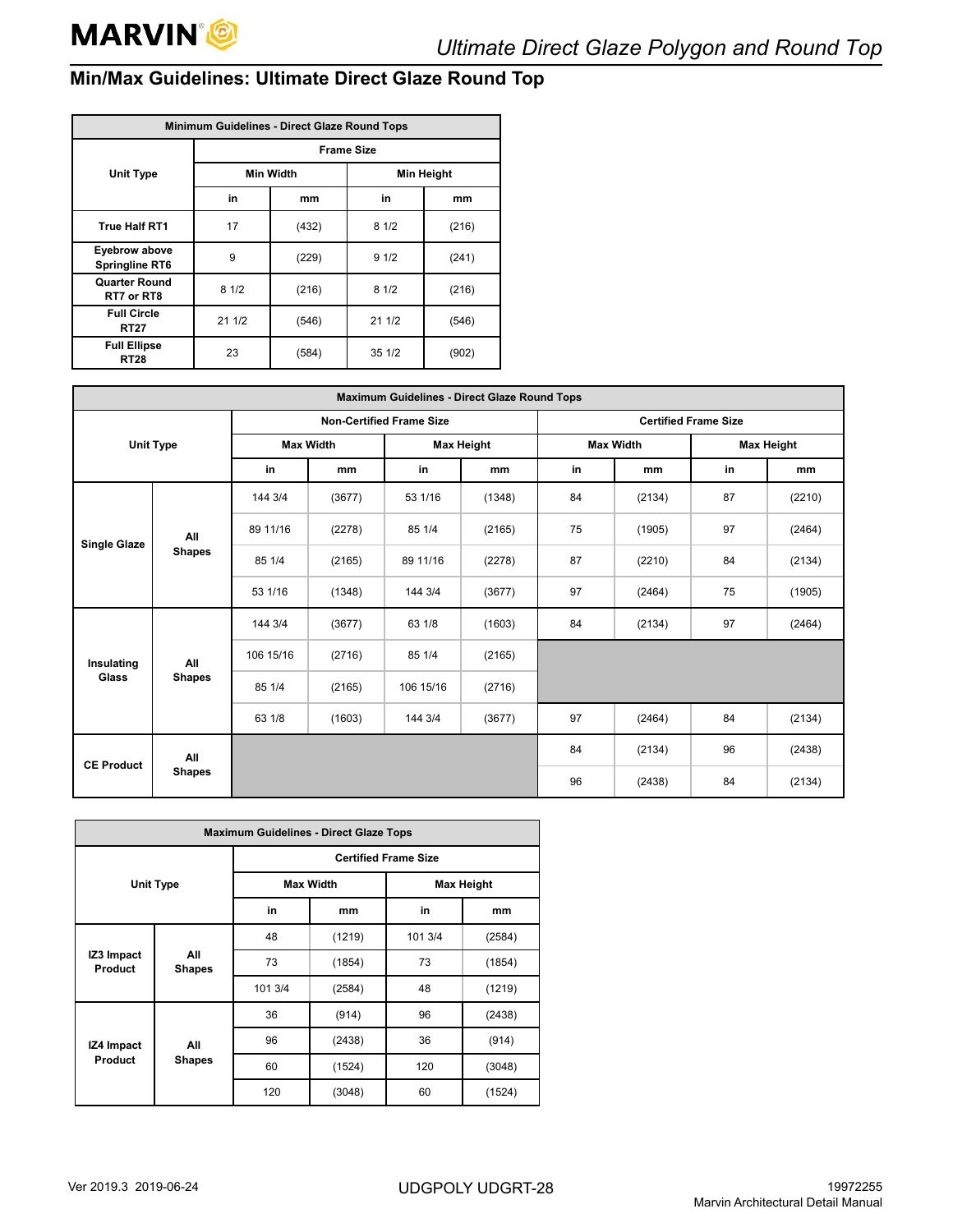

# <span id="page-30-0"></span>**Certified Sizes: Ultimate Direct Glaze Round Top**

| Product                         | Air Tested<br>to psf | Water<br><b>Tested to</b><br>psf | Structural<br>Overload<br>Tested to psf | Certification<br>Rating | Max Width     |        | Max Height |        |
|---------------------------------|----------------------|----------------------------------|-----------------------------------------|-------------------------|---------------|--------|------------|--------|
|                                 |                      |                                  |                                         |                         | $\mathsf{in}$ | mm     | in         | mm     |
| Ultimate Direct Glaze Round Top | 1.57                 | 8.25                             | $+75/ -90$                              | CW-PG50                 | 84            | (2134) | 97         | (2464) |

| Product                             | Air Tested<br>to psf | Water<br>Tested to<br>psf | Structural<br>Overload<br>Tested to psf | Certification<br>Rating | Max Width  |        | Max Height |        |  |
|-------------------------------------|----------------------|---------------------------|-----------------------------------------|-------------------------|------------|--------|------------|--------|--|
|                                     |                      |                           |                                         |                         | in         | mm     | in         | mm     |  |
| Ultimate Direct Glaze Round Top IZ3 | 1.57                 | 8.25                      | $+82.5/-97.5$                           | CW-PG55                 | 48         | (1219) | 3/4<br>101 | (2584) |  |
| Ultimate Direct Glaze Round Top IZ3 | 57ء                  | 8.25                      | $+82.5/-97.5$                           | CW-PG55                 | 3/4<br>101 | (2584) | 48         | (1219) |  |
| Ultimate Direct Glaze Round Top IZ3 | .57                  | 8.25                      | $+82.5/-97.5$                           | CW-PG55                 | 73         | 1854)  | 73         | (1854) |  |

| Product                             | <b>Air Tested</b><br>to psf | Water<br><b>Tested to</b><br>psf | Structural<br>Overload<br>Tested to psf | Certification<br>Rating | Max Width |        |     | Max Height |
|-------------------------------------|-----------------------------|----------------------------------|-----------------------------------------|-------------------------|-----------|--------|-----|------------|
|                                     |                             |                                  |                                         |                         | in        | mm     | in  | mm         |
| Ultimate Direct Glaze Round Top IZ4 | 1.57                        | 14.41                            | 142.5                                   | $+95/ -95$              | 36        | (914)  | 96  | (2438)     |
| Ultimate Direct Glaze Round Top IZ4 | 1.57                        | 10.66                            | $+105/-112.5$                           | $+70/-75$               | 60        | 1524)  | 120 | (3048)     |
| Ultimate Direct Glaze Round Top IZ4 | i.57                        | 14.41                            | 142.5                                   | $+95/ -95$              | 96        | (2438) | 36  | (914)      |
| Ultimate Direct Glaze Round Top IZ4 | 1.57                        | 10.66                            | $+105/112.5$                            | $+70/-75$               | 120       | (3048) | 60  | (1524)     |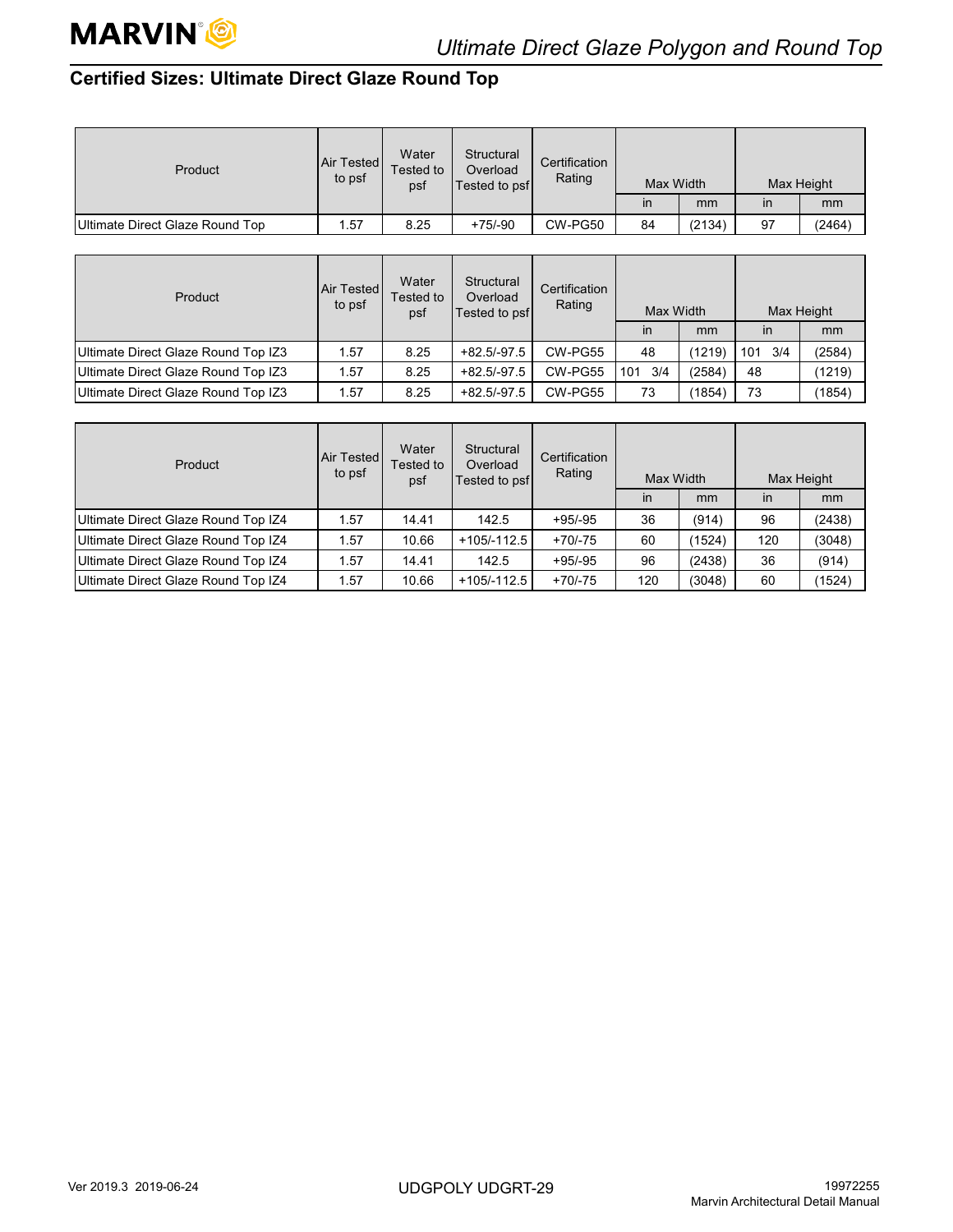### <span id="page-31-0"></span>**Measurement Conversions: Ultimate Direct Glaze Round Top**

| <b>Unit Measurements</b>                  |               | Width    |       | Height    |           |  |
|-------------------------------------------|---------------|----------|-------|-----------|-----------|--|
| From                                      | To            |          |       |           |           |  |
| <b>Rough Opening</b>                      |               | in       | mm    | in        | mm        |  |
| OM of Frame                               | Rough Opening | $+1$     | (25)  | $+1/2$    | (13)      |  |
| Masonry Opening w/out BMC                 | Rough Opening | $+1/2$   | (13)  | $+ 1/4$   | (06)      |  |
| Masonry Opening w/BMC                     | Rough Opening | $-21/8$  | (54)  | $-111/16$ | (43)      |  |
| Masonry Opening w/Flat Casing             | Rough Opening | $-51/2$  | (140) | $-33/8$   | (86)      |  |
| Masonry Opening w/BMC (all sides)         | Rough Opening | $-21/8$  | (54)  | <b>NA</b> | <b>NA</b> |  |
| Masonry Opening w/Flat Casing (all sides) | Rough Opening | $-51/2$  | (140) | NA        | <b>NA</b> |  |
| Frame                                     |               | in       | mm    | in        | mm        |  |
| Daylight Opening                          | OM of Frame   | $+31/8$  | (79)  | $+31/8$   | (79)      |  |
| <b>Glass</b>                              |               | in       | mm    | in        | mm        |  |
| Daylight Opening                          | Glass         | $+ 13/8$ | (35)  | $+ 13/8$  | (35)      |  |



*NOTE: On all units, we maintain our clearance or conversion dimension perpendicular to the frame. For this reason, standard rectangular conversions cannot be used for any unit involving a radius or angles. These must be calculated on an individual basis. If any dimension is critical (such as frame OSM to match lower unit) then the order should be placed with that dimension. The order will be converted to the accurate rough openings.*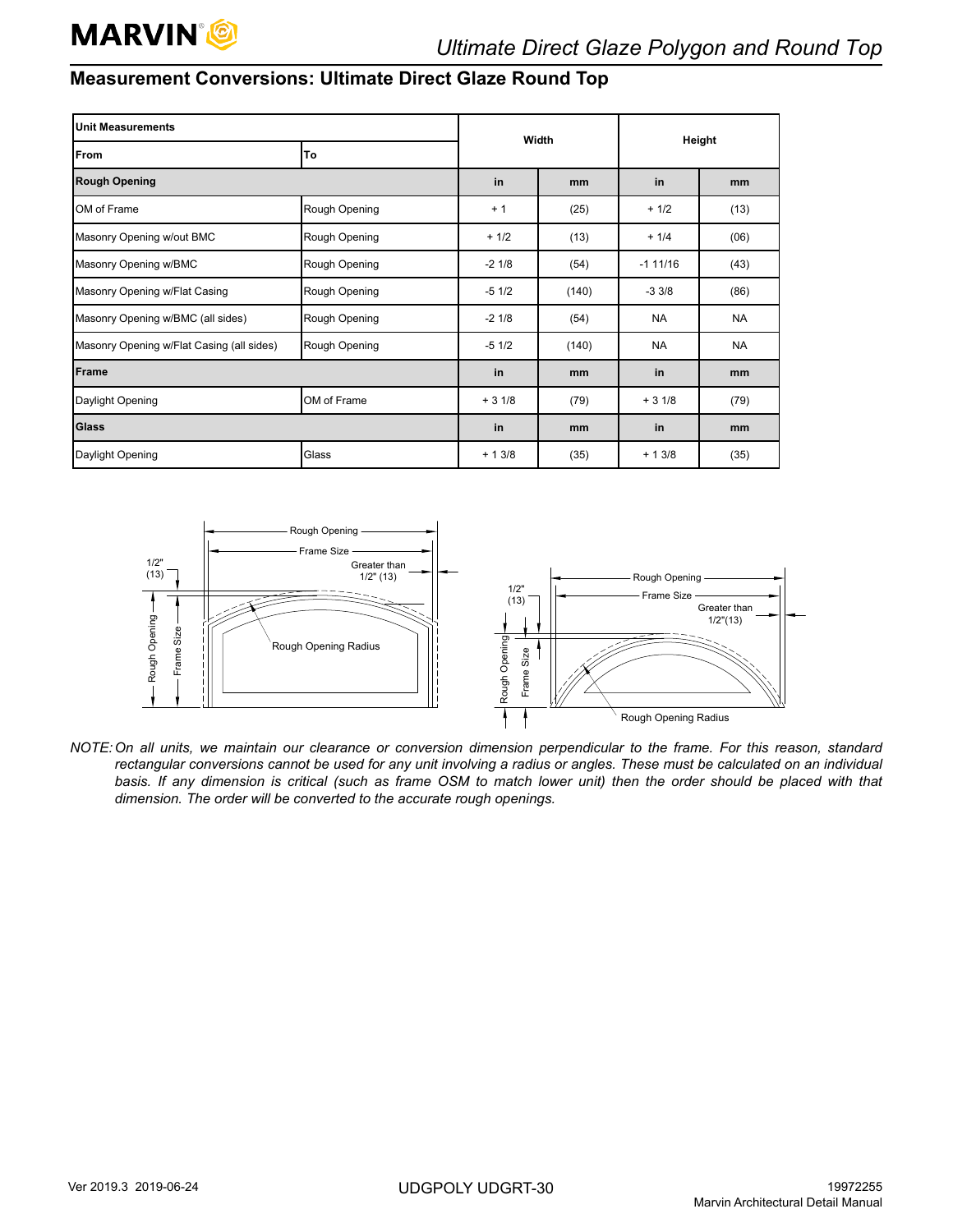## <span id="page-32-0"></span>**Standard Sizes: Ultimate Casement Full Circle and Ellipse Series**

|              |                            |                                                                                          |                           |            | <b>Full Circle and Ellipse</b><br><b>Ultimate Direct Glaze Round Tops</b> |             |                           |            |                  |  |  |  |  |  |  |
|--------------|----------------------------|------------------------------------------------------------------------------------------|---------------------------|------------|---------------------------------------------------------------------------|-------------|---------------------------|------------|------------------|--|--|--|--|--|--|
|              | Shape - RT27 - Full Circle |                                                                                          |                           |            |                                                                           |             |                           |            |                  |  |  |  |  |  |  |
|              | Width<br>Height            |                                                                                          |                           |            |                                                                           |             |                           |            |                  |  |  |  |  |  |  |
|              | CN                         |                                                                                          | <b>Masonry</b><br>Opening |            | Rough<br>Opening                                                          |             | <b>Masonry</b><br>Opening |            | Rough<br>Opening |  |  |  |  |  |  |
|              |                            | ft-in                                                                                    | mm                        | mm         | ft-in                                                                     | mm          |                           |            |                  |  |  |  |  |  |  |
| <b>UDGRT</b> | 2750                       | $2 - 1$                                                                                  | (635)                     | $2 - 11/2$ | (648)                                                                     | $2 - 1$     | (635)                     | $2 - 11/2$ | (648)            |  |  |  |  |  |  |
| <b>UDGRT</b> | 3950                       | $3 - 1$                                                                                  | (940)                     | $3-11/2$   | (953)                                                                     | $3 - 1$     | (940)                     | $3 - 11/2$ | (953)            |  |  |  |  |  |  |
| <b>UDGRT</b> | 5150                       | $4 - 1$                                                                                  | (1245)                    | $4 - 11/2$ | (1257)                                                                    | $4 - 1$     | (1245)                    | $4 - 11/2$ | (1257)           |  |  |  |  |  |  |
|              |                            |                                                                                          |                           |            | Shape - RT28 - Full Elliptical                                            |             |                           |            |                  |  |  |  |  |  |  |
| <b>UDGRT</b> | 2436                       | $2 - 0$ $1/2$                                                                            | (622)                     | $2 - 1$    | (635)                                                                     | $3-0$ $1/2$ | (927)                     | $3 - 1$    | (940)            |  |  |  |  |  |  |
| <b>UDGRT</b> | 3248                       | $2 - 9$<br>$2 - 8$ $1/2$<br>(826)<br>(838)<br>$4-0$ $1/2$<br>(1232)<br>$4 - 1$<br>(1245) |                           |            |                                                                           |             |                           |            |                  |  |  |  |  |  |  |
| <b>UDGRT</b> | 4060                       | $3-41/2$                                                                                 | (1029)                    | $3-5$      | (1041)                                                                    | $5-0$ $1/2$ | (1537)                    | $5 - 1$    | (1549)           |  |  |  |  |  |  |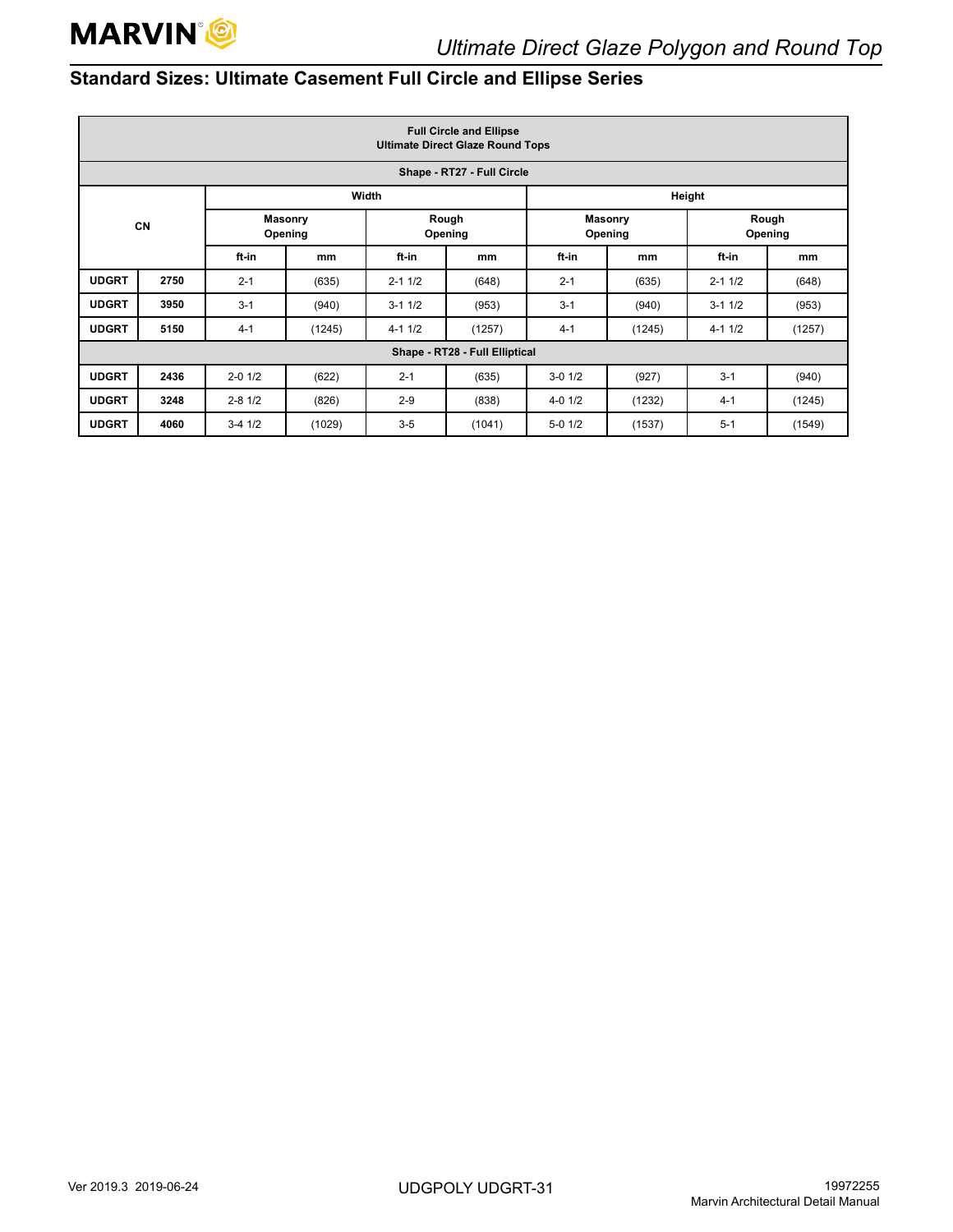# <span id="page-33-0"></span>**Standard Sizes: Ultimate Casement True Half, Elliptical and Quarter Circle**

| <b>Ultimate Casement/Awning</b><br><b>Direct Glaze Round Tops</b> |      |               |                           |         |                                  |               |                           |               |        |  |  |  |  |
|-------------------------------------------------------------------|------|---------------|---------------------------|---------|----------------------------------|---------------|---------------------------|---------------|--------|--|--|--|--|
|                                                                   |      |               |                           |         | Shape - RT1 - True Half Circle   |               |                           |               |        |  |  |  |  |
|                                                                   |      |               |                           | Width   |                                  |               |                           | Height        |        |  |  |  |  |
|                                                                   | CN   |               | <b>Masonry</b><br>Opening |         | Rough<br>Opening                 |               | <b>Masonry</b><br>Opening | Opening       | Rough  |  |  |  |  |
|                                                                   |      | ft-in         | mm                        | ft-in   | mm                               | ft-in         | mm                        | ft-in         | mm     |  |  |  |  |
| <b>UDGRT</b>                                                      | 2010 | $1-8$ $1/2$   | (521)                     | $1 - 9$ | (533)                            | $0-10$ $1/4$  | (260)                     | $0-10$ $1/2$  | (267)  |  |  |  |  |
| <b>UDGRT</b>                                                      | 2412 | $2 - 0$ $1/2$ | (622)                     | $2 - 1$ | (635)                            | $1-0$ $1/4$   | (311)                     | $1-0$ $1/2$   | (318)  |  |  |  |  |
| <b>UDGRT</b>                                                      | 2814 | $2 - 4$ 1/2   | (724)                     | $2 - 5$ | (737)                            | $1 - 2$ $1/4$ | (362)                     | $1 - 21/2$    | (368)  |  |  |  |  |
| <b>UDGRT</b>                                                      | 3216 | $2 - 8$ 1/2   | (826)                     | $2 - 9$ | (838)                            | $1-4$ $1/4$   | (413)                     | $1-41/2$      | (419)  |  |  |  |  |
| <b>UDGRT</b>                                                      | 3618 | $3-0$ $1/2$   | (927)                     | $3 - 1$ | (940)                            | $1-6$ $1/4$   | (464)                     | $1-6$ $1/2$   | (470)  |  |  |  |  |
| <b>UDGRT</b>                                                      | 4020 | $3-4$ $1/2$   | (1029)                    | $3-5$   | (1041)                           | $1-8$ $1/4$   | (514)                     | $1 - 81/2$    | (521)  |  |  |  |  |
| <b>UDGRT</b>                                                      | 4824 | $4 - 0$ $1/2$ | (1232)                    | $4 - 1$ | (1245)                           | $2 - 0$ $1/4$ | (616)                     | $2 - 0$ $1/2$ | (622)  |  |  |  |  |
| <b>UDGRT</b>                                                      | 5628 | $4 - 8$ $1/2$ | (1435)                    | $4 - 9$ | (1448)                           | $2 - 4$ $1/4$ | (718)                     | $2 - 4$ 1/2   | (724)  |  |  |  |  |
| <b>UDGRT</b>                                                      | 6026 | $5-0$ $1/2$   | (1537)                    | $5 - 1$ | (1549)                           | $2 - 6$ $1/4$ | (768)                     | $2 - 6$ $1/2$ | (775)  |  |  |  |  |
| <b>UDGRT</b>                                                      | 6432 | $5-4$ $1/2$   | (1638)                    | $5 - 5$ | (1651)                           | $2 - 8$ $1/4$ | (819)                     | $2 - 8$ 1/2   | (826)  |  |  |  |  |
| <b>UDGRT</b>                                                      | 7236 | $6 - 0$ $1/2$ | (1842)                    | $6 - 1$ | (1854)                           | $3-0$ $1/4$   | (921)                     | $3-0$ $1/2$   | (927)  |  |  |  |  |
| <b>UDGRT</b>                                                      | 8442 | $7-0$ $1/2$   | (2146)                    | $7 - 1$ | (2159)                           | $3-6$ $1/4$   | (1073)                    | $3-6$ $1/2$   | (1080) |  |  |  |  |
| <b>UDGRT</b>                                                      | 9648 | $8 - 0$ 1/2   | (2451)                    | $8 - 1$ | (2464)                           | $4-0$ $1/4$   | (1226)                    | $4-0$ $1/2$   | (1232) |  |  |  |  |
|                                                                   |      |               |                           |         | Shape - RT29 - Elliptical        |               |                           |               |        |  |  |  |  |
| <b>UDGRT</b>                                                      | 4017 | $3-4$ $1/2$   | (1029)                    | $3-5$   | (1041)                           | 1-5 11/16     | (449)                     | 1-5 15/16     | (456)  |  |  |  |  |
| <b>UDGRT</b>                                                      | 4817 | $4 - 0$ $1/2$ | (1232)                    | $4 - 1$ | (1245)                           | 1-5 11/16     | (449)                     | 1-5 15/16     | (456)  |  |  |  |  |
| <b>UDGRT</b>                                                      | 5617 | $4 - 8$ $1/2$ | (1435)                    | $4 - 9$ | (1448)                           | 1-5 11/16     | (449)                     | 1-5 15/16     | (456)  |  |  |  |  |
| <b>UDGRT</b>                                                      | 7217 | $6 - 0$ $1/2$ | (1842)                    | $6 - 1$ | (1854)                           | 1-5 11/16     | (449)                     | 1-5 15/16     | (456)  |  |  |  |  |
| <b>UDGRT</b>                                                      | 8417 | $7-0$ $1/2$   | (2146)                    | $7 - 1$ | (2159)                           | 1-5 11/16     | (449)                     | 1-5 15/16     | (456)  |  |  |  |  |
|                                                                   |      |               |                           |         | Shape - RT15,16 - Quarter Circle |               |                           |               |        |  |  |  |  |
| <b>UDGRT</b>                                                      | 2020 | $1 - 8$ $1/2$ | (521)                     | $1 - 9$ | (533)                            | $1 - 73/8$    | (492)                     | $1 - 75/8$    | (498)  |  |  |  |  |
| <b>UDGRT</b>                                                      | 2424 | $2 - 0$ $1/2$ | (622)                     | $2 - 1$ | (635)                            | $1 - 113/8$   | (594)                     | $1 - 115/8$   | (600)  |  |  |  |  |
| <b>UDGRT</b>                                                      | 2828 | $2 - 4$ $1/2$ | (724)                     | $2 - 5$ | (737)                            | $2 - 33/8$    | (695)                     | $2 - 35/8$    | (702)  |  |  |  |  |
| <b>UDGRT</b>                                                      | 3232 | $2 - 8$ 1/2   | (826)                     | $2 - 9$ | (838)                            | $2 - 73/8$    | (797)                     | $2 - 75/8$    | (803)  |  |  |  |  |
| <b>UDGRT</b>                                                      | 3636 | $3-0$ $1/2$   | (927)                     | $3-1$   | (940)                            | 2-11 3/8      | (899)                     | $2 - 115/8$   | (905)  |  |  |  |  |
| <b>UDGRT</b>                                                      | 4040 | $3-4$ $1/2$   | (1029)                    | $3 - 5$ | (1041)                           | $3-3.3/8$     | (1000)                    | $3 - 35/8$    | (1006) |  |  |  |  |
| <b>UDGRT</b>                                                      | 4848 | $4-0$ $1/2$   | (1232)                    | 4-1     | (1245)                           | $3-113/8$     | (1203)                    | $3-115/8$     | (1210) |  |  |  |  |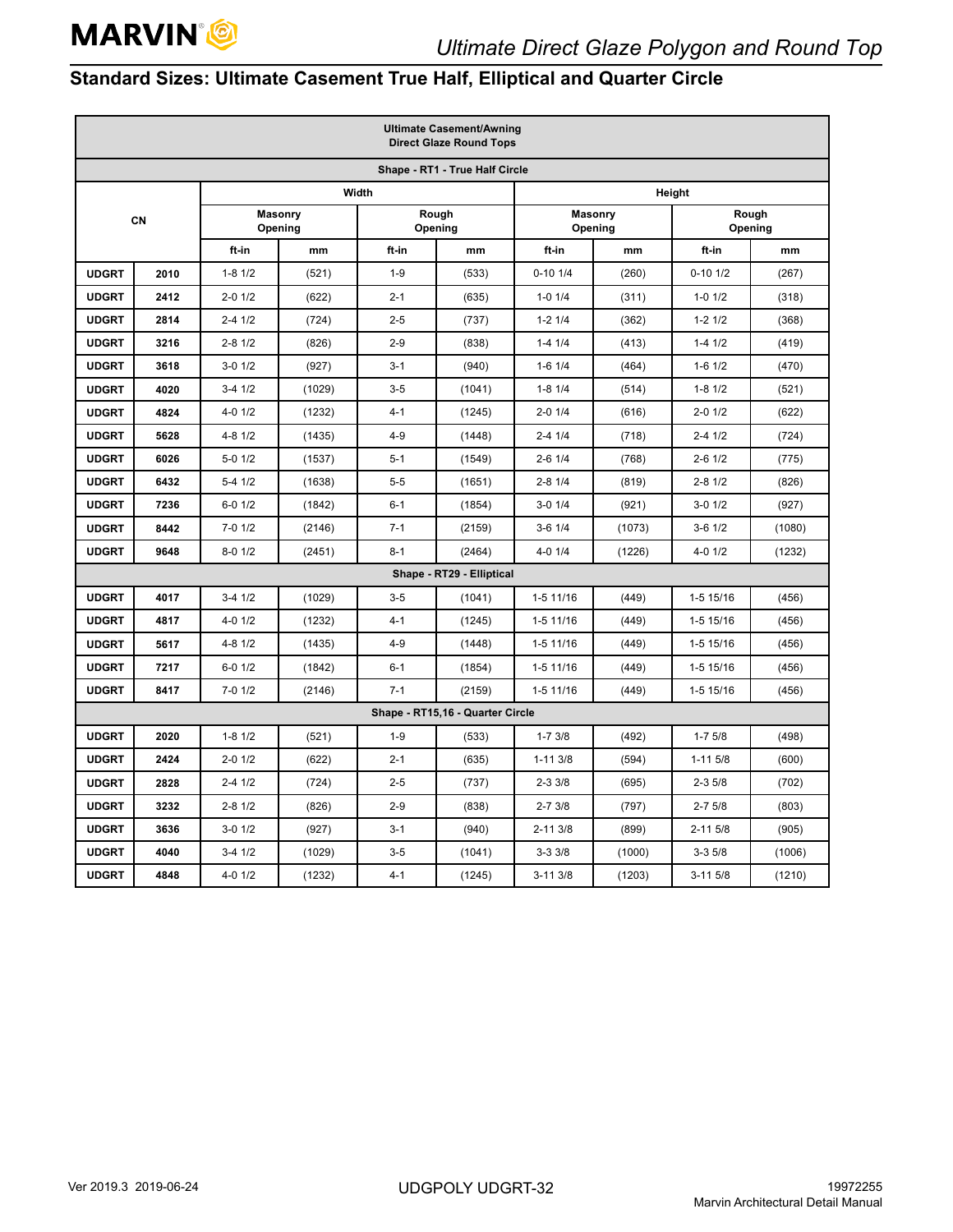# <span id="page-34-0"></span>**Standard Sizes: Ultimate Casement Eyebrow Above Springline**

|              | <b>Ultimate Casement/Awning</b><br><b>Direct Glaze Round Tops</b><br>Shape - RT6 - Eyebrow Above Springline |                           |        |                                     |        |                      |        |                                |        |                           |        |                                         |        |               |        |                                    |        |
|--------------|-------------------------------------------------------------------------------------------------------------|---------------------------|--------|-------------------------------------|--------|----------------------|--------|--------------------------------|--------|---------------------------|--------|-----------------------------------------|--------|---------------|--------|------------------------------------|--------|
|              |                                                                                                             |                           |        |                                     |        |                      |        |                                |        |                           |        |                                         |        |               |        |                                    |        |
|              |                                                                                                             |                           |        |                                     |        | Width                |        |                                |        |                           |        |                                         |        | Height        |        |                                    |        |
| CN           |                                                                                                             | <b>Masonry</b><br>Opening |        | <b>Masonry</b><br>Opening<br>Radius |        | <b>Rough Opening</b> |        | <b>Rough Opening</b><br>Radius |        | <b>Masonry</b><br>Opening |        | <b>Masonry</b><br>Opening<br>Springline |        | Rough Opening |        | <b>Rough Opening</b><br>Springline |        |
|              |                                                                                                             | ft-in                     | mm     | ft-in                               | mm     | ft-in                | mm     | ft-in                          | mm     | ft-in                     | mm     | ft-in                                   | mm     | ft-in         | mm     | ft-in                              | mm     |
| <b>UDGRT</b> | 2411                                                                                                        | $2 - 0$ $1/2$             | (622)  | $2 - 0$ $1/4$                       | (616)  | $2 - 1$              | (635)  | $2 - 0$ $1/2$                  | (622)  | $1-0$ $1/4$               | (311)  | 0-8 59/64                               | (227)  | $1-0$ $1/2$   | (318)  | 0-9 5/64                           | (230)  |
| <b>UDGRT</b> | 2419                                                                                                        | 2-0 1/2                   | (622)  | $2 - 0$ $1/4$                       | (616)  | $2 - 1$              | (635)  | $2 - 0$ $1/2$                  | (622)  | $1-6$ $1/4$               | (464)  | 1-2 59/64                               | (379)  | $1-6$ $1/2$   | (470)  | 1-3 5/64                           | (383)  |
| <b>UDGRT</b> | 2423                                                                                                        | $2 - 0$ $1/2$             | (622)  | $2 - 0$ 1/4                         | (616)  | $2 - 1$              | (635)  | $2 - 0$ $1/2$                  | (622)  | $2 - 0$ $1/4$             | (616)  | 1-8 59/64                               | (532)  | $2 - 0$ $1/2$ | (622)  | 1-9 5/64                           | (535)  |
| <b>UDGRT</b> | 2435                                                                                                        | $2 - 0$ $1/2$             | (622)  | $2 - 0$ 1/4                         | (616)  | $2 - 1$              | (635)  | $2 - 0$ $1/2$                  | (622)  | $3-0$ $1/4$               | (921)  | 2-8 59/64                               | (836)  | $3-0$ $1/2$   | (927)  | 2-9 5/64                           | (840)  |
| <b>UDGRT</b> | 2447                                                                                                        | 2-0 1/2                   | (622)  | $2 - 0$ $1/4$                       | (616)  | $2 - 1$              | (635)  | $2 - 0$ $1/2$                  | (622)  | $4 - 0$ $1/4$             | (1226) | 3-8 59/64                               | (1141) | $4 - 0$ $1/2$ | (1232) | 3-9 5/64                           | (1145) |
| <b>UDGRT</b> | 2459                                                                                                        | $2 - 0$ $1/2$             | (622)  | $2 - 0$ 1/4                         | (616)  | $2 - 1$              | (635)  | $2 - 0$ $1/2$                  | (622)  | $5-0$ $1/4$               | (1530) | 4-8 59/64                               | (1446) | $5-0$ $1/2$   | (1537) | 4-9 5/64                           | (1450) |
| <b>UDGRT</b> | 2471                                                                                                        | $2 - 0$ $1/2$             | (622)  | $2 - 0$ 1/4                         | (616)  | $2 - 1$              | (635)  | $2 - 0$ $1/2$                  | (622)  | $6 - 0$ $1/4$             | (1835) | 5-8 59/64                               | (1751) | $6 - 0$ $1/2$ | (1842) | 5-9 5/64                           | (1754) |
| <b>UDGRT</b> | 2811                                                                                                        | 2-4 1/2                   | (724)  | $2 - 0$ $1/4$                       | (616)  | $2 - 5$              | (737)  | $2 - 0$ $1/2$                  | (622)  | $1-0$ $1/4$               | (311)  | $0 - 75/8$                              | (194)  | $1-0$ $1/2$   | (318)  | $0 - 73/4$                         | (197)  |
| <b>UDGRT</b> | 2819                                                                                                        | $2 - 4$ $1/2$             | (724)  | $2 - 0$ 1/4                         | (616)  | $2 - 5$              | (737)  | $2 - 0$ $1/2$                  | (622)  | $1-6$ $1/4$               | (464)  | $1 - 1$ $5/8$                           | (346)  | $1-6$ $1/2$   | (470)  | $1 - 1$ $3/4$                      | (349)  |
| <b>UDGRT</b> | 2823                                                                                                        | 2-4 1/2                   | (724)  | $2 - 0$ 1/4                         | (616)  | $2 - 5$              | (737)  | $2 - 0$ $1/2$                  | (622)  | $2 - 0$ $1/4$             | (616)  | $1 - 75/8$                              | (498)  | $2 - 0$ $1/2$ | (622)  | $1 - 73/4$                         | (502)  |
| <b>UDGRT</b> | 2835                                                                                                        | $2 - 4$ $1/2$             | (724)  | $2 - 0$ 1/4                         | (616)  | $2 - 5$              | (737)  | $2 - 0$ $1/2$                  | (622)  | $3 - 0$ $1/4$             | (921)  | $2 - 75/8$                              | (803)  | $3-0$ $1/2$   | (927)  | $2 - 73/4$                         | (806)  |
| <b>UDGRT</b> | 2847                                                                                                        | $2 - 4$ $1/2$             | (724)  | $2 - 0$ 1/4                         | (616)  | $2 - 5$              | (737)  | $2 - 0$ $1/2$                  | (622)  | $4 - 0$ $1/4$             | (1226) | $3 - 75/8$                              | (1108) | $4 - 0$ $1/2$ | (1232) | $3 - 73/4$                         | (1111) |
| <b>UDGRT</b> | 2859                                                                                                        | $2 - 4$ $1/2$             | (724)  | $2 - 0$ 1/4                         | (616)  | $2 - 5$              | (737)  | $2 - 0$ $1/2$                  | (622)  | $5-0$ $1/4$               | (1530) | $4 - 75/8$                              | (1413) | $5-0$ $1/2$   | (1537) | $4 - 73/4$                         | (1416) |
| <b>UDGRT</b> | 2871                                                                                                        | $2 - 4$ $1/2$             | (724)  | $2 - 0$ $1/4$                       | (616)  | $2 - 5$              | (737)  | $2 - 0$ $1/2$                  | (622)  | $6 - 0$ $1/4$             | (1835) | $5 - 75/8$                              | (1718) | $6 - 0$ $1/2$ | (1842) | $5 - 73/4$                         | (1721) |
| <b>UDGRT</b> | 3211                                                                                                        | $2 - 8$ $1/2$             | (826)  | $2 - 6$ 1/4                         | (768)  | $2 - 9$              | (838)  | $2 - 6$ $1/2$                  | (775)  | $1-0$ $1/4$               | (311)  | 0-7 33/64                               | (191)  | $1-0$ $1/2$   | (318)  | 0-7 21/32                          | (194)  |
| <b>UDGRT</b> | 3219                                                                                                        | 2-8 1/2                   | (826)  | $2 - 6$ 1/4                         | (768)  | $2 - 9$              | (838)  | $2 - 6$ 1/2                    | (775)  | $1-6$ $1/4$               | (464)  | 1-1 33/64                               | (343)  | $1-6$ $1/2$   | (470)  | 1-1 21/32                          | (347)  |
| <b>UDGRT</b> | 3223                                                                                                        | $2 - 8$ $1/2$             | (826)  | $2 - 6$ 1/4                         | (768)  | $2 - 9$              | (838)  | $2 - 6$ $1/2$                  | (775)  | $2 - 0$ $1/4$             | (616)  | 1-7 33/64                               | (496)  | $2 - 0$ $1/2$ | (622)  | 1-7 21/32                          | (499)  |
| <b>UDGRT</b> | 3235                                                                                                        | $2 - 8$ $1/2$             | (826)  | $2 - 6$ 1/4                         | (768)  | $2 - 9$              | (838)  | $2 - 6$ $1/2$                  | (775)  | $3-0$ $1/4$               | (921)  | 2-7 33/64                               | (800)  | $3-0$ $1/2$   | (927)  | 2-7 21/32                          | (804)  |
| <b>UDGRT</b> | 3247                                                                                                        | $2 - 8$ $1/2$             | (826)  | $2 - 6$ $1/4$                       | (768)  | $2 - 9$              | (838)  | $2 - 6$ $1/2$                  | (775)  | $4 - 0$ $1/4$             | (1226) | 3-7 33/64                               | (1105) | $4 - 0$ $1/2$ | (1232) | 3-7 21/32                          | (1109) |
| <b>UDGRT</b> | 3259                                                                                                        | $2 - 8$ $1/2$             | (826)  | $2 - 6$ 1/4                         | (768)  | $2 - 9$              | (838)  | $2 - 6$ $1/2$                  | (775)  | $5-0$ $1/4$               | (1530) | 4-7 33/64                               | (1410) | $5-0$ $1/2$   | (1537) | 4-7 21/32                          | (1414) |
| <b>UDGRT</b> | 3271                                                                                                        | $2 - 8$ 1/2               | (826)  | $2 - 6$ 1/4                         | (768)  | $2 - 9$              | (838)  | $2 - 6$ $1/2$                  | (775)  | $6-0.1/4$                 | (1835) | 5-7 33/64                               | (1715) | $6 - 0$ $1/2$ | (1842) | 5-7 21/32                          | (1718) |
| <b>UDGRT</b> | 3611                                                                                                        | 3-0 1/2                   | (927)  | $2-6$ $1/4$                         | (768)  | $3 - 1$              | (940)  | $2 - 6$ $1/2$                  | (775)  | $1-0$ $1/4$               | (311)  | $0 - 6$ 1/8                             | (156)  | $1-0$ $1/2$   | (318)  | $0 - 6$ $1/4$                      | (159)  |
| <b>UDGRT</b> | 3619                                                                                                        | $3-0$ $1/2$               | (927)  | $2 - 6$ 1/4                         | (768)  | $3 - 1$              | (940)  | $2 - 6$ 1/2                    | (775)  | $1-6$ $1/4$               | (464)  | $1-0$ $1/8$                             | (308)  | $1-6$ $1/2$   | (470)  | $1-0$ $1/4$                        | (311)  |
| <b>UDGRT</b> | 3623                                                                                                        | $3-0$ $1/2$               | (927)  | $2 - 6$ 1/4                         | (768)  | $3 - 1$              | (940)  | $2 - 6$ 1/2                    | (775)  | $2 - 0$ $1/4$             | (616)  | $1-6$ $1/8$                             | (460)  | $2 - 0$ $1/2$ | (622)  | $1-6$ $1/4$                        | (464)  |
| UDGRT        | 3635                                                                                                        | $3-0$ $1/2$               | (927)  | $2 - 6$ 1/4                         | (768)  | $3 - 1$              | (940)  | $2 - 6$ 1/2                    | (775)  | $3-0$ $1/4$               | (921)  | $2 - 6$ 1/8                             | (765)  | $3-0$ $1/2$   | (927)  | $2 - 6$ 1/4                        | (768)  |
| <b>UDGRT</b> | 3647                                                                                                        | $3-0$ $1/2$               | (927)  | $2 - 6$ 1/4                         | (768)  | $3 - 1$              | (940)  | $2 - 6$ 1/2                    | (775)  | $4 - 0$ $1/4$             | (1226) | $3-6$ $1/8$                             | (1070) | $4 - 0$ $1/2$ | (1232) | $3-6$ $1/4$                        | (1073) |
| <b>UDGRT</b> | 3659                                                                                                        | $3-0$ $1/2$               | (927)  | $2 - 6$ $1/4$                       | (768)  | $3 - 1$              | (940)  | $2 - 6$ 1/2                    | (775)  | $5 - 0$ $1/4$             | (1530) | $4 - 6$ $1/8$                           | (1375) | $5-0$ $1/2$   | (1537) | $4 - 6$ $1/4$                      | (1378) |
| UDGRT        | 3671                                                                                                        | $3-0$ $1/2$               | (927)  | $2 - 6$ $1/4$                       | (768)  | $3 - 1$              | (940)  | $2 - 6$ $1/2$                  | (775)  | $6 - 0$ $1/4$             | (1835) | $5 - 6$ $1/8$                           | (1680) | $6 - 0$ $1/2$ | (1842) | 5-6 1/4                            | (1683) |
| <b>UDGRT</b> | 4011                                                                                                        | $3-4$ $1/2$               | (1029) | $3-4$ $1/4$                         | (1022) | $3-5$                | (1041) | $3-41/2$                       | (1029) | $1-0$ $1/4$               | (311)  | 0-6 25/32                               | (172)  | $1-0$ $1/2$   | (318)  | 0-6 59/64                          | (176)  |
| <b>UDGRT</b> | 4019                                                                                                        | $3-4$ $1/2$               | (1029) | $3-4$ $1/4$                         | (1022) | $3 - 5$              | (1041) | $3-4$ $1/2$                    | (1029) | $1-6$ $1/4$               | (464)  | 1-0 25/32                               | (325)  | $1-6$ $1/2$   | (470)  | 1-0 59/64                          | (328)  |
| <b>UDGRT</b> | 4023                                                                                                        | $3-4$ $1/2$               | (1029) | $3-4$ $1/4$                         | (1022) | $3 - 5$              | (1041) | $3-4$ $1/2$                    | (1029) | $2 - 0$ $1/4$             | (616)  | 1-6 25/32                               | (477)  | $2 - 0$ 1/2   | (622)  | 1-6 59/64                          | (481)  |
| <b>UDGRT</b> | 4035                                                                                                        | $3-41/2$                  | (1029) | $3-4$ $1/4$                         | (1022) | $3-5$                | (1041) | $3-4$ $1/2$                    | (1029) | $3-0$ $1/4$               | (921)  | 2-6 25/32                               | (782)  | $3 - 0$ $1/2$ | (927)  | 2-6 59/64                          | (786)  |
| <b>UDGRT</b> | 4047                                                                                                        | $3-4$ $1/2$               | (1029) | $3-4$ $1/4$                         | (1022) | $3 - 5$              | (1041) | $3-41/2$                       | (1029) | 4-0 1/4                   | (1226) | 3-6 25/32                               | (1087) | 4-0 1/2       | (1232) | 3-6 59/64                          | (1090) |
| UDGRT        | 4059                                                                                                        | $3-41/2$                  | (1029) | $3-4$ $1/4$                         | (1022) | $3 - 5$              | (1041) | $3-4$ $1/2$                    | (1029) | $5-0$ $1/4$               | (1530) | 4-6 25/32                               | (1392) | $5-0$ $1/2$   | (1537) | 4-6 59/64                          | (1395) |
| <b>UDGRT</b> | 4071                                                                                                        | $3-4$ $1/2$               | (1029) | $3-4$ $1/4$                         | (1022) | $3 - 5$              | (1041) | $3-4$ $1/2$                    | (1029) | $6 - 0$ $1/4$             | (1835) | 5-6 25/32                               | (1696) | $6 - 0$ 1/2   | (1842) | 5-6 59/64                          | (1700) |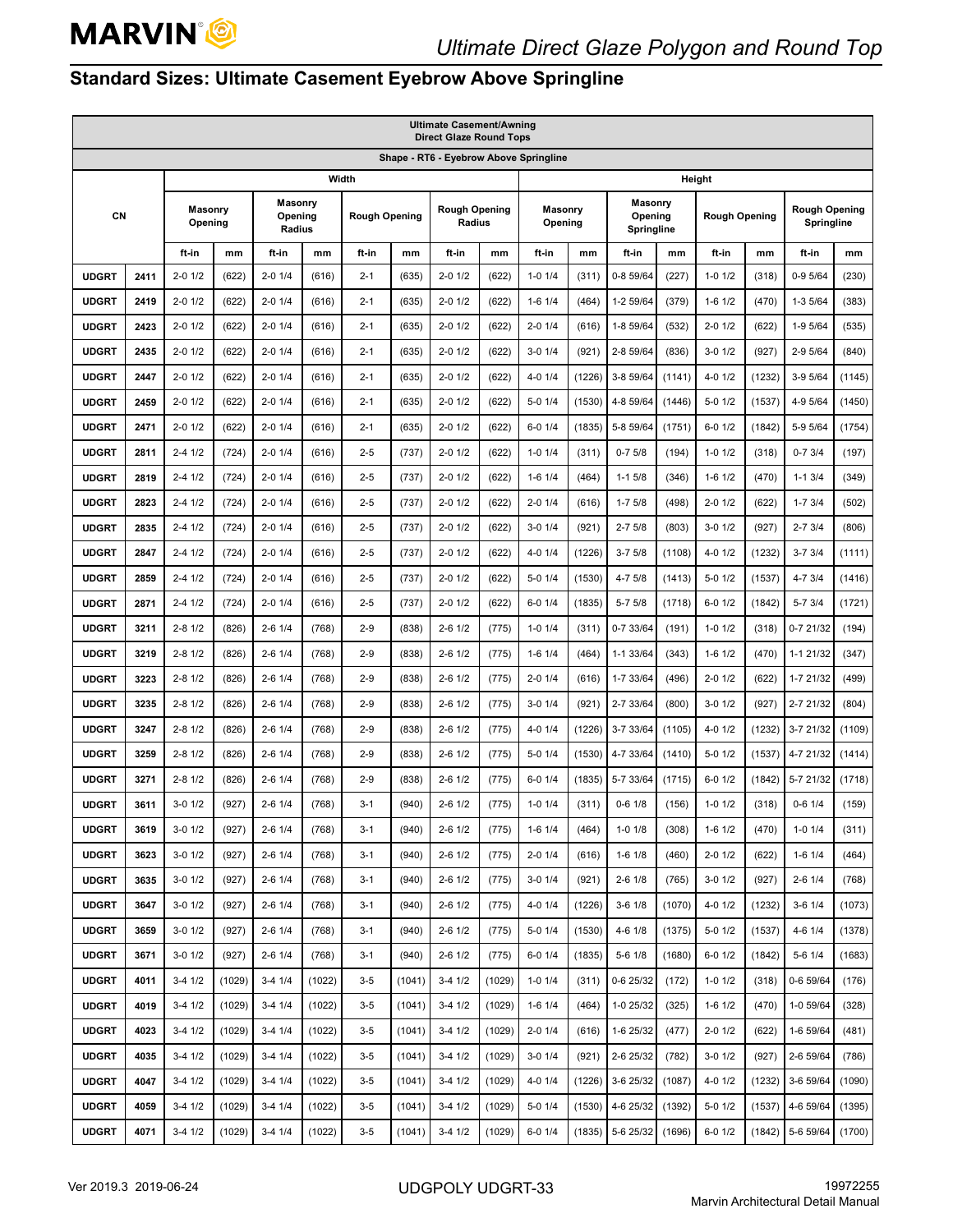# **Standard Sizes: Ultimate Casement Eyebrow Above Springline**

|              | <b>Ultimate Casement/Awning</b><br><b>Direct Glaze Round Tops</b><br>Shape - RT6 - Eyebrow Above Springline |                           |        |                                     |        |                      |        |                                |        |                           |        |                                                |        |                      |        |                                           |        |
|--------------|-------------------------------------------------------------------------------------------------------------|---------------------------|--------|-------------------------------------|--------|----------------------|--------|--------------------------------|--------|---------------------------|--------|------------------------------------------------|--------|----------------------|--------|-------------------------------------------|--------|
|              |                                                                                                             |                           |        |                                     |        |                      |        |                                |        |                           |        |                                                |        |                      |        |                                           |        |
|              |                                                                                                             |                           |        |                                     |        | Width                |        |                                |        |                           |        |                                                |        | Height               |        |                                           |        |
| CN           |                                                                                                             | <b>Masonry</b><br>Opening |        | <b>Masonry</b><br>Opening<br>Radius |        | <b>Rough Opening</b> |        | <b>Rough Opening</b><br>Radius |        | <b>Masonry</b><br>Opening |        | <b>Masonry</b><br>Opening<br><b>Springline</b> |        | <b>Rough Opening</b> |        | <b>Rough Opening</b><br><b>Springline</b> |        |
|              |                                                                                                             | ft-in                     | mm     | ft-in                               | mm     | ft-in                | mm     | ft-in                          | mm     | ft-in                     | mm     | ft-in                                          | mm     | ft-in                | mm     | ft-in                                     | mm     |
| <b>UDGRT</b> | 4819                                                                                                        | 4-0 1/2                   | (1232) | $3-41/4$                            | (1022) | $4 - 1$              | (1245) | 40 1/2                         | (1029) | $1-6$ $1/4$               | (464)  | $0-10$ $1/8$                                   | (257)  | $1-6$ $1/2$          | (470)  | $0-10$ $1/4$                              | (260)  |
| <b>UDGRT</b> | 4823                                                                                                        | 4-0 1/2                   | (1232) | $3-4$ $1/4$                         | (1022) | $4 - 1$              | (1245) | $3-41/2$                       | (1029) | $2 - 0$ $1/4$             | (616)  | $1-41/8$                                       | (410)  | $2 - 0$ 1/2          | (622)  | $1-4$ $1/4$                               | (413)  |
| <b>UDGRT</b> | 4835                                                                                                        | 4-0 1/2                   | (1232) | $3-4$ $1/4$                         | (1022) | $4 - 1$              | (1245) | $3-41/2$                       | (1029) | $3-0$ $1/4$               | (921)  | $2 - 41/8$                                     | (714)  | $3-0$ $1/2$          | (927)  | $2 - 4$ $1/4$                             | (718)  |
| <b>UDGRT</b> | 4847                                                                                                        | 4-0 1/2                   | (1232) | $3-4$ $1/4$                         | (1022) | $4 - 1$              | (1245) | $3-41/2$                       | (1029) | 4-0 1/4                   | (1226) | $3-41/8$                                       | (1019) | $4-0$ $1/2$          | (1232) | $3-4$ $1/4$                               | (1022) |
| <b>UDGRT</b> | 4859                                                                                                        | 4-0 1/2                   | (1232) | $3-4$ $1/4$                         | (1022) | $4 - 1$              | (1245) | $3-4$ $1/2$                    | (1029) | $5-0$ $1/4$               | (1530) | $4-4$ $1/8$                                    | (1324) | $5-0$ $1/2$          | (1537) | 4-4 1/4                                   | (1327) |
| <b>UDGRT</b> | 4871                                                                                                        | 4-0 1/2                   | (1232) | $3-4$ $1/4$                         | (1022) | $4 - 1$              | (1245) | $3-41/2$                       | (1029) | $6 - 0$ $1/4$             | (1835) | $5-41/8$                                       | (1629) | $6 - 0$ $1/2$        | (1842) | $5-41/4$                                  | (1632) |
| <b>UDGRT</b> | 5619                                                                                                        | 4-8 1/2                   | (1435) | 4-6 1/4                             | (1378) | $4 - 9$              | (1448) | $4 - 6$ $1/2$                  | (1384) | $1-6$ $1/4$               | (464)  | $0-105/16$                                     | (262)  | $1-6$ $1/2$          | (470)  | 0-10 29/64                                | (266)  |
| <b>UDGRT</b> | 5623                                                                                                        | 4-8 1/2                   | (1435) | $4 - 6$ $1/4$                       | (1378) | $4 - 9$              | (1448) | $4 - 6$ $1/2$                  | (1384) | $2 - 0$ $1/4$             | (616)  | $1-4$ 5/16                                     | (414)  | $2 - 0$ $1/2$        | (622)  | 1-4 29/64                                 | (418)  |
| <b>UDGRT</b> | 5635                                                                                                        | 4-8 1/2                   | (1435) | $4 - 6$ $1/4$                       | (1378) | $4 - 9$              | (1448) | $4 - 6$ $1/2$                  | (1384) | $3-0$ $1/4$               | (921)  | $2 - 45/16$                                    | (719)  | $3-0$ $1/2$          | (927)  | 2-4 29/64                                 | (723)  |
| <b>UDGRT</b> | 5647                                                                                                        | $4 - 8$ $1/2$             | (1435) | $4 - 6$ $1/4$                       | (1378) | $4 - 9$              | (1448) | $4-6$ $1/2$                    | (1384) | $4-0.1/4$                 | (1226) | $3-4$ $5/16$                                   | (1024) | $4 - 0$ $1/2$        | (1232) | 3-4 29/64                                 | (1028) |
| <b>UDGRT</b> | 5659                                                                                                        | 4-8 1/2                   | (1435) | $4 - 6$ $1/4$                       | (1378) | $4 - 9$              | (1448) | $4 - 6$ $1/2$                  | (1384) | $5-0$ $1/4$               | (1530) | 4-4 5/16                                       | (1329) | $5-0$ $1/2$          | (1537) | 4-4 29/64                                 | (1332) |
| <b>UDGRT</b> | 5671                                                                                                        | 4-8 1/2                   | (1435) | $4 - 6$ $1/4$                       | (1378) | $4 - 9$              | (1448) | $4 - 6$ $1/2$                  | (1384) | $6 - 0$ $1/4$             | (1835) | 5-4 5/16                                       | (1634) | $6 - 0$ $1/2$        | (1842) | 5-4 29/64                                 | (1637) |
| <b>UDGRT</b> | 7219                                                                                                        | $6 - 0$ $1/2$             | (1842) | $6 - 0$ $1/4$                       | (1835) | $6 - 1$              | (1854) | $6 - 0$ $1/2$                  | (1842) | $1-6$ $1/4$               | (464)  | $0 - 8$ 1/2                                    | (216)  | $1-6$ $1/2$          | (470)  | $0 - 841/64$                              | (220)  |
| <b>UDGRT</b> | 7223                                                                                                        | $6 - 0$ $1/2$             | (1842) | $6 - 0$ $1/4$                       | (1835) | $6 - 1$              | (1854) | $6 - 0$ $1/2$                  | (1842) | $2 - 0$ $1/4$             | (616)  | $1 - 21/2$                                     | (368)  | $2 - 0$ $1/2$        | (622)  | 1-2 41/64                                 | (372)  |
| <b>UDGRT</b> | 7235                                                                                                        | $6-0$ $1/2$               | (1842) | $6 - 0$ $1/4$                       | (1835) | $6 - 1$              | (1854) | $6 - 0$ $1/2$                  | (1842) | $3-0.1/4$                 | (921)  | $2 - 21/2$                                     | (673)  | $3-0$ $1/2$          | (927)  | 2-2 41/64                                 | (677)  |
| <b>UDGRT</b> | 7247                                                                                                        | $6-0$ $1/2$               | (1842) | $6 - 0$ $1/4$                       | (1835) | $6 - 1$              | (1854) | $6 - 0$ $1/2$                  | (1842) | 4-0 1/4                   | (1226) | $3-2$ $1/2$                                    | (978)  | $4 - 0$ $1/2$        | (1232) | 3-2 41/64                                 | (982)  |
| <b>UDGRT</b> | 7259                                                                                                        | $6-0$ $1/2$               | (1842) | $6 - 0$ $1/4$                       | (1835) | $6 - 1$              | (1854) | $6 - 0$ $1/2$                  | (1842) | $5-0$ $1/4$               | (1530) | $4 - 21/2$                                     | (1283) | $5-0$ $1/2$          | (1537) | 4-2 41/64                                 | (1286) |
| <b>UDGRT</b> | 7271                                                                                                        | $6-0$ $1/2$               | (1842) | $6 - 0$ $1/4$                       | (1835) | $6 - 1$              | (1854) | $6 - 0$ $1/2$                  | (1842) | $6-0.1/4$                 | (1835) | $5 - 21/2$                                     | (1587) | $6 - 0$ $1/2$        | (1842) | 5-2 41/64                                 | (1591) |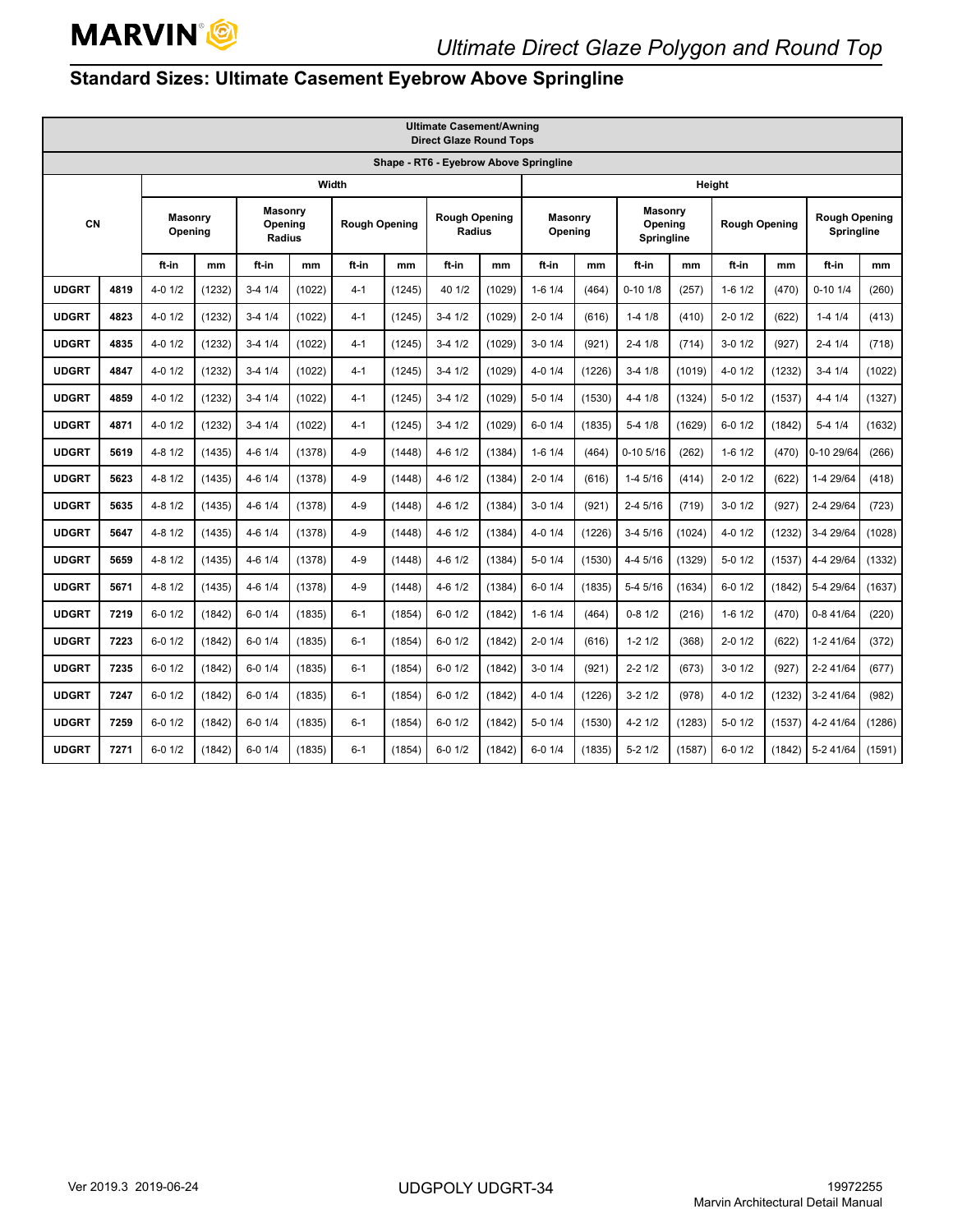# <span id="page-36-0"></span>**Standard Sizes: Ultimate Double Hung True Half Circle and Elliptical Direct Glaze**

|              | <b>Ultimate Double Hung</b><br><b>Direct Glaze Round Tops</b> |                       |                           |                |                                |             |                           |             |                  |  |  |  |  |  |
|--------------|---------------------------------------------------------------|-----------------------|---------------------------|----------------|--------------------------------|-------------|---------------------------|-------------|------------------|--|--|--|--|--|
|              |                                                               |                       |                           |                | Shape - RT1 - True Half Circle |             |                           |             |                  |  |  |  |  |  |
|              |                                                               |                       |                           | Width          |                                |             |                           | Height      |                  |  |  |  |  |  |
|              | CN                                                            |                       | <b>Masonry</b><br>Opening |                | Rough<br>Opening               |             | <b>Masonry</b><br>Opening |             | Rough<br>Opening |  |  |  |  |  |
|              |                                                               | ft-in                 | mm                        | ft-in          | mm                             | ft-in       | mm                        | ft-in       | mm               |  |  |  |  |  |
| <b>UDGRT</b> | 2914                                                          | $2 - 57/8$            | (759)                     | $2 - 63/8$     | (772)                          | $1-2$ 15/16 | (379)                     | $1-33/16$   | (386)            |  |  |  |  |  |
| <b>UDGRT</b> | 3115                                                          | $2 - 77/8$            | (810)                     | $2 - 83/8$     | (822)                          | 1-3 15/16   | (405)                     | $1-43/16$   | (411)            |  |  |  |  |  |
| <b>UDGRT</b> | 3316                                                          | $2-97/8$              | (860)                     | $2 - 103/8$    | (873)                          | $1-4$ 15/16 | (430)                     | 1-5 3/16    | (437)            |  |  |  |  |  |
| <b>UDGRT</b> | 3517                                                          | $2 - 117/8$           | (911)                     | $3-0.3/8$      | (924)                          | 1-5 15/16   | (456)                     | 1-6 3/16    | (462)            |  |  |  |  |  |
| <b>UDGRT</b> | 3718                                                          | $3 - 17/8$            | (962)                     | $3-23/8$       | (975)                          | 1-6 15/16   | (481)                     | $1 - 73/16$ | (487)            |  |  |  |  |  |
| <b>UDGRT</b> | 4120                                                          | $3-57/8$              | (1064)                    | $3-63/8$       | (1076)                         | $1-8$ 15/16 | (532)                     | 1-9 3/16    | (538)            |  |  |  |  |  |
| <b>UDGRT</b> | 4522                                                          | $3-97/8$              | (1165)                    | $3-10.3/8$     | (1178)                         | 1-10 15/16  | (583)                     | $1-113/16$  | (589)            |  |  |  |  |  |
| <b>UDGRT</b> | 5025                                                          | $4 - 3$ $1/4$         | (1302)                    | $4 - 3$ $3/4$  | (1314)                         | $2 - 15/8$  | (651)                     | $2 - 17/8$  | (657)            |  |  |  |  |  |
| <b>UDGRT</b> | 5828                                                          | $4 - 111/4$           | (1505)                    | $4 - 11$ $3/4$ | (1518)                         | $2 - 55/8$  | (752)                     | $2 - 57/8$  | (759)            |  |  |  |  |  |
| <b>UDGRT</b> | 6632                                                          | $5 - 71/4$            | (1708)                    | $5 - 7.3/4$    | (1721)                         | $2 - 95/8$  | (854)                     | $2 - 97/8$  | (860)            |  |  |  |  |  |
| <b>UDGRT</b> | 7437                                                          | $6 - 31/4$            | (1911)                    | $6 - 33/4$     | (1924)                         | $3 - 15/8$  | (956)                     | $3 - 17/8$  | (962)            |  |  |  |  |  |
|              |                                                               |                       |                           |                | Shape - RT29 - Elliptical      |             |                           |             |                  |  |  |  |  |  |
| <b>UDGRT</b> | 5118                                                          | $4-3$ $1/4$           | (1302)                    | $\mathbf 0$    | (1314)                         | $1-5$ 11/16 | (449)                     | 1-5 15/16   | (456)            |  |  |  |  |  |
| <b>UDGRT</b> | 5918                                                          | $4 - 111/4$<br>(1505) |                           | 4-11 3/4       | (1518)                         | 1-5 11/16   | (449)                     | 1-5 15/16   | (456)            |  |  |  |  |  |
| <b>UDGRT</b> | 6718                                                          | $5 - 71/4$            | (1708)                    | $5 - 73/4$     | (1721)                         | 1-5 11/16   | (449)                     | 1-5 15/16   | (456)            |  |  |  |  |  |
| <b>UDGRT</b> | 7518                                                          | $6 - 31/4$            | (1911)                    | $6 - 33/4$     | (1924)                         | 1-5 11/16   | (449)                     | 1-5 15/16   | (456)            |  |  |  |  |  |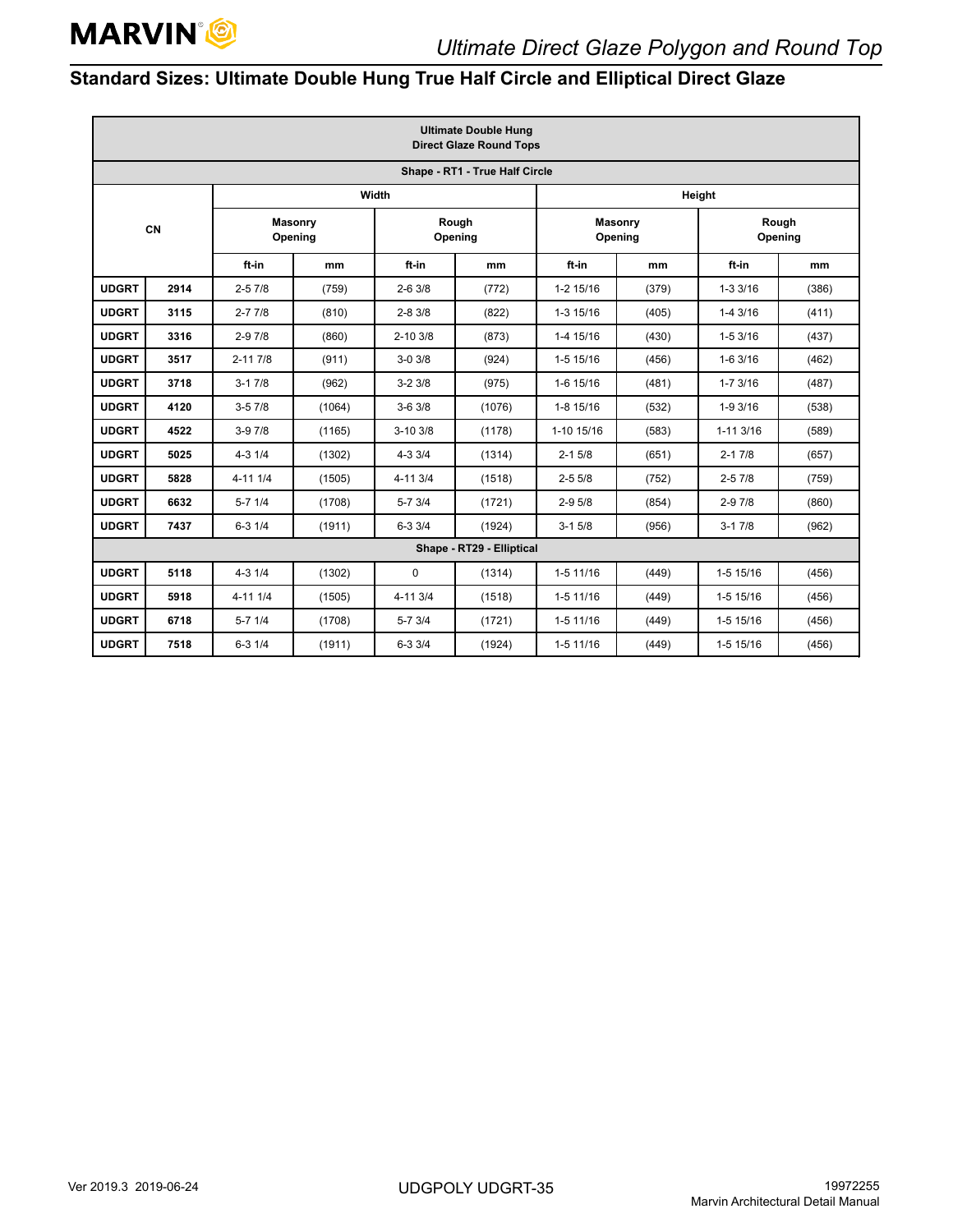# <span id="page-37-0"></span>**Standard Sizes: Ultimate Double Hung - Eyebrow Above Springline**

|                              | <b>Ultimate Double Hung</b><br><b>Direct Glaze Round Tops</b><br>Shape - RT6 - Eyebrow Above Springline |                            |                |                                     |                  |                          |                |                                |                  |                                |                |                                                |                |                            |                |                                                    |                |
|------------------------------|---------------------------------------------------------------------------------------------------------|----------------------------|----------------|-------------------------------------|------------------|--------------------------|----------------|--------------------------------|------------------|--------------------------------|----------------|------------------------------------------------|----------------|----------------------------|----------------|----------------------------------------------------|----------------|
|                              |                                                                                                         |                            |                |                                     |                  |                          |                |                                |                  |                                |                |                                                |                |                            |                |                                                    |                |
|                              |                                                                                                         |                            |                |                                     |                  | Width                    |                |                                |                  |                                |                |                                                |                | Height                     |                |                                                    |                |
| CN                           |                                                                                                         | <b>Masonry</b><br>Opening  |                | <b>Masonry</b><br>Opening<br>Radius |                  | Rough Opening            |                | <b>Rough Opening</b><br>Radius |                  | <b>Masonry</b><br>Opening      |                | <b>Masonry</b><br>Opening<br><b>Springline</b> |                | Rough Opening              |                | <b>Rough Opening</b><br>Springline                 |                |
|                              |                                                                                                         | ft-in                      | mm             | ft-in                               | mm               | ft-in                    | mm             | ft-in                          | mm               | ft-in                          | mm             | ft-in                                          | mm             | ft-in                      | mm             | ft-in                                              | mm             |
| <b>UDGRT</b>                 | 2511                                                                                                    | $2 - 17/8$                 | (657)          | $2 - 0$ $1/4$                       | (616)            | $2 - 23/8$               | (670)          | $2 - 0$ $1/2$                  | (622)            | $1-0$ $1/4$                    | (311)          | 0-8 33/64                                      | (216)          | $1-0$ $1/2$                | (318)          | 0-8 41/64                                          | (220)          |
| <b>UDGRT</b>                 | 2519                                                                                                    | $2 - 17/8$                 | (657)          | $2 - 0$ $1/4$                       | (616)            | $2 - 23/8$               | (670)          | $2 - 0$ $1/2$                  | (622)            | $1-6$ $1/4$                    | (464)          | 1-2 33/64                                      | (369)          | $1-6$ $1/2$                | (470)          | 1-2 41/64                                          | (372)          |
| <b>UDGRT</b>                 | 2523                                                                                                    | $2 - 17/8$                 | (657)          | $2 - 0$ $1/4$                       | (616)            | $2 - 23/8$               | (670)          | $2 - 0$ $1/2$                  | (622)            | $2 - 0$ $1/4$                  | (616)          | 1-8 33/64                                      | (521)          | $2 - 0$ $1/2$              | (622)          | 1-8 41/64                                          | (524)          |
| <b>UDGRT</b>                 | 2535                                                                                                    | $2 - 17/8$                 | (657)          | $2 - 0$ $1/4$                       | (616)            | $2 - 23/8$               | (670)          | $2 - 0$ $1/2$                  | (622)            | $3-0$ $1/4$                    | (921)          | 2-8 33/64                                      | (826)          | $3-0$ $1/2$                | (927)          | 2-8 41/64                                          | (829)          |
| <b>UDGRT</b>                 | 2547                                                                                                    | $2 - 17/8$                 | (657)          | $2 - 0$ $1/4$                       | (616)            | $2 - 23/8$               | (670)          | $2 - 0$ $1/2$                  | (622)            | $4 - 0$ $1/4$                  | (1226)         | 3-8 33/64                                      | (1131)         | $4 - 0$ $1/2$              | (1232)         | 3-8 41/64                                          | (1134)         |
| <b>UDGRT</b>                 | 2559                                                                                                    | $2 - 17/8$                 | (657)          | $2 - 0$ $1/4$                       | (616)            | $2 - 23/8$               | (670)          | $2 - 0$ $1/2$                  | (622)            | $5-0$ $1/4$                    | (1530)         | 4-8 33/64                                      | (1435)         | $5-0$ $1/2$                | (1537)         | 4-8 41/64                                          | (1439)         |
| <b>UDGRT</b>                 | 2571                                                                                                    | $2 - 17/8$                 | (657)          | $2 - 0$ $1/4$                       | (616)            | $2 - 23/8$               | (670)          | $2 - 0$ $1/2$                  | (622)            | $6 - 0$ $1/4$                  | (1835)         | 5-8 33/64                                      | (1740)         | $6 - 0$ $1/2$              | (1842)         | 5-8 41/64                                          | (1744)         |
| <b>UDGRT</b>                 | 2911                                                                                                    | $2 - 57/8$                 | (759)          | $2 - 0$ $1/4$                       | (616)            | $2 - 63/8$               | (772)          | $2 - 0$ $1/2$                  | (622)            | $1-0$ $1/4$                    | (311)          | $0-77/64$                                      | (180)          | $1-0$ $1/2$                | (318)          | $0-77/32$                                          | (184)          |
| <b>UDGRT</b>                 | 2919                                                                                                    | $2 - 57/8$                 | (759)          | $2 - 0$ $1/4$                       | (616)            | $2 - 63/8$               | (772)          | $2 - 0$ $1/2$                  | (622)            | $1-6$ $1/4$                    | (464)          | 1-1 7/64                                       | (333)          | $1-6$ $1/2$                | (470)          | $1-17/32$                                          | (336)          |
| <b>UDGRT</b>                 | 2923                                                                                                    | $2 - 57/8$                 | (759)          | $2 - 0$ $1/4$                       | (616)            | $2 - 63/8$               | (772)          | $2 - 0$ $1/2$                  | (622)            | $2 - 0$ $1/4$                  | (616)          | 1-7 7/64                                       | (485)          | $2 - 0$ $1/2$              | (622)          | $1 - 77/32$                                        | (488)          |
| <b>UDGRT</b>                 | 2935                                                                                                    | $2 - 57/8$                 | (759)          | $2 - 0$ $1/4$                       | (616)            | $2 - 63/8$               | (772)          | $2 - 0$ $1/2$                  | (622)            | $3-0$ $1/4$                    | (921)          | 2-7 7/64                                       | (790)          | $3-0$ $1/2$                | (927)          | 2-7 7/32                                           | (793)          |
| <b>UDGRT</b>                 | 2947                                                                                                    | $2 - 57/8$                 | (759)          | $2 - 0$ $1/4$                       | (616)            | $2 - 63/8$               | (772)          | $2 - 0$ $1/2$                  | (622)            | $4 - 0$ $1/4$                  | (1226)         | 3-7 7/64                                       | (1095)         | $4 - 0$ $1/2$              | (1232)         | 3-7 7/32                                           | (1098)         |
| <b>UDGRT</b>                 | 2959                                                                                                    | $2 - 57/8$                 | (759)          | $2 - 0$ $1/4$                       | (616)            | $2 - 63/8$               | (772)          | $2 - 0$ $1/2$                  | (622)            | $5-0$ $1/4$                    | (1530)         | 4-7 7/64                                       | (1400)         | $5-0$ $1/2$                | (1537)         | 4-7 7/32                                           | (1403)         |
| <b>UDGRT</b>                 | 2971                                                                                                    | $2 - 57/8$                 | (759)          | $2 - 0$ $1/4$                       | (616)            | $2 - 63/8$               | (772)          | $2 - 0$ $1/2$                  | (622)            | $6 - 0$ $1/4$                  | (1835)         | 5-7 7/64                                       | (1704)         | $6 - 0$ $1/2$              | (1842)         | 5-7 7/32                                           | (1708)         |
| <b>UDGRT</b>                 | 3111                                                                                                    | $2 - 77/8$                 | (810)          | $2 - 6$ $1/4$                       | (768)            | $2 - 83/8$               | (822)          | $2 - 6$ $1/2$                  | (775)            | $1-0$ $1/4$                    | (311)          | 0-7 23/32                                      | (196)          | $1-0$ $1/2$                | (318)          | $0-727/32$                                         | (199)          |
| <b>UDGRT</b>                 | 3119                                                                                                    | $2 - 77/8$                 | (810)          | $2 - 6$ $1/4$                       | (768)            | $2 - 83/8$               | (822)          | $2 - 6$ $1/2$                  | (775)            | $1-6$ $1/4$                    | (464)          | 1-1 23/32                                      | (348)          | $1-6$ $1/2$                | (470)          | 1-1 27/32                                          | (352)          |
| <b>UDGRT</b>                 | 3123                                                                                                    | $2 - 77/8$                 | (810)          | $2 - 6$ $1/4$                       | (768)            | $2 - 83/8$               | (822)          | $2 - 6$ $1/2$                  | (775)            | $2 - 0$ $1/4$                  | (616)          | 1-7 23/32                                      | (501)          | $2 - 0$ $1/2$              | (622)          | 1-7 27/32                                          | (504)          |
| <b>UDGRT</b>                 | 3135                                                                                                    | $2 - 77/8$                 | (810)          | $2 - 6$ $1/4$                       | (768)            | $2 - 83/8$               | (822)          | $2 - 6$ $1/2$                  | (775)            | $3-0$ $1/4$                    | (921)          | 2-7 23/32                                      | (805)          | $3-0$ $1/2$                | (927)          | 2-7 27/32                                          | (809)          |
| <b>UDGRT</b>                 | 3147                                                                                                    | $2 - 77/8$                 | (810)          | $2 - 6$ $1/4$                       | (768)            | $2 - 83/8$               | (822)          | $2 - 6$ $1/2$                  | (775)            | $4 - 0$ $1/4$                  | (1226)         | 3-7 23/32                                      | (1110)         | $4 - 0$ $1/2$              | (1232)         | 3-7 27/32                                          | (1114)         |
| <b>UDGRT</b>                 | 3159                                                                                                    | $2 - 77/8$                 | (810)          | $2 - 6$ $1/4$                       | (768)            | $2 - 83/8$               | (822)          | $2 - 6$ $1/2$                  | (775)            | $5-0$ $1/4$                    | (1530)         | 4-7 23/32                                      | (1415)         | $5-0$ $1/2$                | (1537)         | 4-7 27/32 (1419)                                   |                |
| <b>UDGRT</b>                 | 3171                                                                                                    | $2 - 77/8$                 | (810)          | $2 - 6$ $1/4$                       | (768)            | $2 - 83/8$               | (822)          | $2 - 6$ $1/2$                  | (775)            | $6 - 0$ $1/4$                  | (1835)         | 5-7 23/32                                      | (1720)         | $6 - 0$ $1/2$              | (1842)         | 5-7 27/32                                          | (1723)         |
| <b>UDGRT</b>                 | 3311                                                                                                    | $2 - 97/8$                 | (860)          | $2 - 6$ $1/4$                       | (768)            | 2-10 3/8                 | (873)          | $2 - 6$ $1/2$                  | (775)            | $1-0$ $1/4$                    | (311)          | $0 - 7$ $1/16$                                 | (179)          | $1-0$ $1/2$                | (318)          | 0-7 13/64                                          | (183)          |
| <b>UDGRT</b>                 | 3319                                                                                                    | $2 - 97/8$                 | (860)          | $2 - 6$ $1/4$                       | (768)            | $2 - 103/8$              | (873)          | $2 - 6$ $1/2$                  | (775)            | $1-6$ $1/4$                    | (464)          | $1-1$ $1/16$                                   | (332)          | $1-6$ $1/2$                | (470)          | 1-1 13/64                                          | (335)          |
| <b>UDGRT</b>                 | 3323                                                                                                    | $2-97/8$                   | (860)          | $2 - 6$ $1/4$                       | (768)            | $2 - 103/8$              | (873)          | $2 - 6$ $1/2$                  | (775)            | $2 - 0$ $1/4$                  | (616)          | $1 - 71/16$                                    | (484)          | $2 - 0$ $1/2$              | (622)          | 1-7 13/64                                          | (488)          |
| <b>UDGRT</b>                 | 3335                                                                                                    | $2-97/8$                   | (860)          | $2 - 6$ $1/4$                       | (768)            | $2 - 103/8$              | (873)          | $2-6$ $1/2$                    | (775)            | $3-0$ $1/4$                    | (921)          | $2 - 7$ 1/16                                   | (789)          | $3-0$ $1/2$                |                | $(927)$ 2-7 13/64                                  | (792)          |
| <b>UDGRT</b>                 | 3347                                                                                                    | $2 - 97/8$                 | (860)          | $2 - 6$ $1/4$                       | (768)            | $2 - 103/8$              | (873)          | $2 - 6$ 1/2                    | (775)            | $4 - 0$ $1/4$                  | (1226)         | $3 - 71/16$                                    | (1094)         | 4-0 1/2                    |                | (1232) 3-7 13/64 (1097)                            |                |
| <b>UDGRT</b>                 | 3359                                                                                                    | $2 - 97/8$                 | (860)          | $2 - 6$ $1/4$                       | (768)            | $2 - 103/8$              | (873)          | $2 - 6$ 1/2                    | (775)            | $5-0$ $1/4$                    | (1530)         | 4-7 1/16                                       | (1399)         | $5-0$ $1/2$                |                | (1537) 4-7 13/64 (1402)                            |                |
| <b>UDGRT</b>                 | 3371                                                                                                    | $2 - 97/8$                 | (860)          | $2 - 6$ $1/4$                       | (768)            | $2 - 103/8$              | (873)          | $2 - 6$ 1/2                    | (775)            | $6 - 0$ $1/4$                  | (1835)         | $5 - 71/16$                                    | (1703)         | $6 - 0$ $1/2$              |                | (1842) 5-7 13/64 (1707)                            |                |
| <b>UDGRT</b>                 | 3511                                                                                                    | $2 - 117/8$                | (911)          | $2 - 6$ $1/4$                       | (768)            | $3-0.3/8$                | (924)          | $2 - 6$ 1/2                    | (775)            | $1 - 0$ $1/4$                  | (311)          | 0-6 23/64                                      | (161)          | $1-0$ $1/2$                |                | $(318)$ 0-6 31/64                                  | (165)          |
| <b>UDGRT</b>                 | 3519                                                                                                    | $2 - 117/8$                | (911)          | $2 - 6$ $1/4$                       | (768)            | $3 - 0.3/8$              | (924)          | $2 - 6$ 1/2                    | (775)            | $1-6$ $1/4$                    | (464)          | 1-0 23/64                                      | (314)          | $1-6$ $1/2$                | (470)          | $1 - 0.31/64$                                      | (317)          |
| <b>UDGRT</b>                 | 3523                                                                                                    | $2 - 117/8$                | (911)          | $2 - 6$ $1/4$                       | (768)            | $3 - 0.3/8$              | (924)          | $2 - 6$ 1/2                    | (775)            | $2 - 0$ 1/4<br>$3-0$ $1/4$     | (616)          | 1-6 23/64                                      | (466)          | $2 - 0$ 1/2                | (622)          | 1-6 31/64                                          | (469)          |
| <b>UDGRT</b>                 | 3535                                                                                                    | $2 - 117/8$<br>$2 - 117/8$ | (911)          | $2 - 6$ $1/4$                       | (768)            | $3-0.3/8$                | (924)          | $2 - 6$ 1/2                    | (775)            |                                | (921)          | 2-6 23/64<br>$(1226)$ 3-6 23/64 (1076)         | (771)          | $3-0$ $1/2$                | (927)          | $2-6$ 31/64<br>$(1232)$ 3-6 31/64 (1079)           | (774)          |
| <b>UDGRT</b><br><b>UDGRT</b> | 3547<br>3559                                                                                            |                            | (911)          | $2 - 6$ $1/4$<br>$2 - 6$ $1/4$      | (768)            | $3 - 0.3/8$<br>$3-0.3/8$ | (924)<br>(924) | $2 - 6$ 1/2<br>$2 - 6$ 1/2     | (775)            | $4 - 0$ $1/4$                  | (1530)         | 4-6 23/64 (1381)                               |                | 4-0 1/2<br>$5 - 0$ $1/2$   |                |                                                    |                |
| <b>UDGRT</b>                 |                                                                                                         | 2-117/8                    | (911)          | $2 - 6$ $1/4$                       | (768)            | $3-0.3/8$                | (924)          | $2 - 6$ 1/2                    | (775)            | $5 - 0$ $1/4$<br>$6 - 0$ $1/4$ |                | (1835) 5-6 23/64 (1685)                        |                | $6 - 0$ $1/2$              |                | (1537) 4-6 31/64 (1384)<br>(1842) 5-6 31/64 (1689) |                |
|                              | 3571                                                                                                    | 2-117/8                    | (911)          |                                     | (768)            |                          |                |                                | (775)            |                                |                |                                                |                |                            |                |                                                    |                |
| <b>UDGRT</b><br><b>UDGRT</b> | 3711<br>3719                                                                                            | $3-17/8$<br>$3-17/8$       | (962)<br>(962) | $3-4$ $1/4$<br>$3-4$ $1/4$          | (1022)<br>(1022) | $3 - 23/8$<br>$3 - 23/8$ | (975)<br>(975) | $3-4$ 1/2<br>$3-4$ $1/2$       | (1029)<br>(1029) | 1-0 1/4<br>$1-6$ $1/4$         | (311)<br>(464) | 0-7 33/64<br>1-1 33/64                         | (191)<br>(343) | $1 - 0$ $1/2$<br>$1-6$ 1/2 | (318)<br>(470) | $0 - 743/64$<br>1-1 43/64                          | (195)<br>(347) |
| <b>UDGRT</b>                 | 3723                                                                                                    | $3-17/8$                   | (962)          | $3-4$ $1/4$                         | (1022)           | $3 - 23/8$               | (975)          | $3-4$ 1/2                      | (1029)           | $2 - 0$ 1/4                    | (616)          | 1-7 33/64                                      | (496)          | $2 - 0$ 1/2                | (622)          | 1-7 43/64                                          | (500)          |
| <b>UDGRT</b>                 | 3735                                                                                                    | $3-17/8$                   | (962)          | $3-4$ $1/4$                         | (1022)           | $3-23/8$                 | (975)          | $3-4$ $1/2$                    | (1029)           | $3 - 0$ $1/4$                  |                | $(921)$ 2-7 33/64                              | (801)          | $3-0$ $1/2$                |                | $(927)$ 2-7 43/64                                  | (804)          |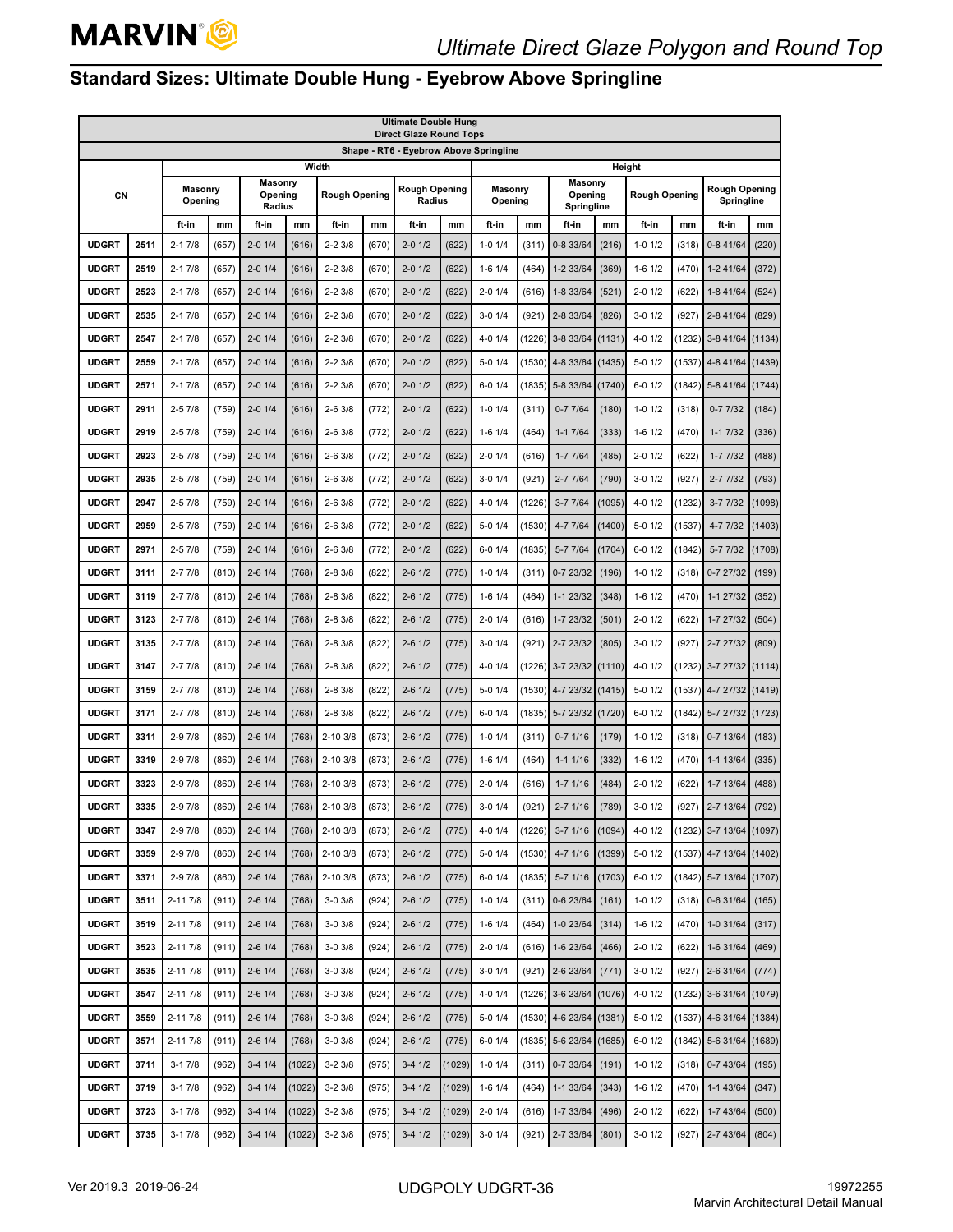# **Standard Sizes: Ultimate Double Hung - Eyebrow Above Springline**

|              | <b>Ultimate Double Hung</b><br><b>Direct Glaze Round Tops</b><br>Shape - RT6 - Eyebrow Above Springline<br>Width<br>Height |                           |        |                                     |        |               |        |                                |        |                           |        |                                                |        |                      |        |                                           |        |
|--------------|----------------------------------------------------------------------------------------------------------------------------|---------------------------|--------|-------------------------------------|--------|---------------|--------|--------------------------------|--------|---------------------------|--------|------------------------------------------------|--------|----------------------|--------|-------------------------------------------|--------|
|              |                                                                                                                            |                           |        |                                     |        |               |        |                                |        |                           |        |                                                |        |                      |        |                                           |        |
| CN           |                                                                                                                            | <b>Masonry</b><br>Opening |        | <b>Masonry</b><br>Opening<br>Radius |        | Rough Opening |        | <b>Rough Opening</b><br>Radius |        | <b>Masonry</b><br>Opening |        | <b>Masonry</b><br>Opening<br><b>Springline</b> |        | <b>Rough Opening</b> |        | <b>Rough Opening</b><br><b>Springline</b> |        |
|              |                                                                                                                            | ft-in                     | mm     | ft-in                               | mm     | ft-in         | mm     | ft-in                          | mm     | ft-in                     | mm     | ft-in                                          | mm     | ft-in                | mm     | ft-in                                     | mm     |
| <b>UDGRT</b> | 3747                                                                                                                       | $3 - 17/8$                | (962)  | $3-4$ $1/4$                         | (1022) | $3 - 23/8$    | (975)  | $3-4$ $1/2$                    | (1029) | 4-0 1/4                   | (1226) | 3-7 33/64                                      | (1105) | 4-0 1/2              | (1232) | 3-7 43/64                                 | (1109) |
| <b>UDGRT</b> | 3759                                                                                                                       | $3 - 17/8$                | (962)  | $3-41/4$                            | (1022) | $3-23/8$      | (975)  | $3-4$ $1/2$                    | (1029) | $5 - 0$ $1/4$             | (1530) | 4-7 33/64                                      | (1410) | $5 - 0$ $1/2$        | (1537) | 4-7 43/64                                 | (1414) |
| <b>UDGRT</b> | 3771                                                                                                                       | $3 - 17/8$                | (962)  | $3-41/4$                            | (1022) | $3-23/8$      | (975)  | $3-4$ $1/2$                    | (1029  | $6 - 0$ $1/4$             | (1835) | 5-7 33/64                                      | (1715) | $6 - 0$ $1/2$        | (1842) | 5-7 43/64                                 | (1719) |
| <b>UDGRT</b> | 4111                                                                                                                       | $3 - 57/8$                | (1064) | $3 - 4$ $1/4$                       | (1022) | $3-6.3/8$     | (1076  | $3-4$ $1/2$                    | (1029) | $1-0$ $1/4$               | (311)  | $0 - 6.3/8$                                    | (162)  | $1-0$ $1/2$          | (318)  | 0-6 33/64                                 | (166)  |
| <b>UDGRT</b> | 4119                                                                                                                       | $3 - 57/8$                | (1064) | $3-4$ $1/4$                         | (1022) | $3-63/8$      | (1076) | $3-41/2$                       | (1029  | $1-6$ $1/4$               | (464)  | $1 - 0.3/8$                                    | (314)  | $1-6$ $1/2$          | (470)  | 1-0 33/64                                 | (318)  |
| <b>UDGRT</b> | 4123                                                                                                                       | $3 - 57/8$                | (1064) | $3-4$ $1/4$                         | (1022) | $3-63/8$      | (1076) | $3-4$ $1/2$                    | (1029  | $2 - 0$ 1/4               | (616)  | $1 - 63/8$                                     | (467)  | $2 - 0$ $1/2$        | (622)  | 1-6 33/64                                 | (470)  |
| <b>UDGRT</b> | 4135                                                                                                                       | $3 - 57/8$                | (1064) | $3-4$ $1/4$                         | (1022) | $3 - 63/8$    | (1076) | $3-4$ $1/2$                    | (1029) | $3-0$ $1/4$               | (921)  | $2 - 63/8$                                     | (772)  | $3-0$ $1/2$          | (927)  | 2-6 33/64                                 | (775)  |
| <b>UDGRT</b> | 4147                                                                                                                       | $3-57/8$                  | (1064) | $3-4$ $1/4$                         | (1022) | $3-63/8$      | (1076) | $3-4$ $1/2$                    | (1029) | 4-0 1/4                   | (1226) | $3-63/8$                                       | (1076) | $4 - 0$ $1/2$        | (1232) | 3-6 33/64                                 | (1080) |
| <b>UDGRT</b> | 4159                                                                                                                       | $3 - 57/8$                | (1064) | $3-4$ $1/4$                         | (1022) | $3-63/8$      | (1076) | $3-4$ $1/2$                    | (1029) | $5 - 0$ $1/4$             | (1530) | $4 - 63/8$                                     | (1381) | $5 - 0$ $1/2$        | (1537) | 4-6 33/64                                 | (1385) |
| <b>UDGRT</b> | 4171                                                                                                                       | $3 - 57/8$                | (1064) | $3-41/4$                            | (1022) | $3-63/8$      | (1076) | $3-4$ $1/2$                    | (1029) | $6 - 0$ $1/4$             | (1835) | $5 - 63/8$                                     | (1686) | $6 - 0$ $1/2$        | (1842) | 5-6 33/64                                 | (1690) |
| <b>UDGRT</b> | 4519                                                                                                                       | $3-97/8$                  | (1165) | $3-41/4$                            | (1022) | $3-103/8$     | (1178  | $3-4$ $1/2$                    | (1029  | $1-6$ $1/4$               | (464)  | $0-115/64$                                     | (281)  | $1-6$ $1/2$          | (470)  | 0-11 13/64                                | (285)  |
| <b>UDGRT</b> | 4523                                                                                                                       | $3-97/8$                  | (1165) | $3-4$ $1/4$                         | (1022) | $3-103/8$     | (1178) | $3-4$ $1/2$                    | (1029) | $2 - 0$ $1/4$             | (616)  | 1-5 5/64                                       | (434)  | $2 - 0$ $1/2$        | (622)  | 1-5 13/64                                 | (437)  |
| <b>UDGRT</b> | 4535                                                                                                                       | 3-9 7/8                   | (1165) | $3-41/4$                            | (1022) | $3-103/8$     | (1178) | $3-4$ $1/2$                    | (1029) | $3-0$ $1/4$               | (921)  | 2-5 5/64                                       | (738)  | $3-0$ $1/2$          | (927)  | 2-5 13/64                                 | (742)  |
| <b>UDGRT</b> | 4547                                                                                                                       | $3-97/8$                  | (1165) | $3-41/4$                            | (1022) | $3 - 103/8$   | (1178) | $3-4$ $1/2$                    | (1029  | 4-0 1/4                   | (1226) | 3-5 5/64                                       | (1043) | $4 - 0$ $1/2$        | (1232) | 3-5 13/64                                 | (1047) |
| <b>UDGRT</b> | 4559                                                                                                                       | 3-9 7/8                   | (1165) | $3-41/4$                            | (1022) | 3-10 3/8      | (1178) | $3-41/2$                       | (1029) | 5-0 1/4                   | (1530) | 4-5 5/64                                       | (1348) | $5 - 0$ $1/2$        | (1537) | 4-5 13/64                                 | (1351) |
| <b>UDGRT</b> | 4571                                                                                                                       | $3-97/8$                  | (1165) | $3-41/4$                            | (1022) | 3-10 3/8      | (1178  | $3-4$ $1/2$                    | (1029  | $6 - 0$ $1/4$             | (1835  | 5-5 5/64                                       | (1653) | $6 - 0$ $1/2$        | (1842) | 5-5 13/64                                 | (1656) |
| <b>UDGRT</b> | 5119                                                                                                                       | $4 - 31/4$                | (1302) | $3-4$ $1/4$                         | (1022) | 4-3 3/4       | (1314) | $3-4$ $1/2$                    | (1029) | $1-6$ $1/4$               | (464)  | $0-9$ $1/32$                                   | (230)  | $1-6$ $1/2$          | (470)  | $0-95/32$                                 | (233)  |
| <b>UDGRT</b> | 5123                                                                                                                       | $4 - 31/4$                | (1302) | $3-4$ $1/4$                         | (1022) | 4-3 3/4       | (1314) | $3-41/2$                       | (1029  | $2 - 0$ $1/4$             | (616)  | 1-3 1/32                                       | (382)  | $2 - 0$ $1/2$        | (622)  | 1-3 5/32                                  | (385)  |
| <b>UDGRT</b> | 5135                                                                                                                       | $4 - 31/4$                | (1302) | $3-4$ $1/4$                         | (1022) | 4-3 3/4       | (1314) | $3-4$ $1/2$                    | (1029) | $3-0$ $1/4$               | (921)  | 2-3 1/32                                       | (687)  | $3-0$ $1/2$          | (927)  | $2 - 35/32$                               | (690)  |
| <b>UDGRT</b> | 5147                                                                                                                       | $4 - 3$ $1/4$             | (1302) | $3-4$ $1/4$                         | (1022) | 4-3 3/4       | (1314) | $3-4$ $1/2$                    | (1029) | 4-0 1/4                   | (1226) | 3-3 1/32                                       | (992)  | 4-0 1/2              | (1232) | $3-35/32$                                 | (995)  |
| <b>UDGRT</b> | 5159                                                                                                                       | $4 - 3$ $1/4$             | (1302) | $3-41/4$                            | (1022) | 4-3 3/4       | (1314  | $3-4$ $1/2$                    | (1029  | $5 - 0$ $1/4$             | (1530) | 4-3 1/32                                       | (1296) | $5-0$ $1/2$          | (1537) | 4-3 5/32                                  | (1299) |
| <b>UDGRT</b> | 5171                                                                                                                       | 4-3 1/4                   | (1302) | $3-41/4$                            | (1022) | 4-3 3/4       | (1314  | $3-4$ $1/2$                    | (1029) | $6 - 0$ $1/4$             | (1835) | 5-3 1/32                                       | (1601) | $6 - 0$ $1/2$        | (1842) | 5-3 5/32                                  | (1604) |
| <b>UDGRT</b> | 5919                                                                                                                       | 4-11 1/4                  | (1505) | 4-6 1/4                             | (1378) | 4-113/4       | (1518) | 4-6 1/2                        | (1384) | $1-6$ $1/4$               | (464)  | 0-9 29/64                                      | (240)  | $1-6$ $1/2$          | (470)  | 0-9 37/64                                 | (243)  |
| <b>UDGRT</b> | 5923                                                                                                                       | 4-11 1/4                  | (1505) | $4 - 6$ $1/4$                       | (1378) | 4-11 3/4      | (1518) | $4 - 6$ $1/2$                  | (1384) | $2 - 0$ $1/4$             | (616)  | 1-3 29/64                                      | (392)  | $2 - 0$ $1/2$        | (622)  | 1-3 37/64                                 | (396)  |
| <b>UDGRT</b> | 5935                                                                                                                       | 4-11 1/4                  | (1505) | $4-6$ $1/4$                         | (1378) | 4-11 3/4      | (1518) | $4 - 6$ $1/2$                  | (1384) | $3-0$ $1/4$               | (921)  | 2-3 29/64                                      | (697)  | $3-0$ $1/2$          | (927)  | 2-3 37/64                                 | (701)  |
| <b>UDGRT</b> | 5947                                                                                                                       | 4-11 1/4                  | (1505) | $4-6$ $1/4$                         | (1378) | 4-11 3/4      | (1518) | 4-6 1/2                        | (1384) | $4-0$ $1/4$               |        | $(1226)$ 3-3 29/64 $(1002)$                    |        | 4-0 1/2              | (1232) | 3-3 37/64                                 | (1005) |
| <b>UDGRT</b> | 5959                                                                                                                       | 4-11 1/4                  | (1505) | 4-6 1/4                             | (1378) | 4-113/4       | (1518) | $4-6$ $1/2$                    | (1384) | $5 - 0$ $1/4$             |        | (1530) 4-3 29/64                               | (1307) | $5 - 0$ $1/2$        | (1537) | 4-3 37/64                                 | (1310) |
| <b>UDGRT</b> | 5971                                                                                                                       | 4-11 1/4                  | (1505) | 4-6 1/4                             | (1378) | 4-113/4       | (1518) | $4-6$ $1/2$                    | (1384) | $6 - 0$ $1/4$             |        | (1835) 5-3 29/64                               | (1612) | $6 - 0$ $1/2$        |        | (1842) 5-3 37/64                          | (1615) |
| <b>UDGRT</b> | 6719                                                                                                                       | 5-7 1/4                   | (1708) | $6 - 0$ $1/4$                       | (1835) | $5 - 73/4$    | (1721) | $6 - 0$ $1/2$                  | (1842) | $1-6$ $1/4$               |        | $(464)$ 0-9 61/64                              | (253)  | $1-6$ $1/2$          | (470)  | $0-10$ $3/32$                             | (257)  |
| <b>UDGRT</b> | 6723                                                                                                                       | $5 - 7$ $1/4$             | (1708) | $6 - 0$ $1/4$                       | (1835) | 5-7 3/4       | (1721) | $6 - 0$ $1/2$                  | (1842) | $2 - 0$ $1/4$             | (616)  | 1-3 61/64                                      | (405)  | $2 - 0$ $1/2$        | (622)  | $1-4$ $3/32$                              | (409)  |
| <b>UDGRT</b> | 6735                                                                                                                       | $5 - 71/4$                | (1708) | $6 - 0$ $1/4$                       | (1835) | 5-7 3/4       | (1721) | $6 - 0$ $1/2$                  | (1842) | $3-0$ $1/4$               | (921)  | 2-3 61/64                                      | (710)  | $3 - 0$ 1/2          | (927)  | $2 - 43/32$                               | (714)  |
| <b>UDGRT</b> | 6747                                                                                                                       | $5 - 71/4$                | (1708) | $6 - 0$ $1/4$                       | (1835) | $5 - 73/4$    | (1721) | $6 - 0$ $1/2$                  | (1842) | 4-0 1/4                   |        | $(1226)$ 3-3 61/64                             | (1015) | 4-0 1/2              | (1232) | $3-4$ $3/32$                              | (1019) |
| <b>UDGRT</b> | 6759                                                                                                                       | $5 - 71/4$                | (1708) | $6 - 0$ $1/4$                       | (1835) | 5-7 3/4       | (1721) | $6 - 0$ $1/2$                  | (1842) | $5-0$ $1/4$               |        | $(1530)$ 4-3 61/64                             | (1319) | $5-0$ $1/2$          | (1537) | 4-4 3/32                                  | (1323) |
| <b>UDGRT</b> | 6771                                                                                                                       | $5 - 71/4$                | (1708) | $6 - 0$ $1/4$                       | (1835) | 5-7 3/4       | (1721) | $6 - 0$ $1/2$                  | (1842) | $6 - 0$ $1/4$             |        | $(1835)$ 5-3 61/64                             | (1624) | $6 - 0$ $1/2$        | (1842) | 5-4 3/32                                  | (1628) |
| <b>UDGRT</b> | 7519                                                                                                                       | $6 - 31/4$                | (1911) | $6 - 0$ $1/4$                       | (1835) | $6 - 33/4$    | (1924) | $6 - 0$ $1/2$                  | (1842) | $1-6$ $1/4$               | (464)  | $0-7$ 11/16                                    | (195)  | $1-6$ $1/2$          | (470)  | 0-7 13/16                                 | (199)  |
| <b>UDGRT</b> | 7523                                                                                                                       | $6 - 31/4$                | (1911) | $6 - 0$ $1/4$                       | (1835) | $6 - 33/4$    | (1924) | $6 - 0$ $1/2$                  | (1842) | $2 - 0$ 1/4               | (616)  | $1-1$ 11/16                                    | (347)  | $2 - 0$ 1/2          | (622)  | 1-1 13/16                                 | (351)  |
| <b>UDGRT</b> | 7535                                                                                                                       | $6 - 31/4$                | (1911) | $6 - 0$ $1/4$                       | (1835) | $6 - 33/4$    | (1924) | $6 - 0$ $1/2$                  | (1842) | $3-0$ $1/4$               |        | $(921)$ 2-1 11/16                              | (652)  | $3-0$ $1/2$          | (927)  | 2-1 13/16                                 | (656)  |
| <b>UDGRT</b> | 7547                                                                                                                       | $6 - 31/4$                | (1911) | $6 - 0$ $1/4$                       | (1835) | $6 - 3$ $3/4$ | (1924) | $6 - 0$ $1/2$                  | (1842) | $4 - 0$ $1/4$             |        | $(1226)$ 3-1 11/16                             | (957)  | 4-0 1/2              |        | (1232) 3-1 13/16                          | (961)  |
| <b>UDGRT</b> | 7559                                                                                                                       | $6 - 31/4$                | (1911) | $6 - 0$ $1/4$                       | (1835) | $6 - 3$ $3/4$ | (1924) | $6 - 0$ $1/2$                  | (1842) | $5-0$ $1/4$               |        | $(1530)$ 4-1 11/16 (1262)                      |        | $5-0$ $1/2$          | (1537) | 4-1 13/16                                 | (1265) |
| <b>UDGRT</b> | 7571                                                                                                                       | $6 - 31/4$                | (1911) | $6 - 0$ $1/4$                       | (1835) | $6 - 33/4$    | (1924) | $6 - 0$ $1/2$                  | (1842) | $6 - 0$ $1/4$             |        | $(1835)$ 5-1 11/16 (1567)                      |        | $6 - 0$ $1/2$        | (1842) | 5-1 13/16 (1570)                          |        |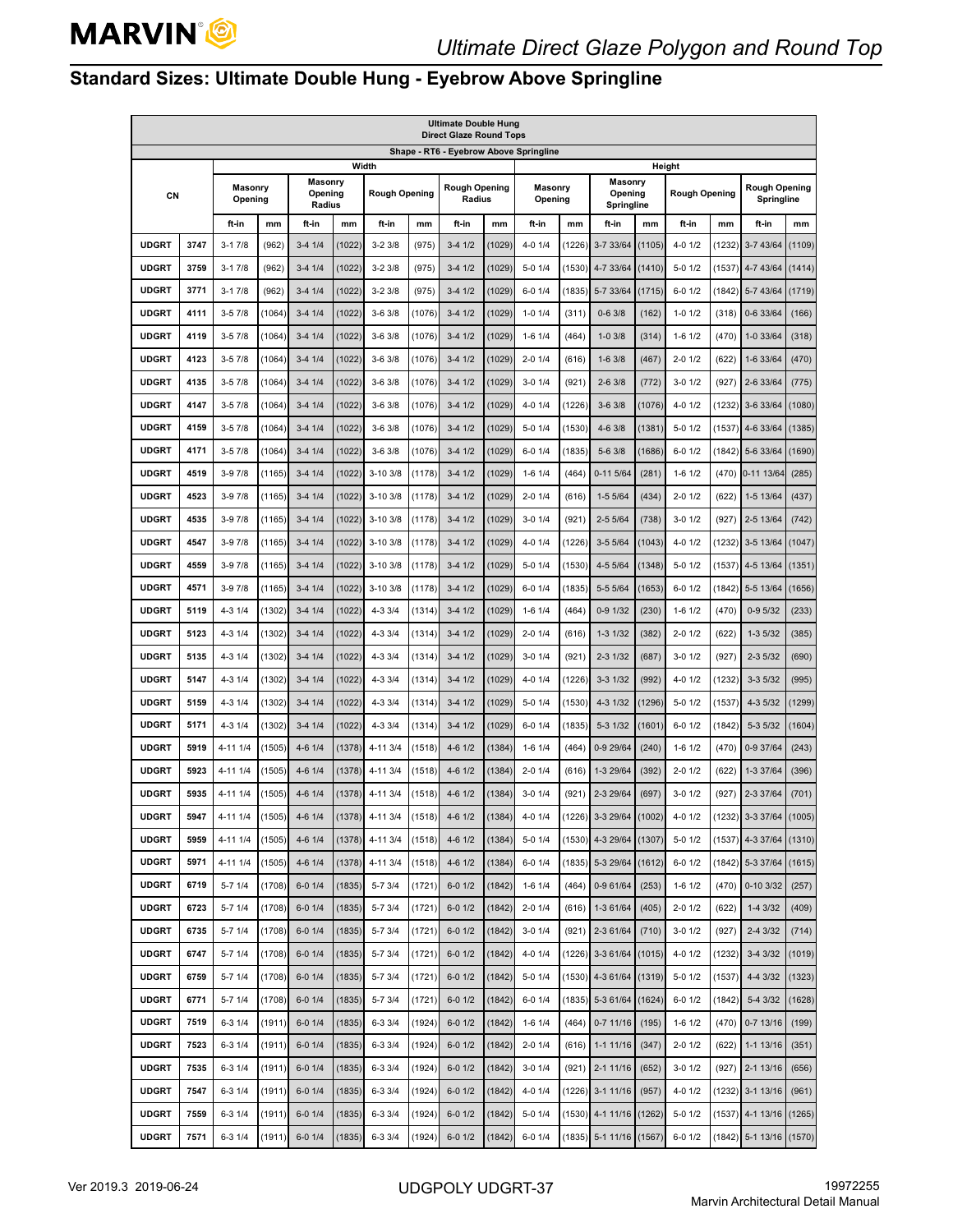

## <span id="page-39-0"></span>**Section Details: Ultimate Direct Glaze Round Top**

Scale: 3' = 1' 0"



Head Jamb and Sill



Head Jamb and Sill



Head Jamb and Sill

**Insulating Glass**



**Single Glaze**



**Impact Zone 3 Glass**

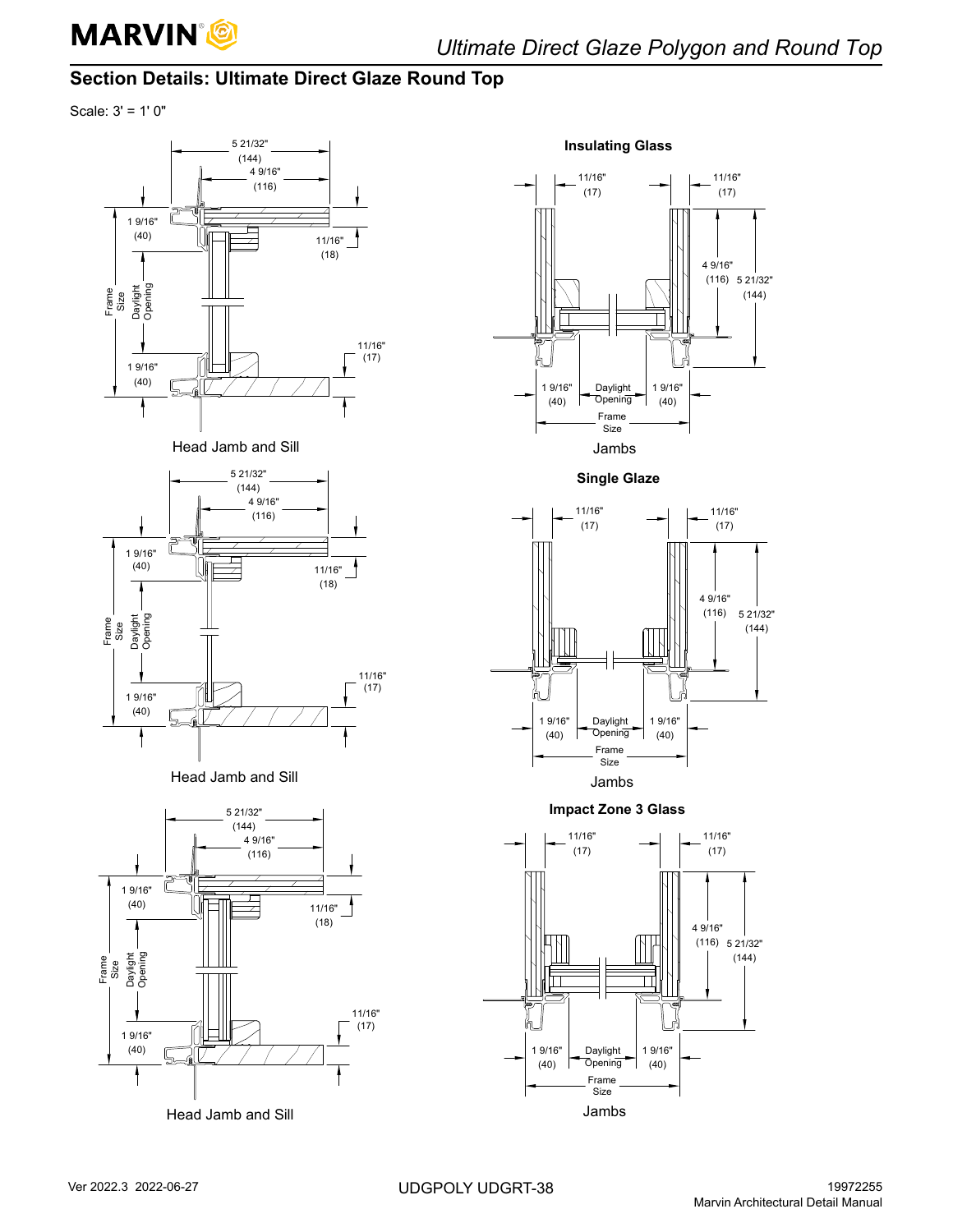

## <span id="page-40-0"></span>**Ultimate Direct Glaze Round Top Shape Reference**



*NOTE: For RT11, RT12, RT13 or RT14, please contact your Marvin representative for limitations.*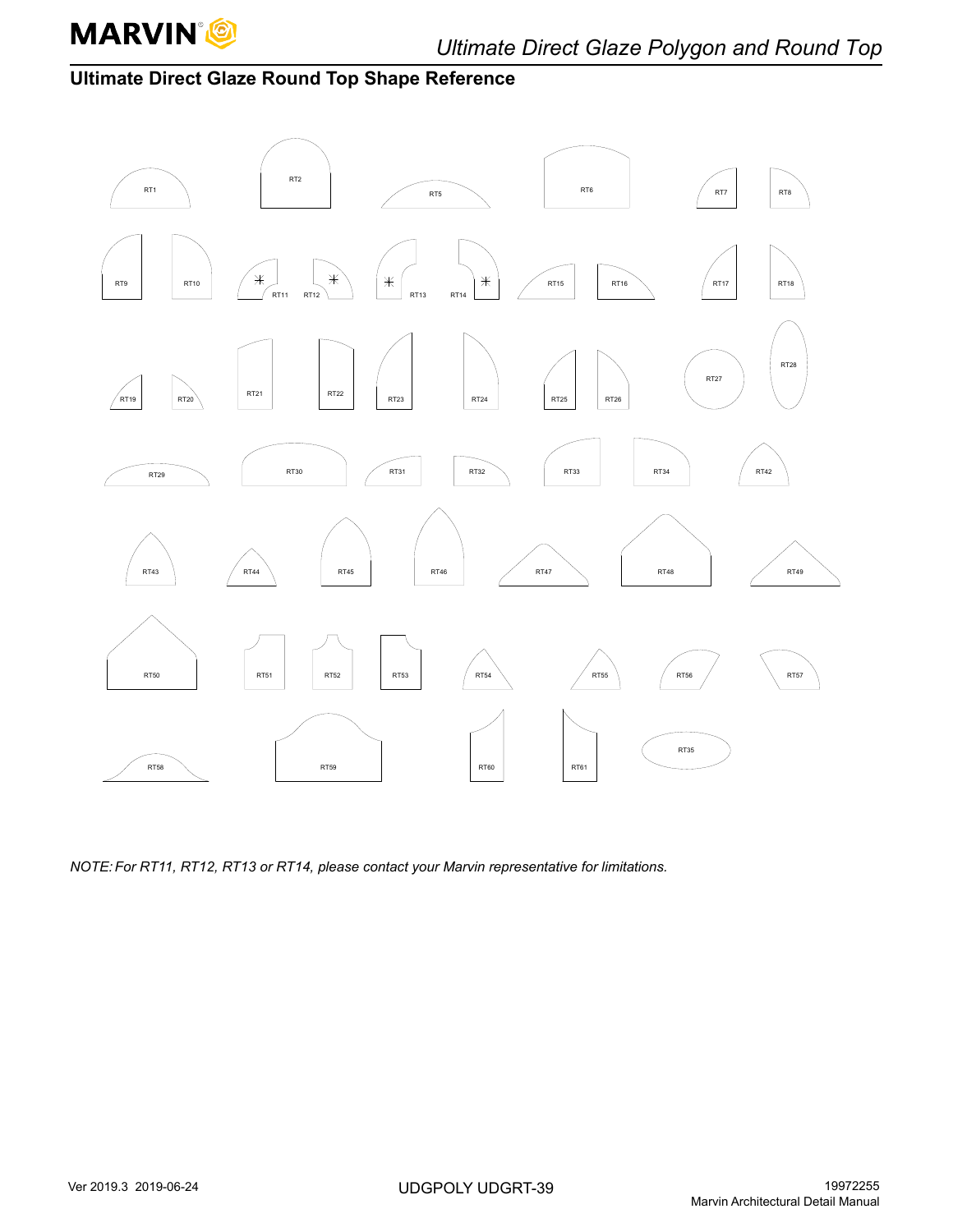

## <span id="page-41-0"></span>**Section Details: Casing Options - Direct Set Polygon and Direct Set Round Top**

Scale: 3' = 1' 0"

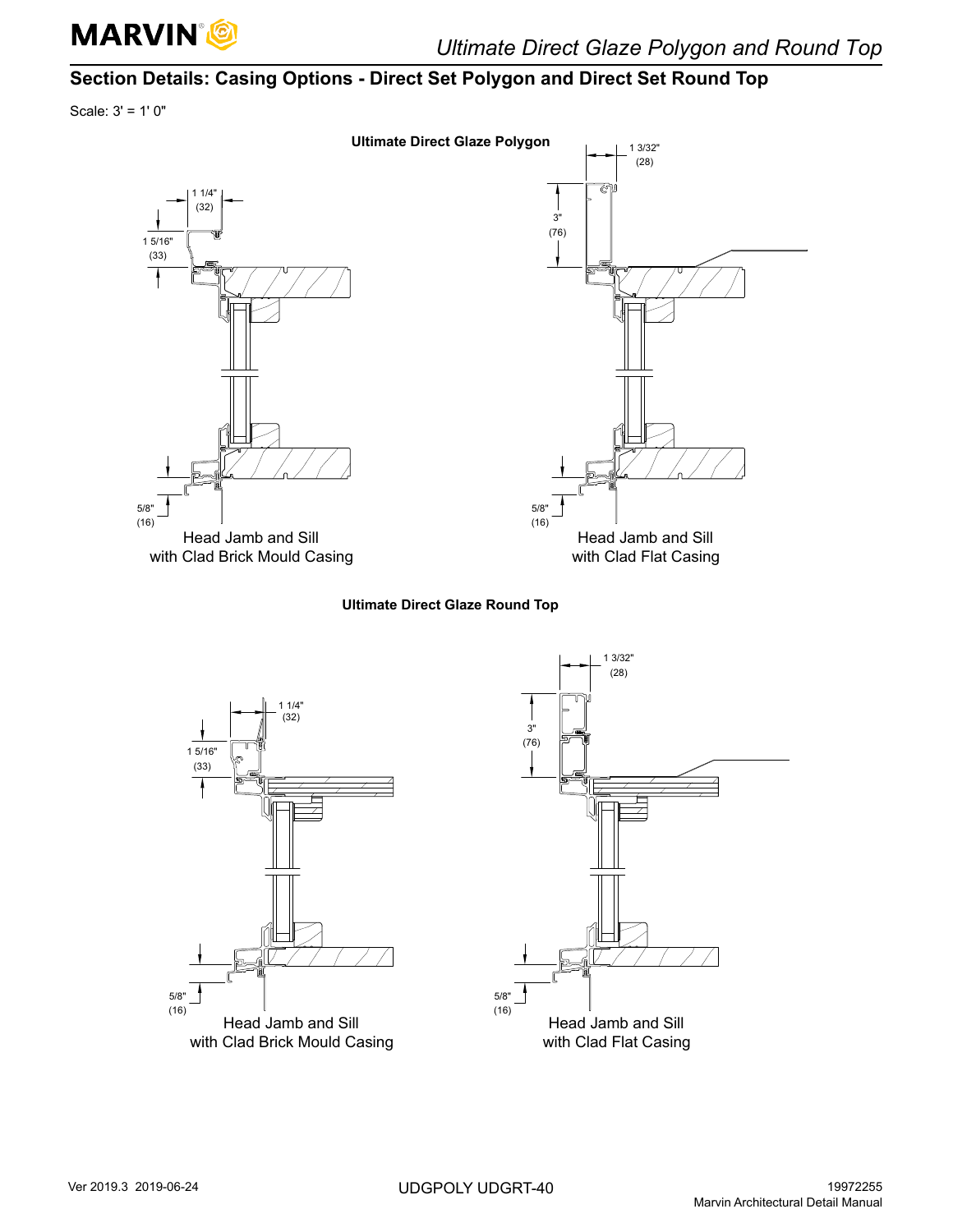

## <span id="page-42-0"></span>**Ultimate Direct Glaze Polygon and Round Top - Insulated Glass Divided Lite Options**